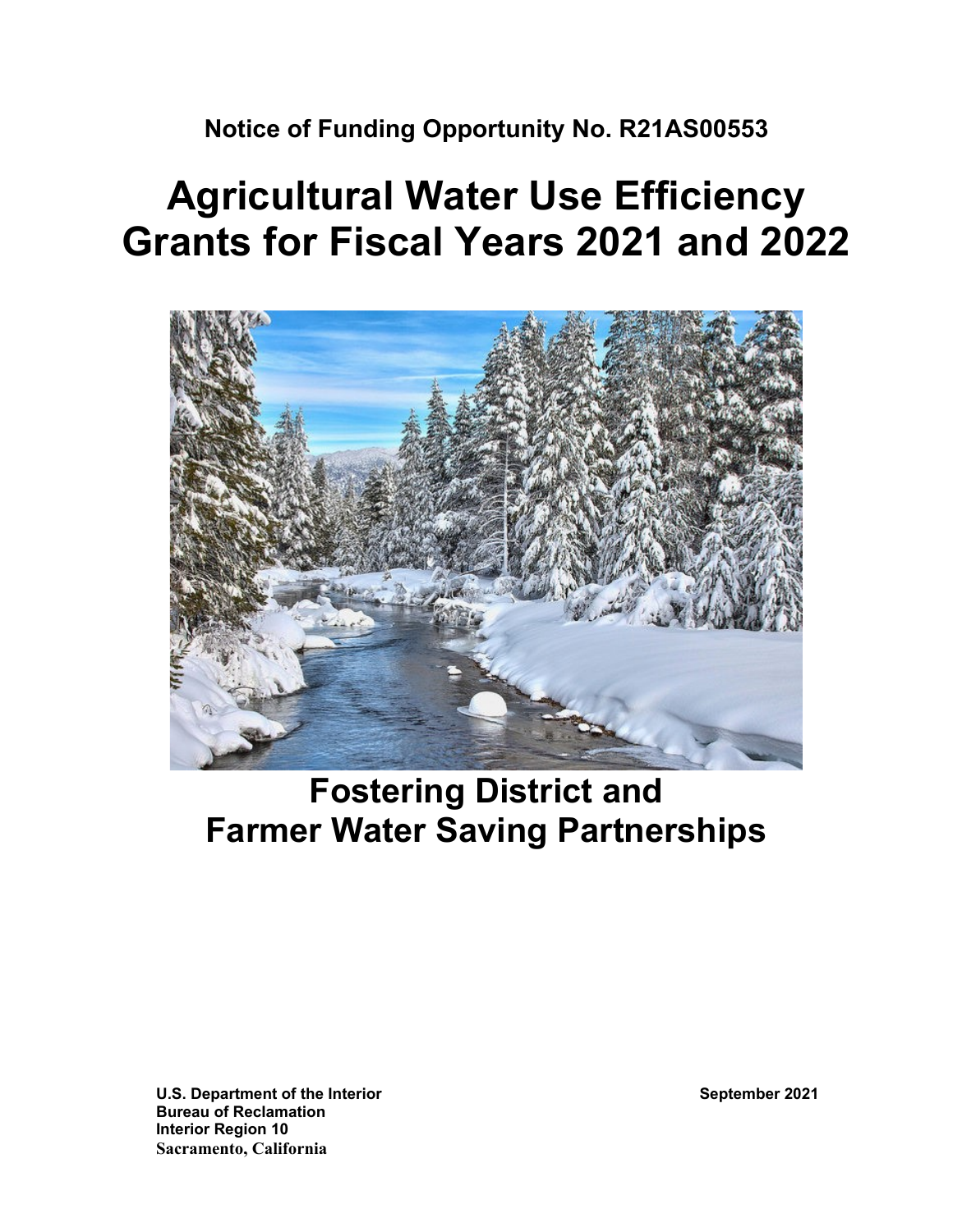# **Mission Statements**

The Department of the Interior conserves and manages the Nation's natural resources and cultural heritage for the benefit and enjoyment of the American people, provides scientific and other information about natural resources and natural hazards to address societal challenges and create opportunities for the American people, and honors the Nation's trust responsibilities or special commitments to American Indians, Alaska Natives, and affiliated island communities to help them prosper.

The mission of the Bureau of Reclamation is to manage, develop, and protect water and related resources in an environmentally and economically sound manner in the interest of the American public.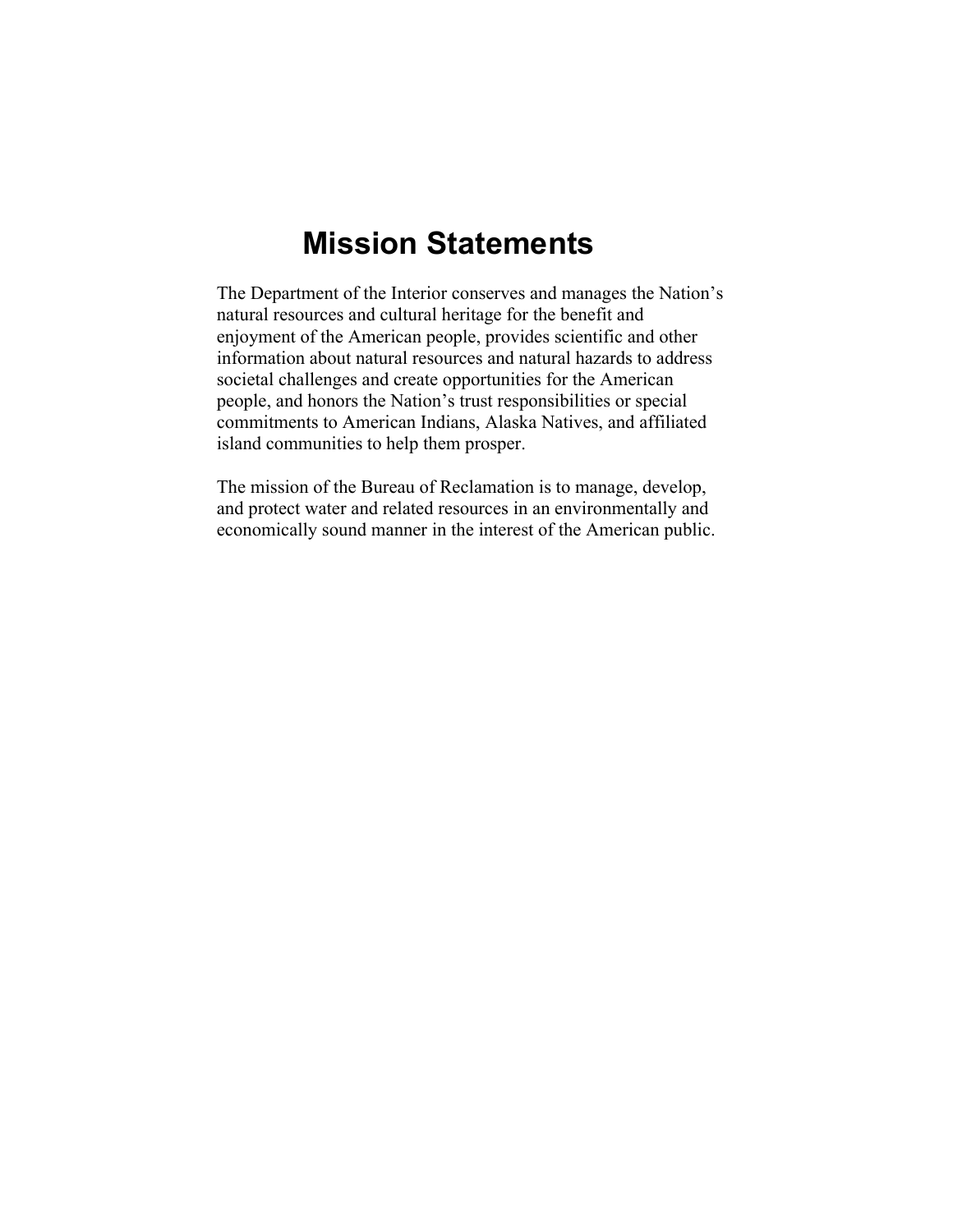# **Synopsis**

| <b>Federal Agency Name:</b>                                                              | Department of the Interior, Bureau of Reclamation, Interior Region<br>10: California-Great Basin                                                                                                                                                                                                                                                           |  |  |
|------------------------------------------------------------------------------------------|------------------------------------------------------------------------------------------------------------------------------------------------------------------------------------------------------------------------------------------------------------------------------------------------------------------------------------------------------------|--|--|
| <b>Funding Opportunity Title:</b>                                                        | Agricultural Water Use Efficiency Grants                                                                                                                                                                                                                                                                                                                   |  |  |
|                                                                                          | for Fiscal Years (FY) 2021 and 2022                                                                                                                                                                                                                                                                                                                        |  |  |
| <b>Announcement Type:</b>                                                                | Notice of Funding Opportunity (NOFO)                                                                                                                                                                                                                                                                                                                       |  |  |
| <b>Notice of Funding</b><br>Opportunity<br>Number:                                       | R21AS00553                                                                                                                                                                                                                                                                                                                                                 |  |  |
| <b>Catalog of Federal</b><br><b>Domestic Assistance</b><br>Number:                       | 15.572 Agricultural Water Use Efficiency Program                                                                                                                                                                                                                                                                                                           |  |  |
| Dates:<br>(See NOFO Sec. D.4)                                                            | Proposals received before November 1, 2021, 1:00 p.m. Pacific<br>Daylight Time (PDT) will be considered for Fiscal Year (FY) 2021<br>funding. Proposals received after November 2, 2021, 1:00 p.m.<br>PDT and before February 1, 2022, 1:00 p.m. Pacific Standard<br>Time (PST) will be considered for FY 2022 funding, contingent<br>upon appropriations. |  |  |
| <b>Eligible Applicants:</b><br>(See NOFO Sec. C.1)                                       | States, Indian tribes, irrigation districts, water districts, or other<br>organizations with water or power delivery authority located in<br>the Western United States or United States Territories as<br>identified in the Reclamation Act of June 17, 1902, as<br>amended.                                                                               |  |  |
| <b>Recipient Cost Share:</b><br>(See NOFO Sec. C.2)                                      | At least 50 percent of project costs.                                                                                                                                                                                                                                                                                                                      |  |  |
| <b>Federal Funding Amount:</b><br>(See NOFO Sec. B.1)                                    | Up to \$500,000 per agreement.                                                                                                                                                                                                                                                                                                                             |  |  |
| <b>Estimated Number of</b><br><b>Agreements to be</b><br>Awarded:<br>(See NOFO Sec. B.1) | Approximately 2-10 projects, contingent upon available Federal<br>appropriations.                                                                                                                                                                                                                                                                          |  |  |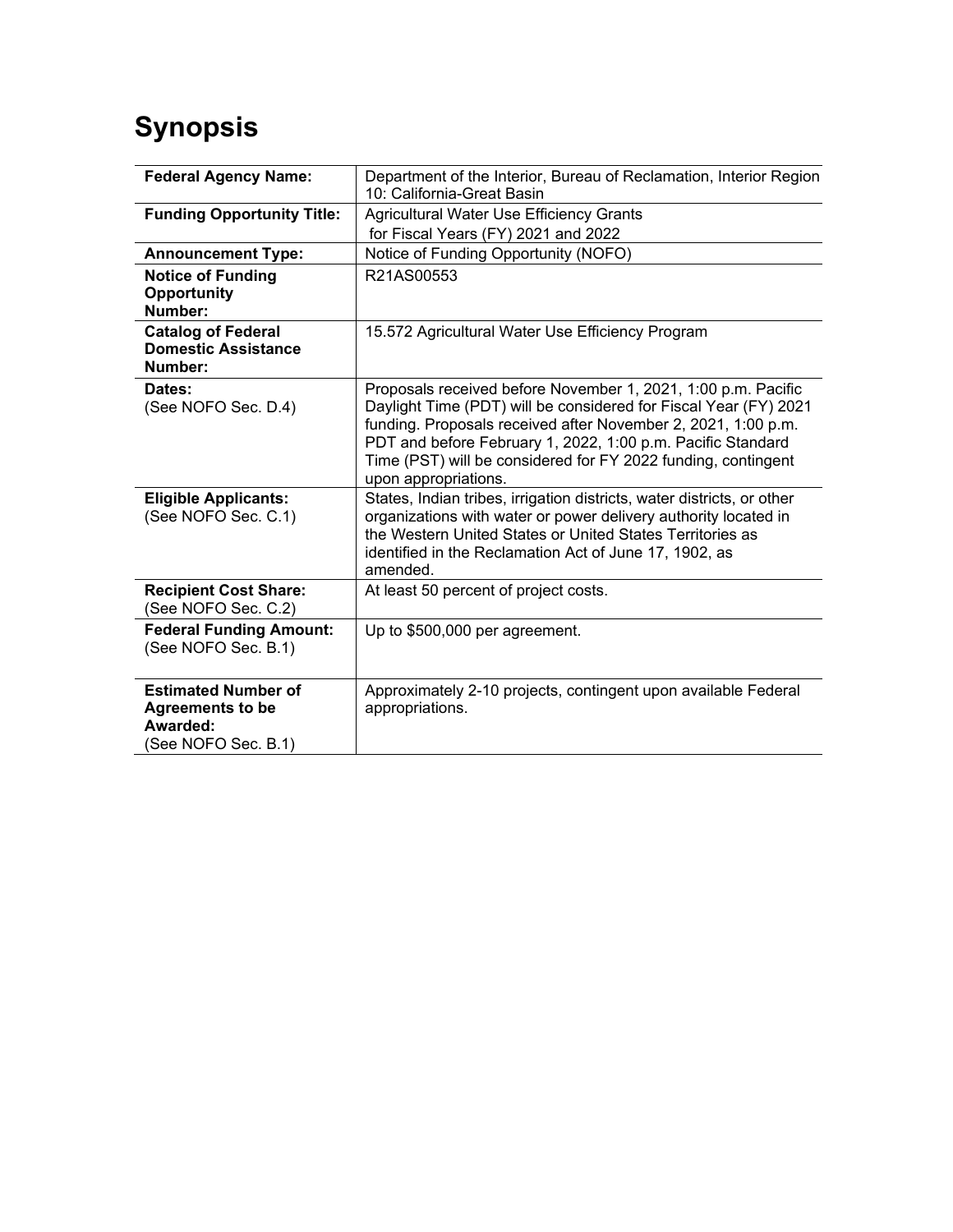# **Application Checklist**

The following table contains a summary of the information that you are required to submit with your application.

| <b>What to submit</b>                                                                     | <b>Required content</b> | Form or format                                                                                                                          | <b>When to</b><br>submit |
|-------------------------------------------------------------------------------------------|-------------------------|-----------------------------------------------------------------------------------------------------------------------------------------|--------------------------|
| Mandatory Federal Forms:<br><b>Application for Federal</b><br><b>Financial Assistance</b> | See Sec. D.2.2.1        | SF-424, SF-424A, SF-424B, SF-424C, SF-424D and<br>SF-LLL forms may be obtained at<br>www.grants.gov/web/grants/forms/sf-424-family.html |                          |
| <b>Budget Information</b>                                                                 |                         |                                                                                                                                         |                          |
| Assurances                                                                                |                         |                                                                                                                                         |                          |
| Disclosure of Lobbying<br>Activities                                                      |                         |                                                                                                                                         |                          |
| Title page                                                                                | See Sec. D.2.2.2        | Page 15                                                                                                                                 |                          |
| Table of contents                                                                         | See Sec. D.2.2.3        | Page 15                                                                                                                                 |                          |
| Technical proposal:                                                                       |                         |                                                                                                                                         |                          |
| Executive summary                                                                         | See Sec. D.2.2.4        | Page 15                                                                                                                                 |                          |
|                                                                                           | See Sec. D.2.2.4        | Page 15                                                                                                                                 |                          |
| Project description                                                                       | See Sec. D.2.2.4        | Page 16                                                                                                                                 |                          |
| Evaluation criteria                                                                       | See Sec. E.1            | Page 29                                                                                                                                 |                          |
| Project Budget:                                                                           |                         |                                                                                                                                         |                          |
| Funding plan                                                                              | See Sec. D.2.2.5        | Page 17                                                                                                                                 |                          |
| Budget proposal                                                                           | See Sec. D.2.2.5        | Page 18                                                                                                                                 |                          |
| <b>Budget narrative</b>                                                                   | See Sec. D.2.2.5        | Page 20                                                                                                                                 |                          |
| Environmental and cultural See Sec. F.2.1<br>resources compliance                         |                         | Page 47                                                                                                                                 |                          |
| Required permits or<br>approvals                                                          | See Sec. D.2.2.6        | Page 24                                                                                                                                 |                          |
| Letters of support                                                                        | See Sec. D.2.2.7        | Page 24                                                                                                                                 |                          |
| <b>Official Resolutions</b>                                                               | See Sec. D.2.2.8        | Page 24                                                                                                                                 | **                       |
| Unique Entity Identifier and See Sec. D.3<br><b>System for Award</b><br>Management        |                         | Page 25                                                                                                                                 | ***                      |

\* Submit materials with your application.

\*\* Document should be submitted with your application; however, please refer to the applicable section of the NOFO for extended submission date.

\*\*\* Should be completed prior to the application deadline; however, please refer to the applicable section of the NOFO for extended completion date.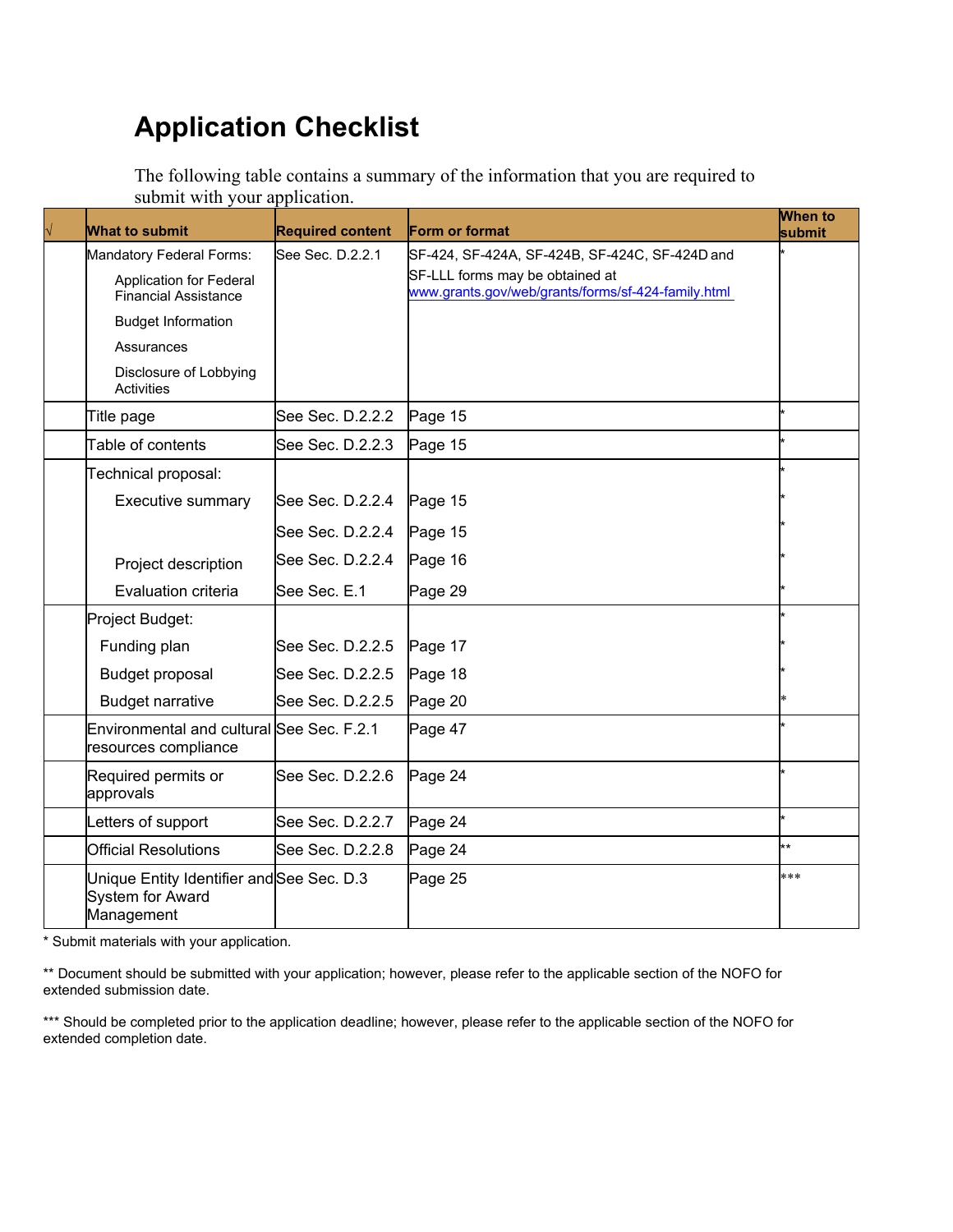# **Acronyms and Abbreviations**

| <b>AFY</b>    | Acre-Feet per Year                                             |
|---------------|----------------------------------------------------------------|
| ASAP          | <b>Automated Standard Application for Payments</b>             |
| <b>ARC</b>    | <b>Application Review Committee</b>                            |
| <b>CE</b>     | Categorical Exclusion                                          |
| <b>CEC</b>    | Categorical Exclusion Checklist                                |
| <b>CFR</b>    | Code of Federal Regulations                                    |
| <b>CWA</b>    | Clean Water Act                                                |
| <b>CWMP</b>   | Cooperative Watershed Management Program                       |
| Department    | U.S. Department of the Interior                                |
| <b>DUNS</b>   | Data Universal Number System                                   |
| EA            | <b>Environmental Assessment</b>                                |
| <b>EIS</b>    | <b>Environmental Impact Statement</b>                          |
| EQIP          | <b>Environmental Quality Incentives Program</b>                |
| <b>ESA</b>    | <b>Endangered Species Act</b>                                  |
| ET            | Evapotranspiration                                             |
| <b>FAPIIS</b> | Federal Award Performance Integrity Information System         |
| FAQ           | <b>Frequently Asked Question</b>                               |
| <b>FOIA</b>   | Freedom of Information Act                                     |
| <b>FONSI</b>  | Finding of No Significant Impact                               |
| <b>FY</b>     | <b>Fiscal Year</b>                                             |
| <b>NEPA</b>   | National Environmental Policy Act                              |
| <b>NHPA</b>   | National Historic Preservation Act                             |
| <b>NOAA</b>   | National Oceanic and Atmospheric Administration                |
| <b>NOFO</b>   | Notice of Funding Opportunity                                  |
| <b>NRCS</b>   | <b>Natural Resources Conservation Service</b>                  |
| OM&R          | Operations, Maintenance, and Replacement                       |
| P.L.          | Public Law                                                     |
| Reclamation   | Bureau of Reclamation                                          |
| <b>SAM</b>    | System of Award Management                                     |
| <b>SCADA</b>  | Supervisory Control and Data Acquisition and Automation        |
| U.S.C.        | <b>United States Code</b>                                      |
| <b>USFWS</b>  | U.S. Fish and Wildlife Service                                 |
|               | WaterSMART Sustain and Manage America's Resources for Tomorrow |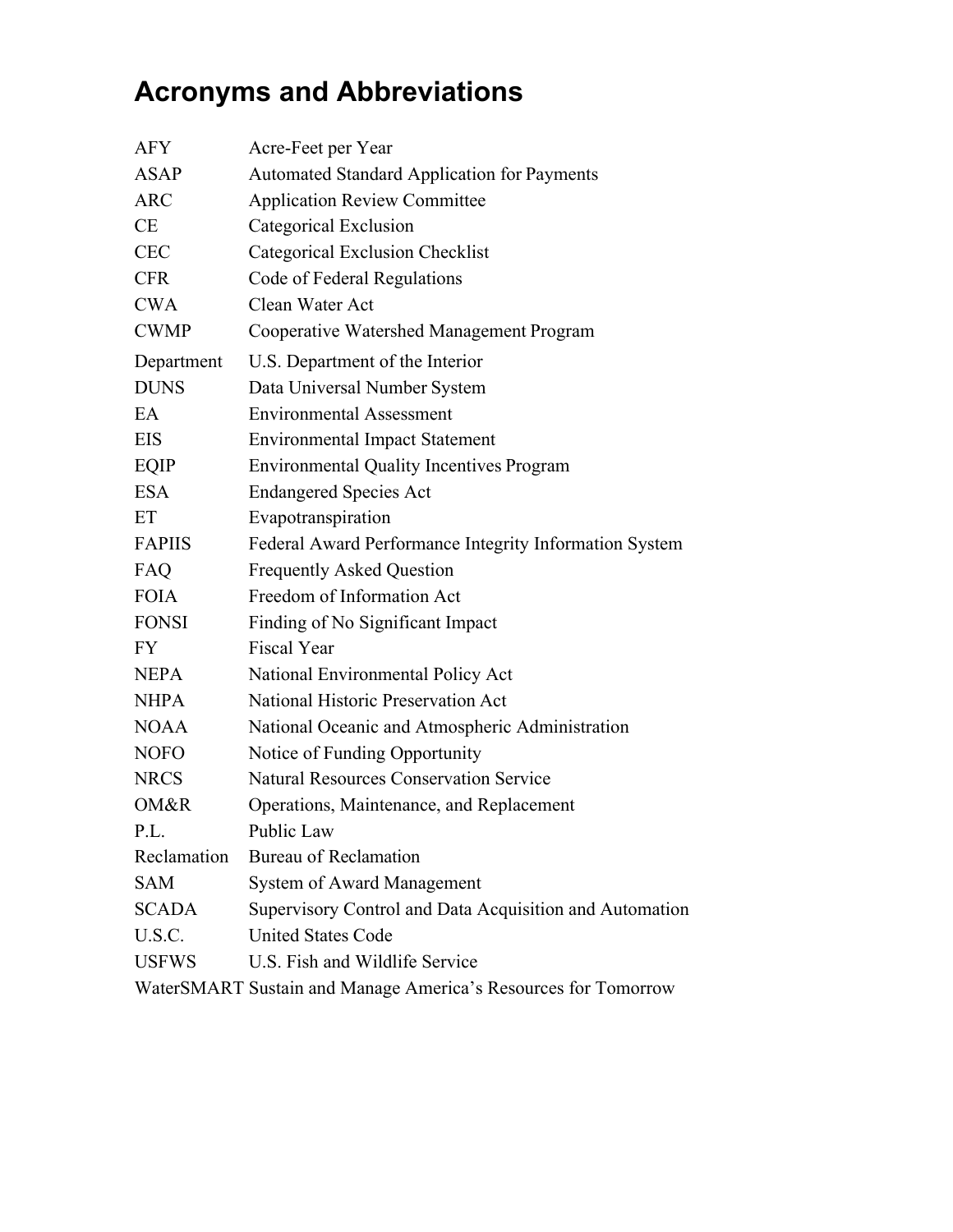# Contents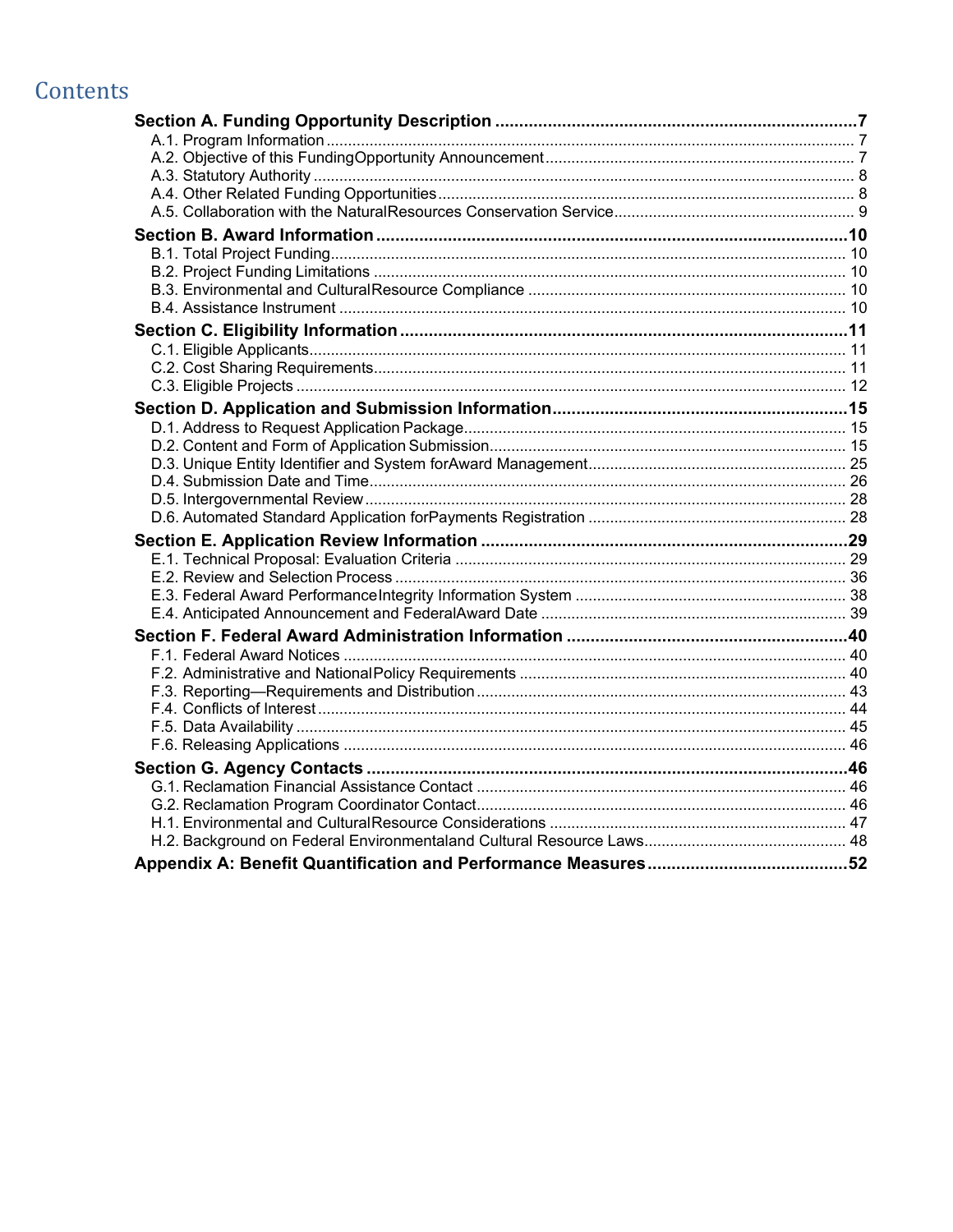# <span id="page-6-0"></span>**Section A. Funding Opportunity Description**

## <span id="page-6-1"></span>**A.1. Program Information**

Through Agricultural Water Use Efficiency (AWUE) Grants, the Bureau of Reclamation (Reclamation) leverages Federal and non-Federal funding to support stakeholder efforts to stretch scarce water supplies and avoid conflicts over water. The AWUE program also supports Reclamation's priorities, including increasing water supplies, leveraging science and technology to improve water supply reliability, addressing ongoing drought, and improving water supplies for tribal and rural communities.

With these AWUE Grants, Reclamation aids states, tribes, irrigation districts, water districts, and other entities that have water or power delivery authority to undertake projects that result in quantifiable and sustained water savings and support broader water reliability benefits. AWUE Grants are funded with the intent of helping Agricultural interests in the Central Valley Projects solution area.

Through this NOFO, Reclamation provides funding for projects that increase water reliability consistent with Sections 3 and 4 of the October 19, 2018, Presidential Memorandum on Promoting the Reliable Supply and Delivery of Water in the West.

A list of Frequently Asked Questions (FAQs) about this and other NOFO's can be found online at [www.usbr.gov/WaterSMART/weeg/faq.html.](https://www.usbr.gov/watersmart/weeg/faq.html) The list of FAQs will be updated periodically during the application period. For further information on other funding opportunities including Sustain and Manage America's Resources for Tomorrow (WaterSMART) Grants, please see [www.usbr.gov/watersmart/](https://www.usbr.gov/watersmart/weeg/index.html) [weeg/index.html.](https://www.usbr.gov/watersmart/weeg/index.html) For further information on the WaterSMART Program, please see [www.usbr.gov/WaterSMART.html.](https://www.usbr.gov/watersmart/)

## <span id="page-6-2"></span>**A.2. Objective of this FundingOpportunity Announcement**

The objective of this NOFO is to invite Indian tribes, irrigation districts, water districts, and other organizations with water or power delivery authority to leverage their money and resources by cost sharing with Reclamation on projects that seek to conserve and use water more efficiently; mitigate conflict risk in areas at a high risk of future water conflict; enable farmers to make additional on-farm improvements in the future, including improvements that may be eligible for Natural Resources Conservation Service (NRCS) funding; and accomplish other benefits that contribute to water supply reliability in the western United States. There will be two funding periods. The first one ends on November 1, 2021. The second funding period ends on February 1, 2022.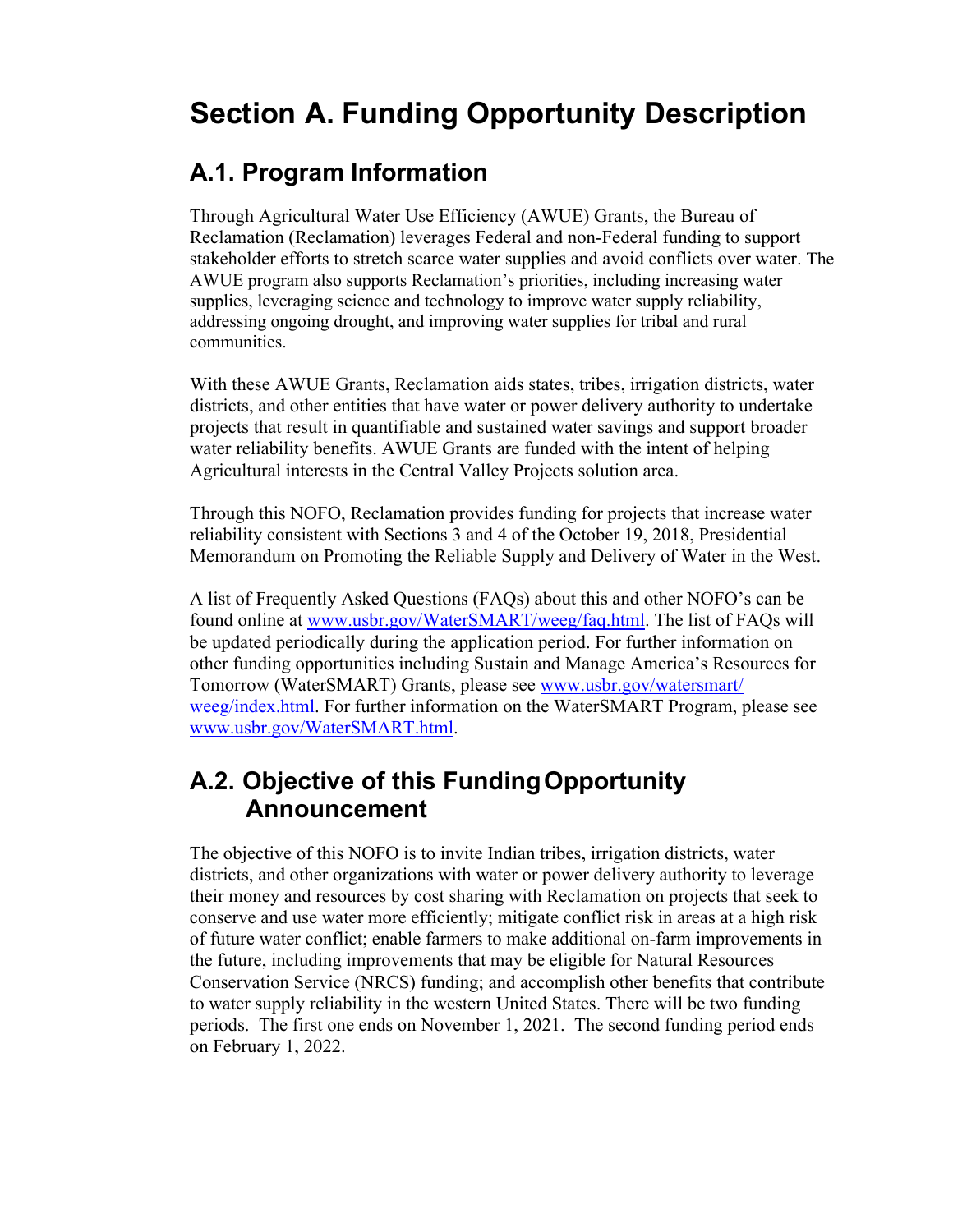# <span id="page-7-0"></span>**A.3. Statutory Authority**

This NOFO is issued under the authority of Section 9504(a) of the Secure Water Act, Subtitle F of Title IX of the Omnibus Public Land Management Act of 2009, Public Law (P.L.) 111-11 (42 United States Code [U.S.C.] 10364).

# <span id="page-7-1"></span>**A.4. Other Related Funding Opportunities**

Reclamation, through WaterSMART Grants, also provides other funding opportunities. Through **Small-Scale Water Efficiency Projects**, Reclamation provides funding for small-scale water management projects (up to \$75,000 in Federal funding for each project) that have been identified through previous planning efforts. Reclamation has developed a streamlined selection and review process to reflect the small-scale nature of these projects.

In addition, through **Water Marketing Strategy Grants**, Reclamation provides funding to develop strategies to establish or expand water markets or water marketing activities between willing participants. Under this funding opportunity, applicants can conduct outreach and partnership building, scoping, and planning activities (e.g., hydrologic, legal, economic, and other types of analysis), and develop a strategy for the implementation of water marketing activities.

Reclamation provides funding for water management projects through several other programs under WaterSMART. Through the **Drought Response Program**, Reclamation provides funding to help build resilience to drought. Through Drought Contingency Planning, Reclamation supports the development of drought contingency plans with participation from a diverse set of stakeholders.

Reclamation also provides funding for Drought Resiliency Projects that increase water supply flexibility and improve water management to build long term resilience to drought and are supported by an existing drought contingency plan.

In addition, through the **Cooperative Watershed Management Program (CWMP)**, Reclamation provides funding to watershed groups to encourage diverse stakeholders to form local solutions to address their watershed management needs. Reclamation provides funding through Phase I of the CWMP for watershed group development, restoration planning, and watershed management project design, and through Phase II for the implementation of watershed management projects.

For information on the timing for these NOFOs, please visit the WaterSMART Program website: [www.usbr.gov/watersmart/.](https://www.usbr.gov/watersmart/index.html)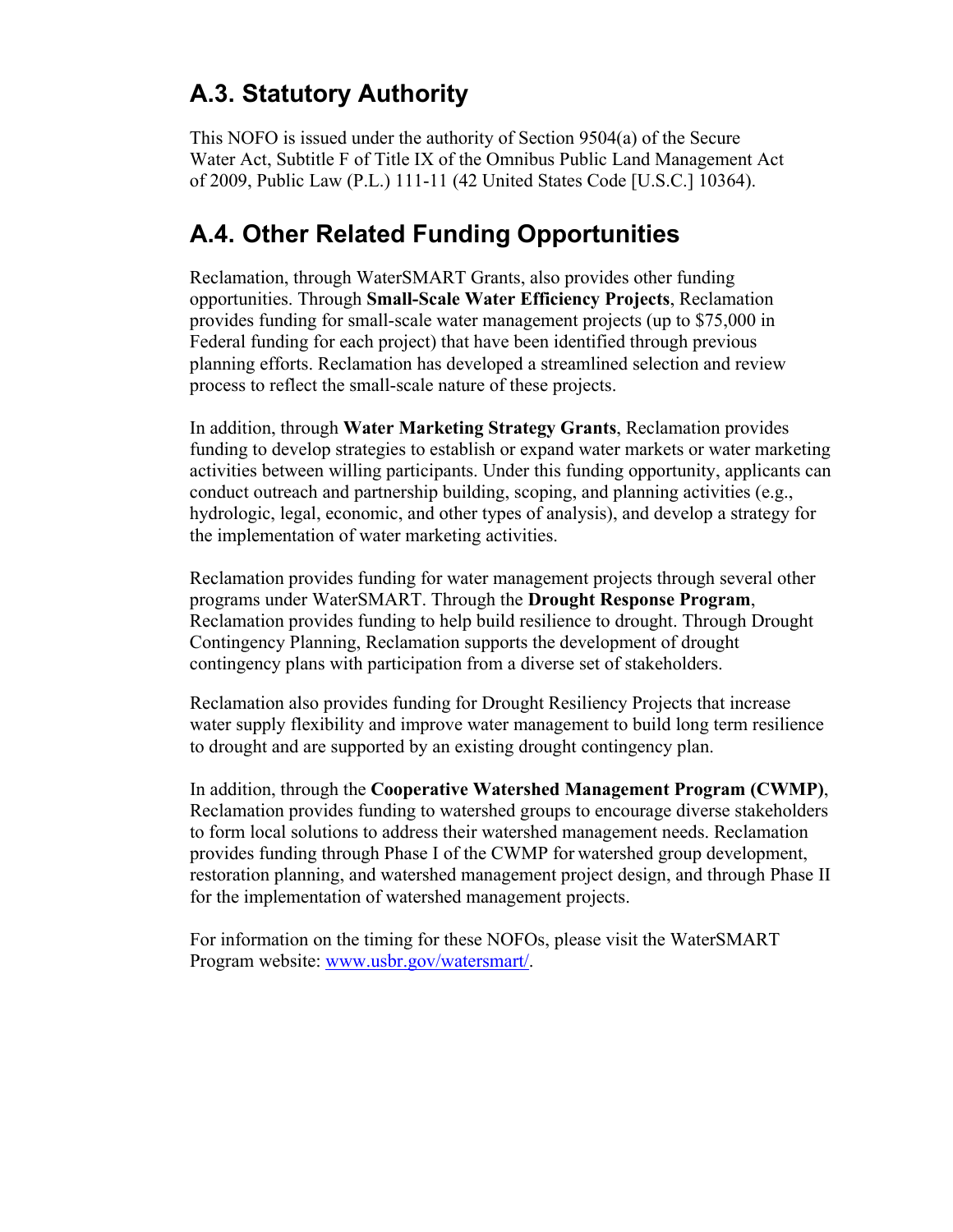## <span id="page-8-0"></span>**A.5. Collaboration with the NaturalResources Conservation Service**

Reclamation and NRCS are collaborating to align program resources in areas of California where our mission areas overlap to improve the impact of the agencies' respective drought resiliency and water efficiency investments. Applicants under AWUE Grants receive additional consideration in the evaluation process for delivery system improvements that complement on-farm improvements supported by NRCS, such as those funded through their Environmental Quality Incentives Program (EQIP). Contingent on available appropriations, NRCS provides dedicated EQIP funding to support on-farm water efficiency improvements by producers served by water delivery systems improved through a WaterSMART Grant.

#### *Please note that on-farm improvements themselves are not eligible activities for funding under this NOFO. NRCS will have a separate application process for the on-farm components of selected projects.*

Under this NOFO, consideration will be given under *Section E.1.2. Evaluation Criterion 2—Complementing On-Farm Irrigation Improvements* for proposals that describe on-farm efficiency work that is currently being completed or is anticipated to be completed in collaboration with NRCS in the area (e.g., with a direct connection to the district's water supply). Please contact your state NRCS office for more information regarding NRCS assistance. You can find the contact information for your state NRCS office on the United States Department of Agriculture's website, [www.nrcs.usda.gov/wps/portal/nrcs/main/national/](https://www.nrcs.usda.gov/wps/portal/nrcs/main/national/contact/states/) [contact/states/.](https://www.nrcs.usda.gov/wps/portal/nrcs/main/national/contact/states/)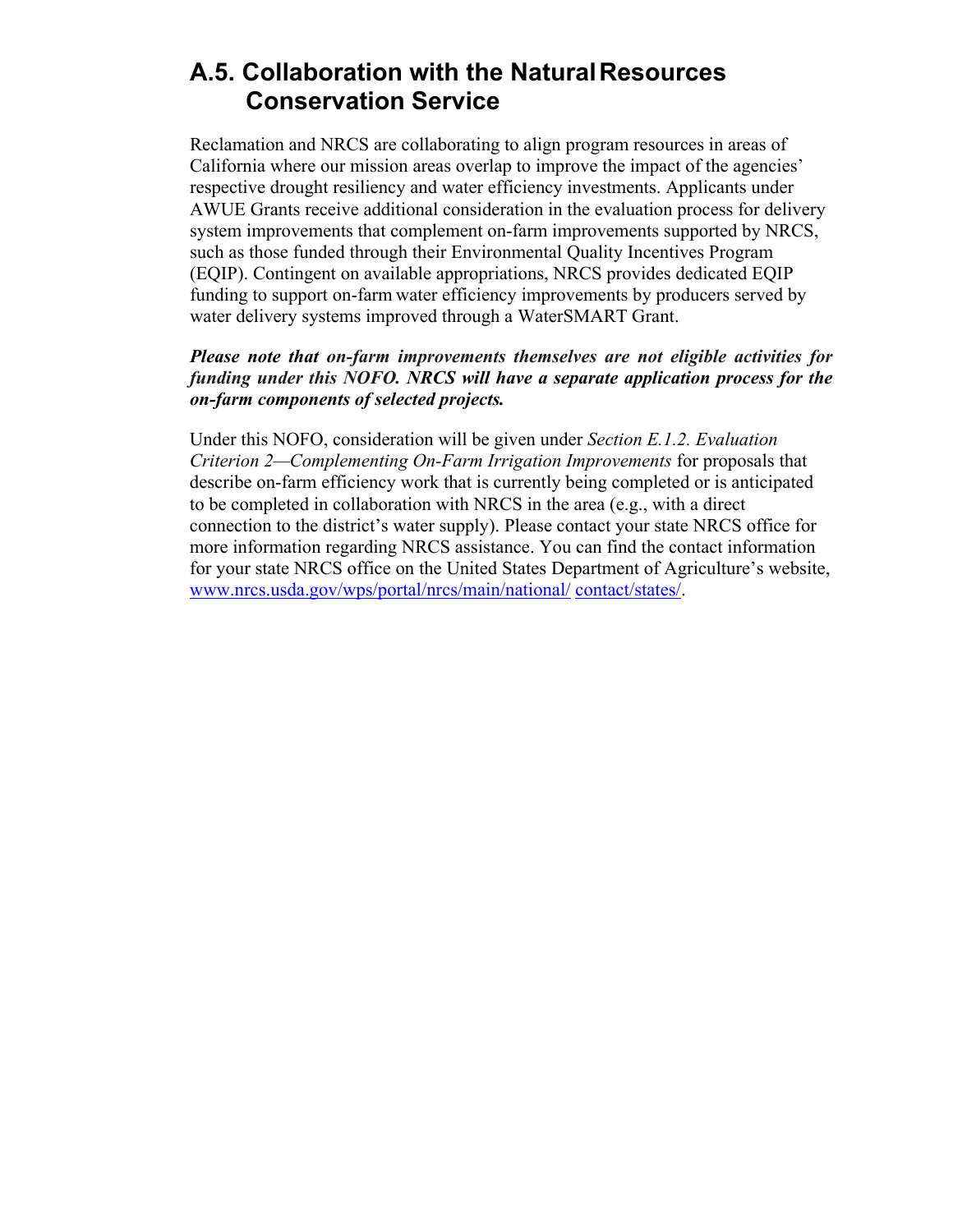# <span id="page-9-0"></span>**Section B. Award Information**

# <span id="page-9-1"></span>**B.1. Total Project Funding**

The FY 2021 budget request includes \$1 million for AWUE Grants. Reclamation will determine the final amount of funding available for award under this NOFO once final FY 2021 appropriations have been made. The amount of funding available for awards under this NOFO will depend on the demand for funding under this and other Grants.

All awards are subject to a determination by Reclamation that FY 2021 appropriations are available. Applications submitted under this NOFO may also be considered if other funding becomes available in FY 2022.

# <span id="page-9-2"></span>**B.2. Project Funding Limitations**

The Federal share (Reclamation's share in addition to any other sources of Federal funding) of any one proposed project shall not exceed 50 percent of the total project costs. Generally, the non-Federal share of project costs must be expended at the same or greater rate as the Federal share of project costs.

# <span id="page-9-3"></span>**B.3. Environmental and CulturalResource Compliance**

All projects selected for funding under this NOFO will be required to comply with the National Environmental Policy Act (NEPA) and other Federal environmental and cultural resource laws and other regulations.

# <span id="page-9-4"></span>**B.4. Assistance Instrument**

Project awards will be made through grants or cooperative agreements as applicable to each project. If a cooperative agreement is awarded, the recipient should expect Reclamation to have substantial involvement in the project.

Substantial involvement by Reclamation may include:

- Collaboration and participation with the recipient in the management of the project and close oversight of the recipient's activities to ensure that the program objectives are being achieved.
- Oversight may include review, input, and approval at key interim stages of the project.

At the request of the recipient, Reclamation can provide technical assistance after award of the project. If you receive Reclamation's assistance, you must account for these costs in your budget. To discuss available assistance and these costs, contact the Program Coordinator identified in *Section G. Agency Contacts.*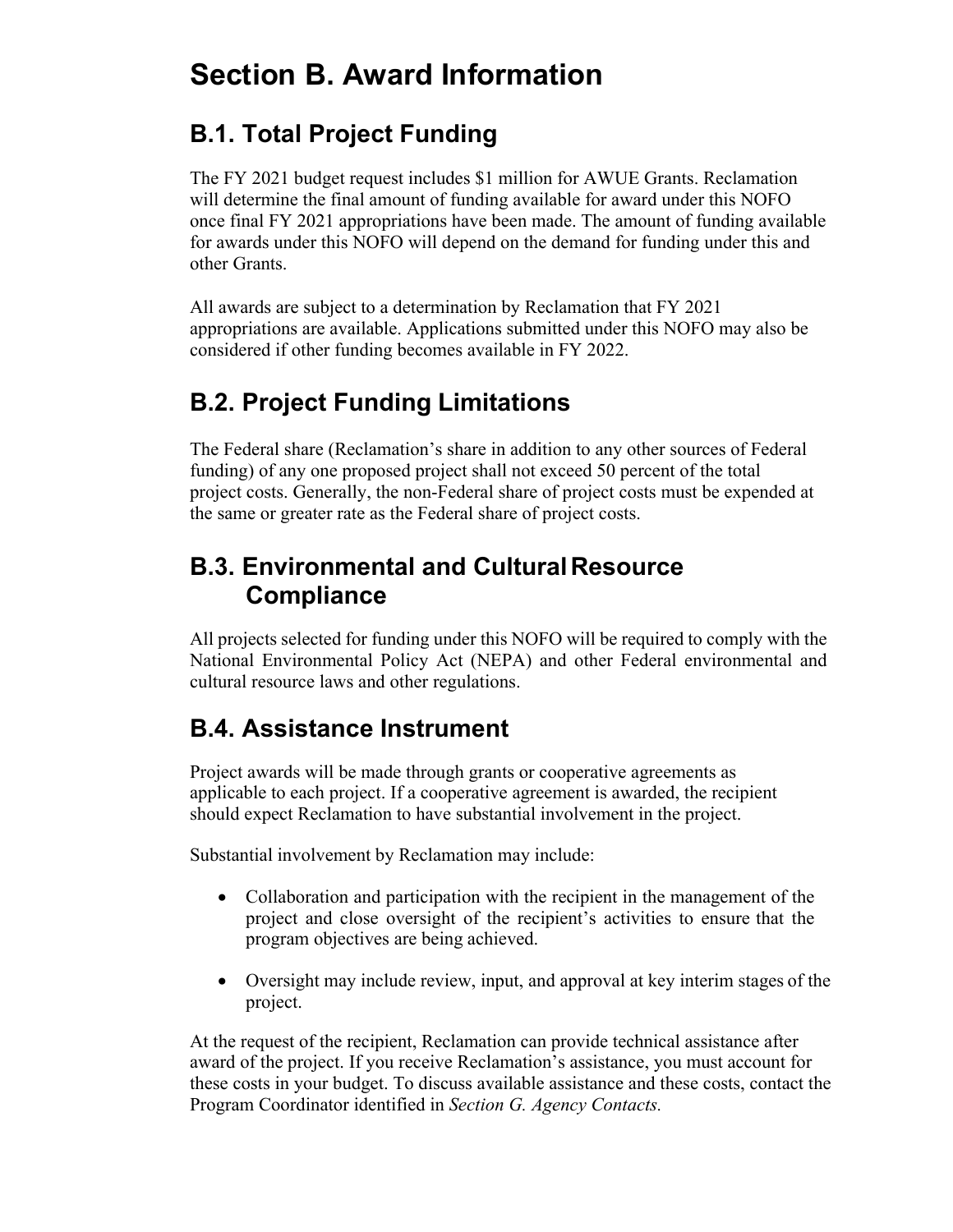# <span id="page-10-0"></span>**Section C. Eligibility Information**

# <span id="page-10-1"></span>**C.1. Eligible Applicants**

Under P.L. 111-11, Section 9504, an eligible applicant is a state, Indian tribe, irrigation district, water district, or other organization with water or power delivery authority.

Applicants must be located in California

**Those not eligible** include, but are not limited to, the following entities:

- Federal Governmental entities
- Individuals
- Institutes of higher education
- $501(c)4$  organizations
- $501(c)6$  organizations

# <span id="page-10-2"></span>**C.2. Cost Sharing Requirements**

Applicants must be capable of cost sharing **50 percent or more** of the total project costs. The total project cost is defined as the total allowable costs incurred under a Federal award and all required cost share and voluntary committed cost share contributions, including third-party contributions.

Cost share may be made through cash, costs contributed by the applicant, or thirdparty in-kind contributions. Third-party in-kind contributions include the value of non-cash contributions of property or services that benefit the federally assisted project and are contributed by non-Federal third parties, without charge. Cost share funding from sources outside the applicant's organization (e.g., loans or state grants) should be secured and available to the applicant prior to award. Please see *Section D.2.2.9 Official Resolution* and *Section D.2.2.5 Funding Plan and Letters of Commitment* for more information regarding the documentation required to verify commitments to meet cost sharing requirements.

### *C.2.1. Cost Share Regulations*

All cost-share contributions must meet the applicable administrative and cost principles criteria established in 2 Code of Federal Regulations (CFR) Part 200, available at [www.ecfr.gov.](https://www.ecfr.gov/cgi-bin/text-idx?tpl=/ecfrbrowse/Title02/2cfr200_main_02.tpl)

### *C.2.2. Third-Party In-Kind Contributions*

Third-party in-kind contributions may be in the form of equipment, supplies, and other expendable property, as well as the value of services directly benefiting and specifically identifiable to the proposed project. Applicants may not include as part of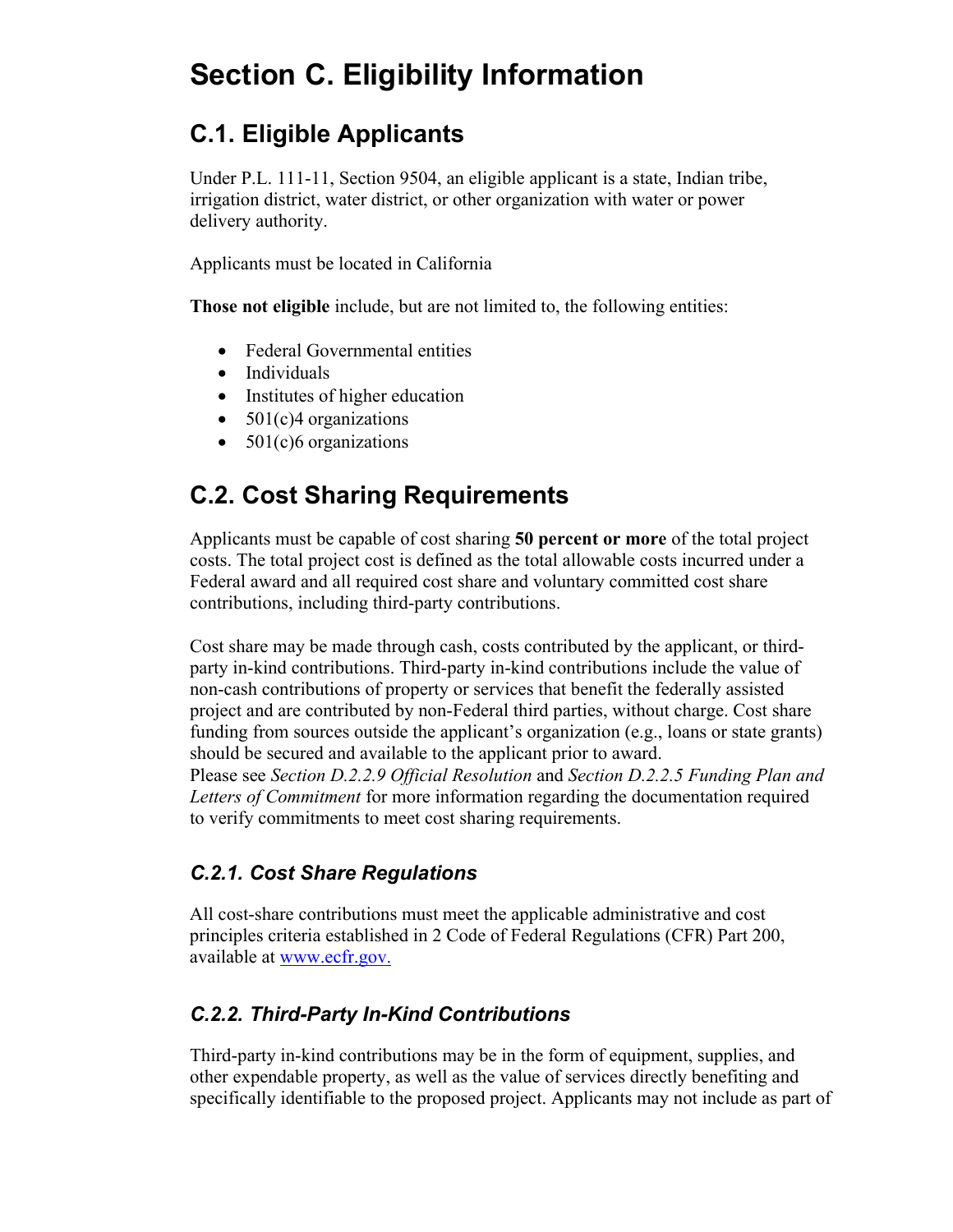their cost-share for projects funded under this NOFO the cost or value of third-party in-kind contributions that have been or will be relied on to satisfy a cost-sharing or matching requirement for another Federal financial assistance agreement, a Federal procurement contract, or any other award of Federal funds. Applicants should refer to 2 CFR §200.434 *Contributions and donations* for regulations regarding the valuation of third-party in-kind contributions, available at [www.ecfr.gov.](https://www.ecfr.gov/cgi-bin/text-idx?tpl=/ecfrbrowse/Title02/2cfr200_main_02.tpl)

# <span id="page-11-0"></span>**C.3. Eligible Projects**

### *C.3.1. Eligible Projects*

Water conservation and efficiency projects eligible for funding under this NOFO are described below. Applications may include anyone, or a combination, of the types of projects described. In general, if you are seeking funding for multiple projects (e.g., a piping project and a hydropower project) and the projects are interrelated or closely related, they should be combined in one application.

**Applicants may submit multiple project proposals; however, no more than \$500,000 will be awarded in any FY to any one applicant under this NOFO.**

#### **C.3.1.1. Water Conservation Projects**

Water conservation projects result in quantifiable and sustained water savings or improved water management. Please note that an agreement will not be awarded for an improvement to conserve irrigation water unless the applicant agrees to the terms of Section 9504(a)(3)(B) of Public Law 111-11. See *Section F.2.3. Requirements for Agricultural Operations under Public Law 111-11, Section 9504(a)(3)(D)* of this NOFO for further information. Eligible water conservation projects include:

- **Canal Lining/Piping:** Projects that line or pipe canals, resulting in conserved water. Projects include, but are not limited to:
	- o Installing new proven lining materials or technology
	- o Converting open canals to pipeline
	- o Constructing conveyance improvements, turnouts, or pipelines
- **Irrigation Flow Measurement:** Projects that improve measurement accuracy and result in reduced spills and over-deliveries to irrigators. Projects include, but are not limited to:
	- o Installing weirs, flumes, ramps, etc. in open channels
	- o Installing meters in pressurized pipes
- **Supervisory Control and Data Acquisition and Automation (SCADA)**: Projects that install SCADA and/or automation components that provide water savings when irrigation delivery system operational efficiency is improved to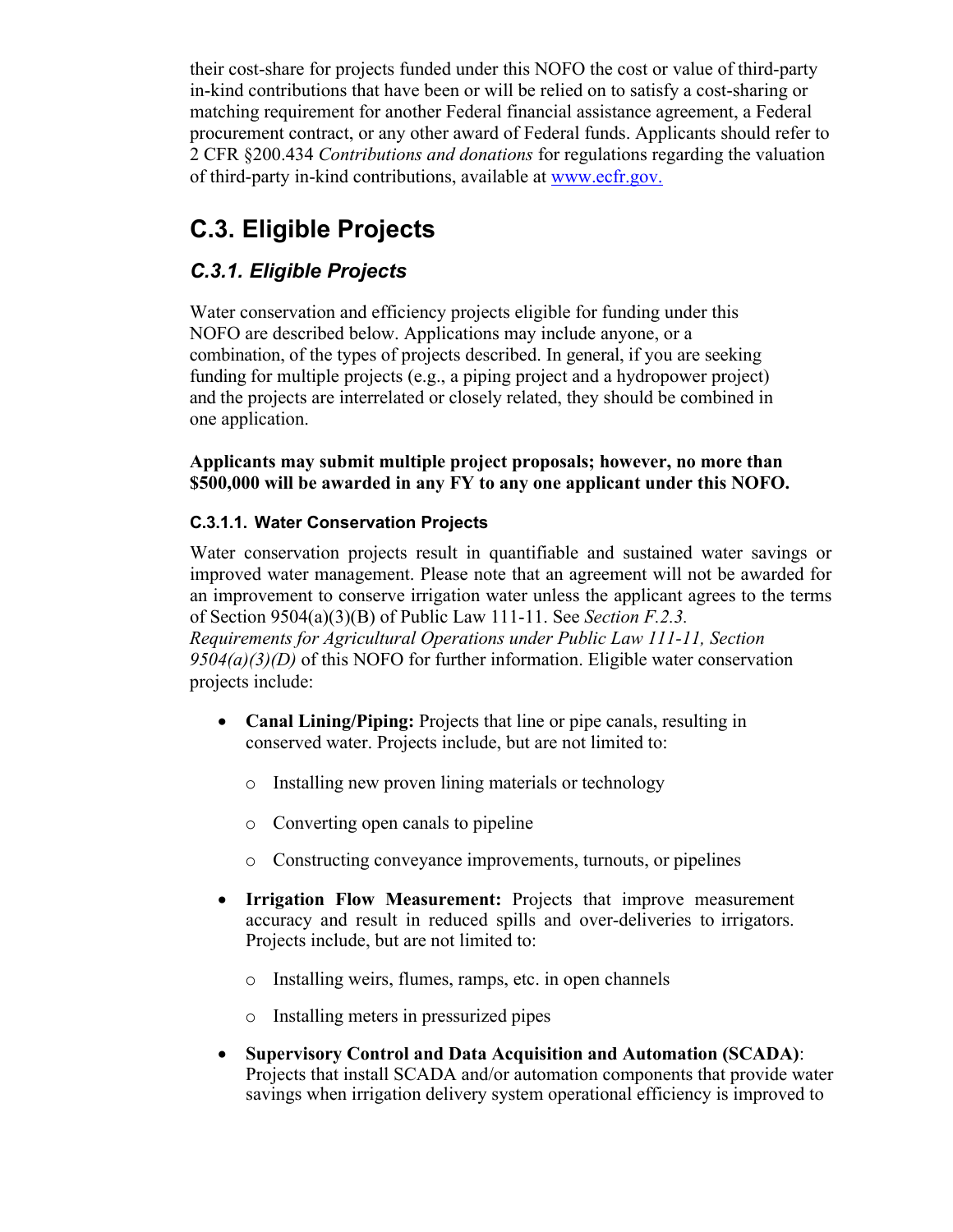reduce spills, over-deliveries, and seepage. Projects include, but are not limited to:

- o Installing SCADA components that allow for remote monitoring of irrigation delivery system conditions (flow rates, water elevations, controls devices openings, etc.)
- o Installing automation components that allow for remote operation of delivery system control features (gates, valves, turnouts, etc.)
- **Irrigation Measures:** Projects that provide water savings by reducing Agricultural water usage. These measures include NRCS EQUIP Programs. Please contact your local NRCS office to ask about programs that may be right for your situation.

### *C.3.2. Ineligible Projects*

Any project not specifically described in *Section 3.1. Eligible Projects* is not eligible under this NOFO. The following subsections further explain ineligible projects.

#### **C.3.2.1. Operations, Maintenance, and Replacement**

Projects that are considered normal operations, maintenance, and replacement (OM&R) are not eligible. OM&R is described as system improvements that replace or repair existing infrastructure or function without providing increased efficiency or effectiveness of water distribution over the expected life of the improvement. Examples of ineligible OM&R projects include:

- Replacing malfunctioning components of an existing facility with the same components
- Improving an existing facility to operate as originally designed
- Performing an activity on a recurring basis, even if that period is extended (e.g., 10-year interval)
- Sealing expansion joints of concrete lining because the original sealer or the water stops have failed
- Sealing cracks in canals and/or pipes, including those sealant projects intending to improve facilities with inherent design and construction flaws
- Replacing broken meters with new meters of the same type
- Replacing leaky pipes with new pipes of the same type
- Completion of one-time leak detection surveys

Applicants that have questions regarding OM&R are encouraged to contact the Program Coordinator listed in *Section G. Agency Contacts*, prior to the application deadline for further information.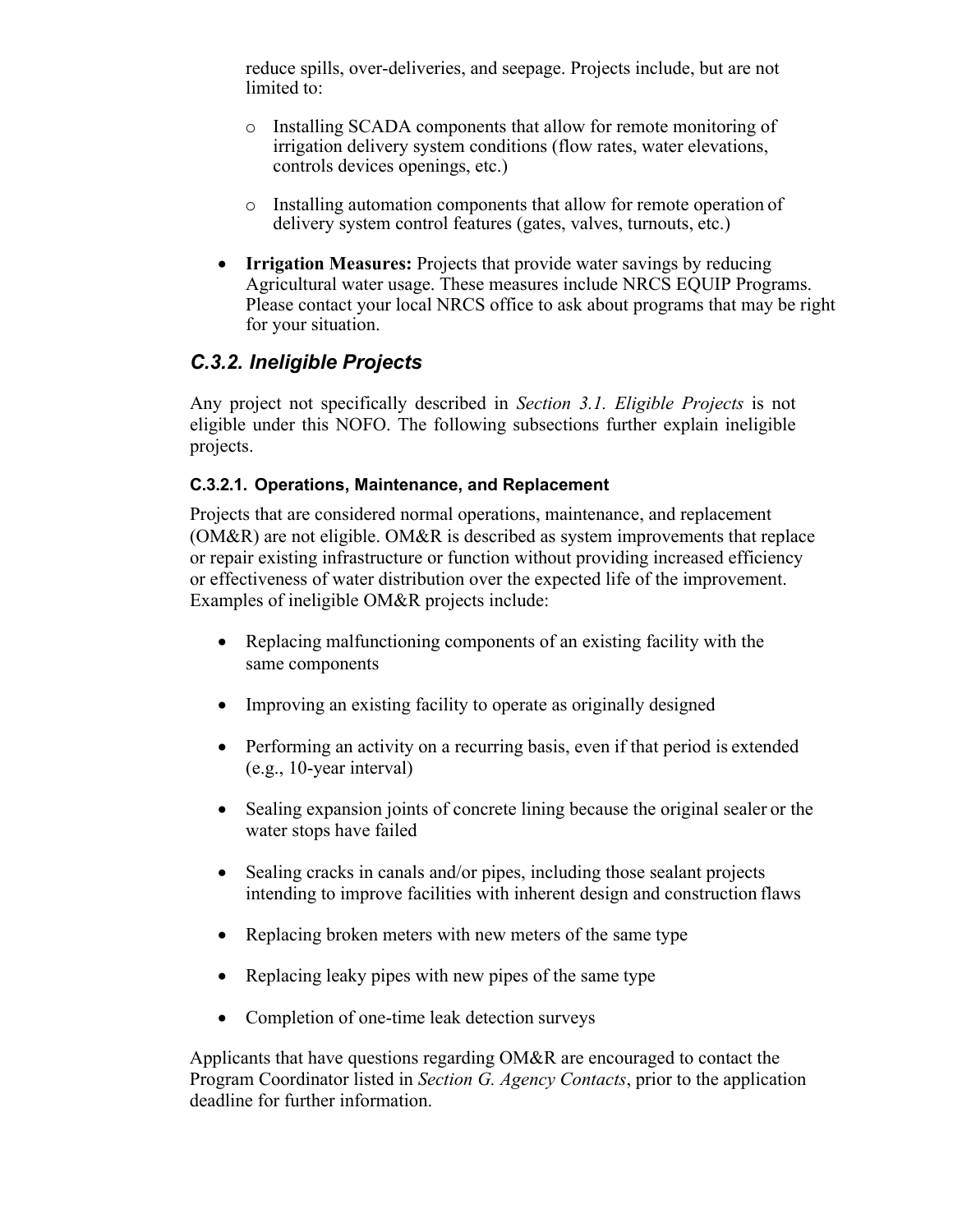#### **C.3.2.2. Water Reclamation, Recycling, and Reuse**

Water reclamation, reuse, and desalination projects are not eligible for funding under this NOFO. Entities seeking funding for these types of projects should consider Reclamation's Title XVI Water Reclamation and Reuse Program and Drought Response Program. If you have questions about a water reclamation, reuse, or desalination project please contact Ms. Amanda Erath at **aerath@usbr.gov.** 

#### **C.3.2.3. Groundwater Recharge**

Groundwater recharge projects are not eligible. Applicants proposing such projects should consider applying for funding under the WaterSMART Drought Resiliency Projects NOFO. See the WaterSMART Drought Response Program webpage, [www.usbr.gov/drought/,](https://www.usbr.gov/drought/) for more information.

#### **C.3.2.4. Water Purchases**

A project that proposes using Federal funding primarily for the purchase of water is not eligible under this NOFO.

#### **C.3.2.5. Building Construction**

A project that proposes to construct a building is not eligible for Federal funding under this NOFO (e.g., a building to house administrative staff or to promote public awareness of water conservation).

#### **C.3.2.6. Pilot Projects**

A project that proposes to conduct a pilot study to evaluate technical capability, economic feasibility, or viability for full-scale implementation, or to test an unproven material or technology is not eligible for Federal funding under this NOFO.

#### **C.3.2.7. Other Types of Renewable Energy Projects**

Renewable energy projects other than hydropower projects, including large-scale solar, wind, and geothermal projects, are not eligible under this NOFO.

#### **C.3.2.8. Projects Receiving Other Federal Financial Assistance**

Projects or activities that are funded under another Federal Financial Assistance agreement are not eligible for funding under this NOFO.

### *C.3.3. Length of Projects*

In general, Funding projects should be completed within two years of award. Applications for projects requiring more time will be considered for funding only under limited circumstances. For example, some project installations may require additional time to secure necessary permits.

Reclamation will determine the capability of an applicant to complete the proposed project within the timeframe identified in the application.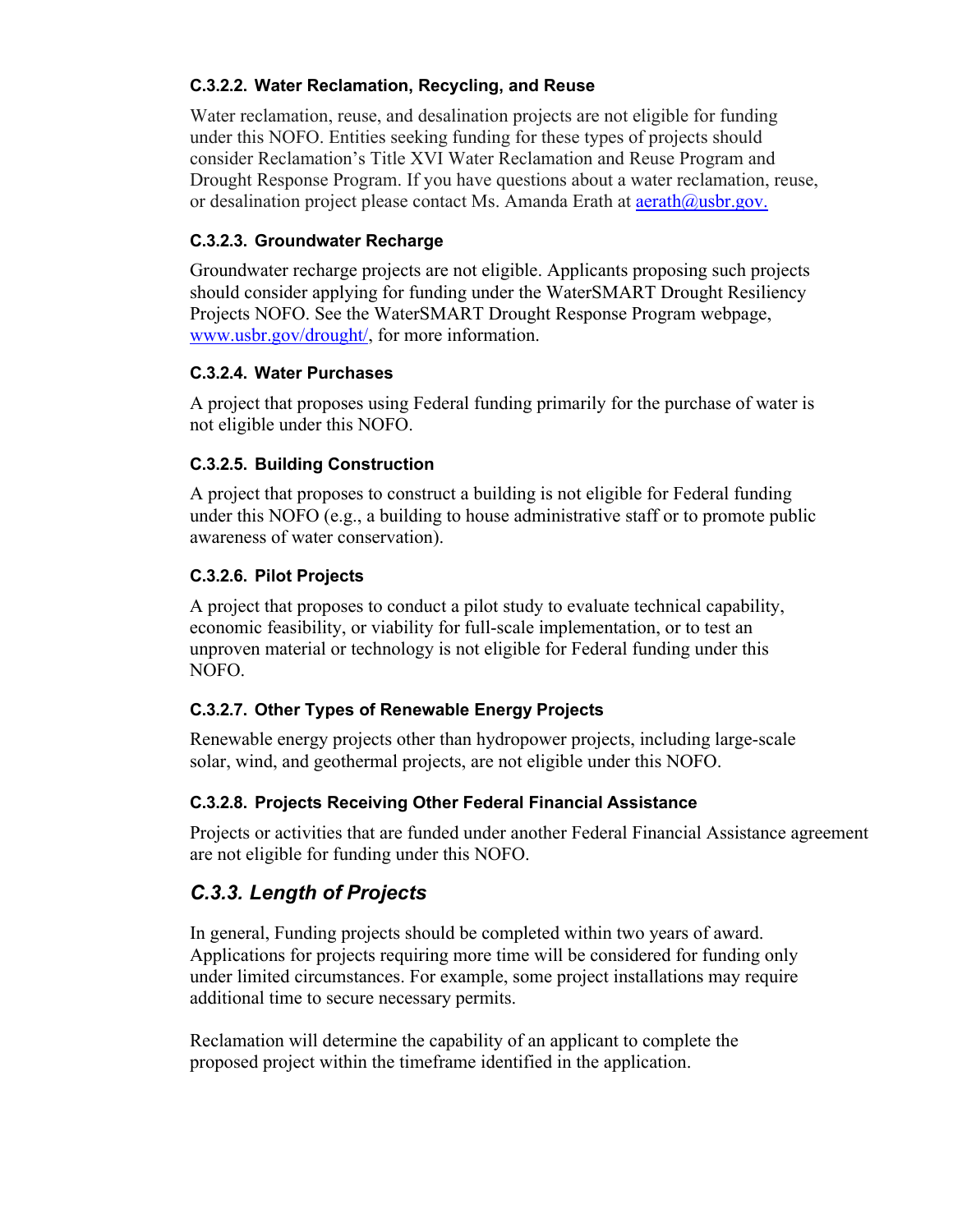# <span id="page-14-0"></span>**Section D. Application and Submission Information**

# <span id="page-14-1"></span>**D.1. Address to Request Application Package**

This document contains all information, forms, and electronic addresses required to obtain the information required for submission of an application.

If you are unable to access this information electronically, you can request paper copies of any of the documents referenced in this NOFO by contacting:

By mail: Bureau of Reclamation Attn: Ms. Leanne Henderson Email: [lhenderson@usbr.gov](mailto:lhenderson@usbr.gov)

# <span id="page-14-2"></span>**D.2. Content and Form of Application Submission**

All applications must conform to the requirements set forth below.

### *D.2.1. Application Format and Length*

The technical proposal and criteria section (defined below) shall be limited to a maximum of **50** consecutively numbered pages. If this section of the application exceeds 50 pages, only the first 50 pages will be evaluated. The font shall be at least 12 points in size and easily readable. Page size shall be 8½ by 11 inches, including charts, maps, and drawings. Margins should be standard 1-inch margins. Oversized pages will not be accepted.

Applications will be prescreened for compliance to the above page number limitation. Excess pages will be removed and not considered in the evaluation of the proposed project.

### *D.2.2. Application Content*

The application must include the following elements to be considered complete:

- Mandatory Federal Forms. Note, applications submitted by consultants must contain an SF-424 and SF-424D that is manually signed by an authorized representative of the entity applying.
	- o SF-424 Application for Federal Assistance.
	- o SF-424C Budget Information Construction Programs
	- o SF-424D Assurances Construction Programs

o SF-LLL Disclosure of Lobbying Activities (if applicable) These forms may be obtained at [www.grants.gov/web/grants/forms/sf-](http://www.grants.gov/web/grants/forms/sf-424-family.html)[424-family.html](http://www.grants.gov/web/grants/forms/sf-424-family.html)

• Title page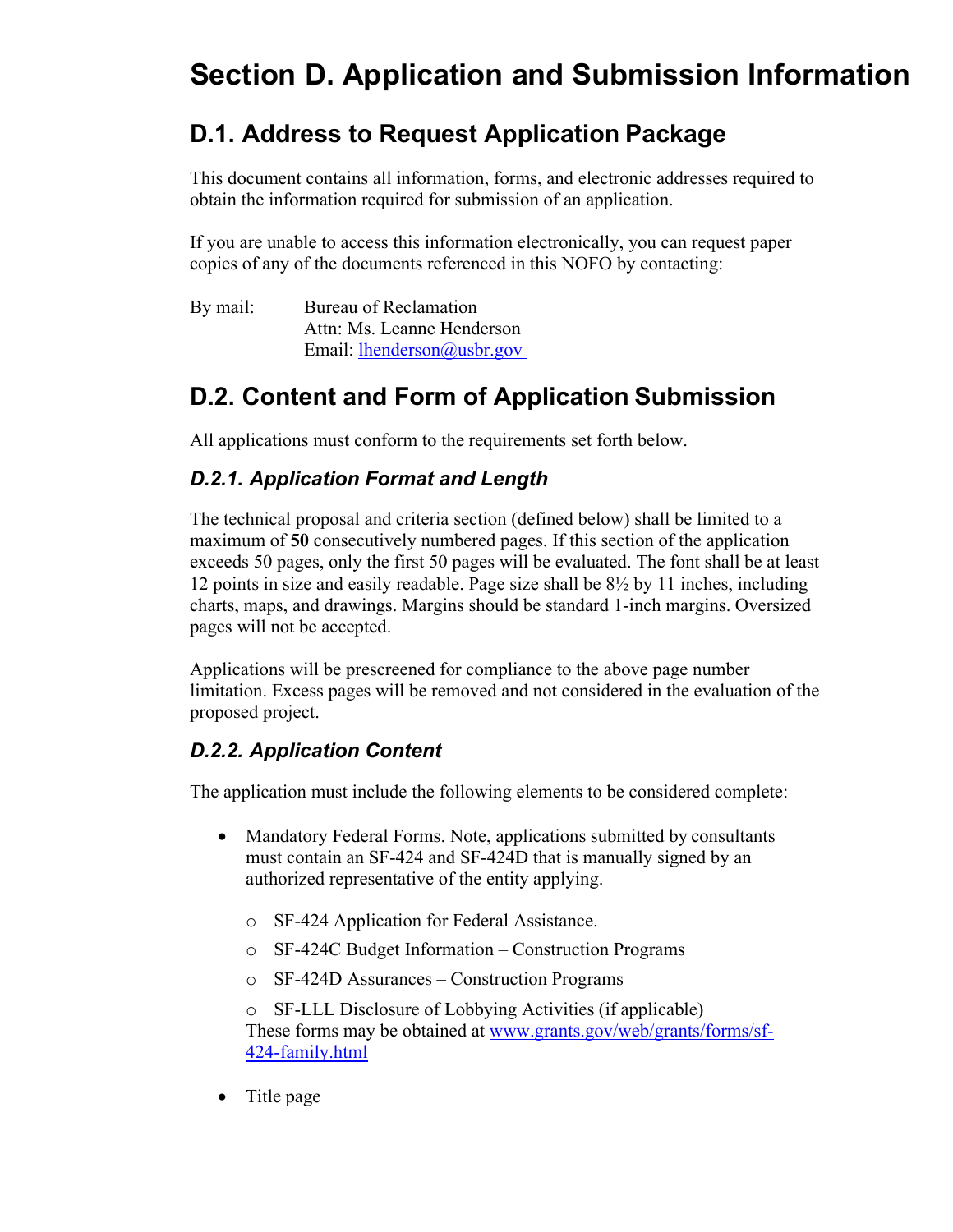- Table of contents
- Technical proposal and evaluation criteria (limited to **50** pages)
	- o Executive summary
	- o Project location
	- o Technical project description
	- o Evaluation criteria
- Project budget
	- o Funding plan and letters of commitment
	- o Budget proposal
	- o Budget narrative
- Environmental and cultural resources compliance
- Required permits or approvals
- Letters of project support
- Official resolution

It is highly recommended that application packages be structured in the order identified above.

#### **D.2.2.1. Mandatory Federal Forms**

The application must include the following standard Federal forms:

#### *SF-424 Application for Federal Assistance*

A fully completed SF-424, Application for Federal Assistance signed by a person legally authorized to commit the applicant to performance of the project must be submitted with the application. Failure to submit a properly signed SF-424 may result in the elimination of the application from further consideration.

#### *SF-424C Budget Information*

A fully completed SF-424C Budget Information Construction Programs must be submitted with the application.

#### *SF-424D Assurances*

A SF-424D Assurances Construction Programs, signed by a person legally authorized to commit the applicant to performance of the project shall be included. Failure to submit a properly signed SF-424D may result in the elimination of the application from further consideration.

#### *SF-LLL Disclosure of Lobbying Activities*

A fully completed and signed SF-LLL, Disclosure of Lobbying Activities is required is required if the applicant has made or agreed to make payment to any lobbying entity for influencing or attempting to influence an officer or employee of any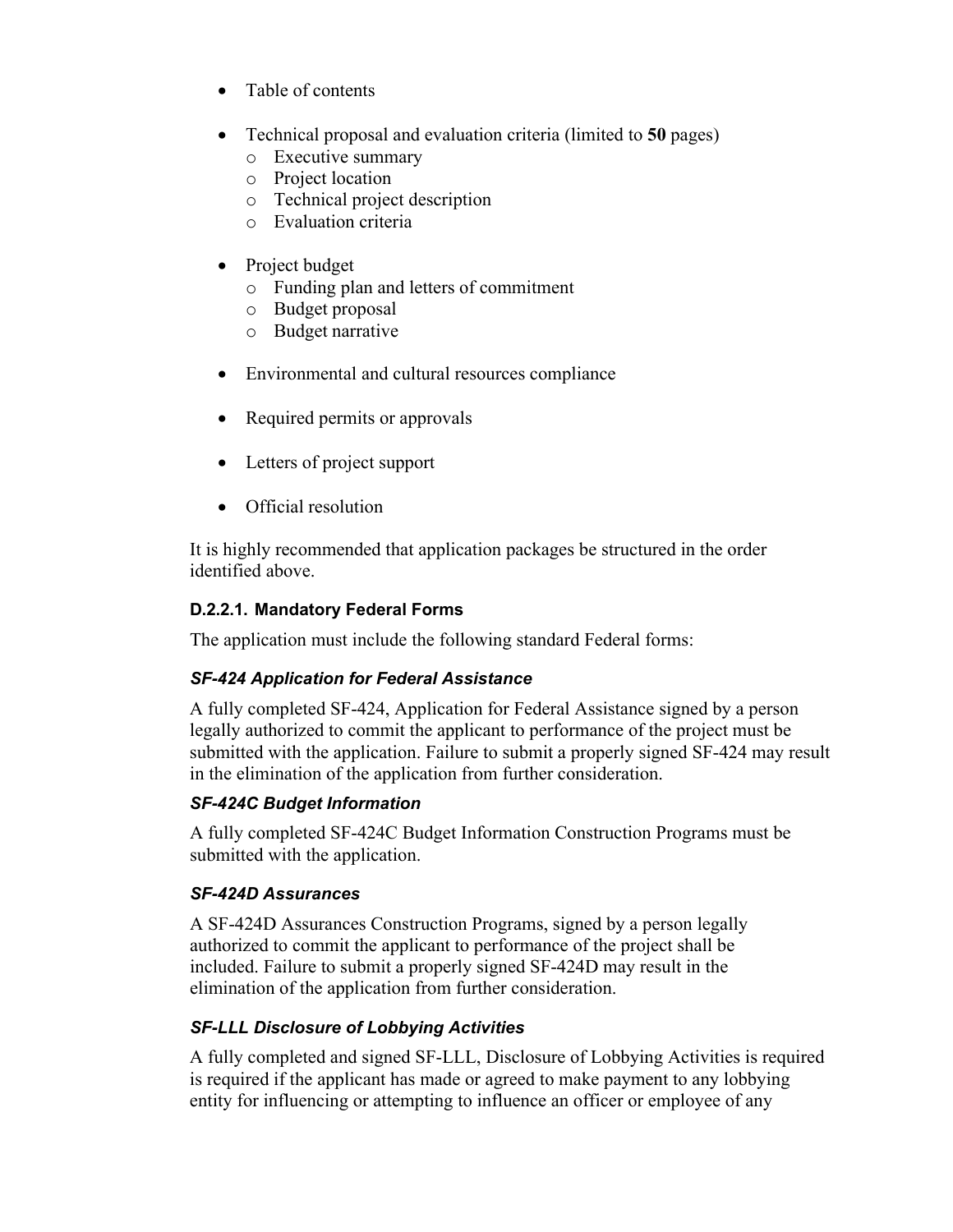agency, a Member of Congress, an officer or employee of Congress, or an employee of a Member of Congress in connection with a covered Federal action. *Note – this form cannot be submitted by a contractor or other entity on behalf of an applicant.*

#### **D.2.2.2. Title Page**

Provide a brief, informative, and descriptive title for the proposed work that indicates the nature of the project. Include the name and address of the applicant, and the name and address, email address, and telephone of the project manager.

#### **D.2.2.3. Table of Contents**

List all major sections of the proposal in the table of contents.

#### **D.2.2.4. Technical Proposal and Evaluation Criteria**

The technical proposal and evaluation criteria (**50** pages maximum) include:

- (1) Executive summary
- (2) Project Location
- (3) Technical project description
- (4) Evaluation criteria

#### *Executive Summary*

The executive summary should include:

- The date, applicant name, city, county, and state
- A one paragraph project summary that provides the location of the project, a brief description of the work that will be carried out, any partners involved, expected benefits and how those benefits relate to the water management issues you plan to address. Please note: this information will be used to create a summary of your project for our website if the project is selected for funding. For example, note the following description of a project selected for funding in FY 2020:

*Example: The XXX Water District, located in XXX near the XXX border, along with the XXX Tribe, will construct conveyance improvements for the XXX structure, which is a series of gated culverts that act as a major chokepoint in the District's delivery system. The District will replace the existing XXX with new more advanced metal gates and XX feet of pipeline to increase water use efficiency and reliability through optimal flow rates, reduced leakage, and reduced operational losses. The project is a top priority for the District and the Tribe and is expected to result in annual water savings of X,XXX acre-feet, which will remain in the XXX System.*

- State the length of time and estimated completion date for the proposed project
- Whether or not the proposed project is located on a Federal facility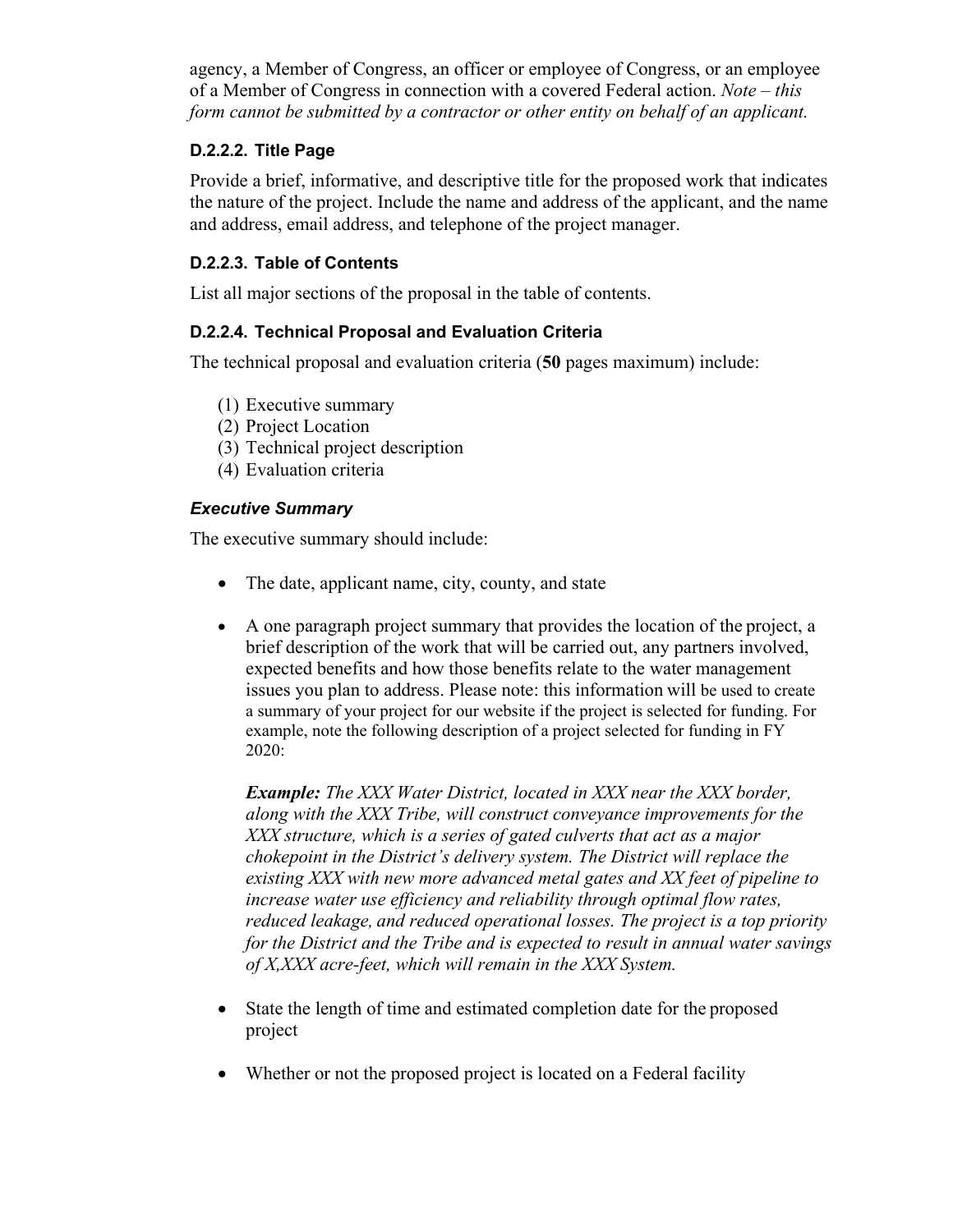#### *Project Location*

Provide detailed information on the proposed project location or project area including a map showing the specific geographic location. For example, {project name}is located in {state and county} approximately {distance} miles {direction, e.g., northeast of {nearest town}. The project latitude is  $\{\# \#^{\circ} \# \#^{\circ} N\}$  and longitude is  ${#H\#^{\circ}\#H'\W}.$ 

#### *Technical Project Description*

Provide a more comprehensive description of the technical aspects of your project, including the work to be accomplished and the approach to complete the work. This description should provide detailed information about the project including materials and equipment and the work to be conducted to complete the project. This section provides an opportunity for the applicant to provide a clear description of the technical nature of the project and to address any aspect of the project that reviewers may need additional information to understand.

*Please do not include your project schedule and milestones here; that information is requested in response to the Readiness to Proceed criterion below. In addition, please avoid discussion of the benefits of the project, which are also requested in response to evaluation criteria. This section is solely intended to provide an understanding of the technical aspects of the project.*

*Please note, if the work for which you are requesting funding is a phase of a larger project, please only describe the work that is reflected in the budget and exclude description of other activities or components of the overall project.*

#### *Evaluation Criteria*

**The evaluation criteria portion of your application should thoroughly address each criterion and subcriterion in the order presented to assist in the complete and accurate evaluation of your proposal.**

**(See** *Section E.1. Technical Proposal: Evaluation Criteria* **for additional details, including a detailed description of each criterion and subcriterion and points associated with each.)**

*It is suggested that applicants copy and paste the evaluation criteria and subcriteria in* **Section E.1. Technical Proposal: Evaluation Criteria** *into their applications to ensure that all necessary information is adequately addressed.*

#### **D.2.2.5. Project Budget**

The project budget includes:

- (1) Funding plan and letters of commitment
- (2) Budget proposal
- (3) Budget narrative

If the proposed project is selected, the awarding Reclamation Grants Officer will review the proposed pre-award costs to determine if they are consistent with program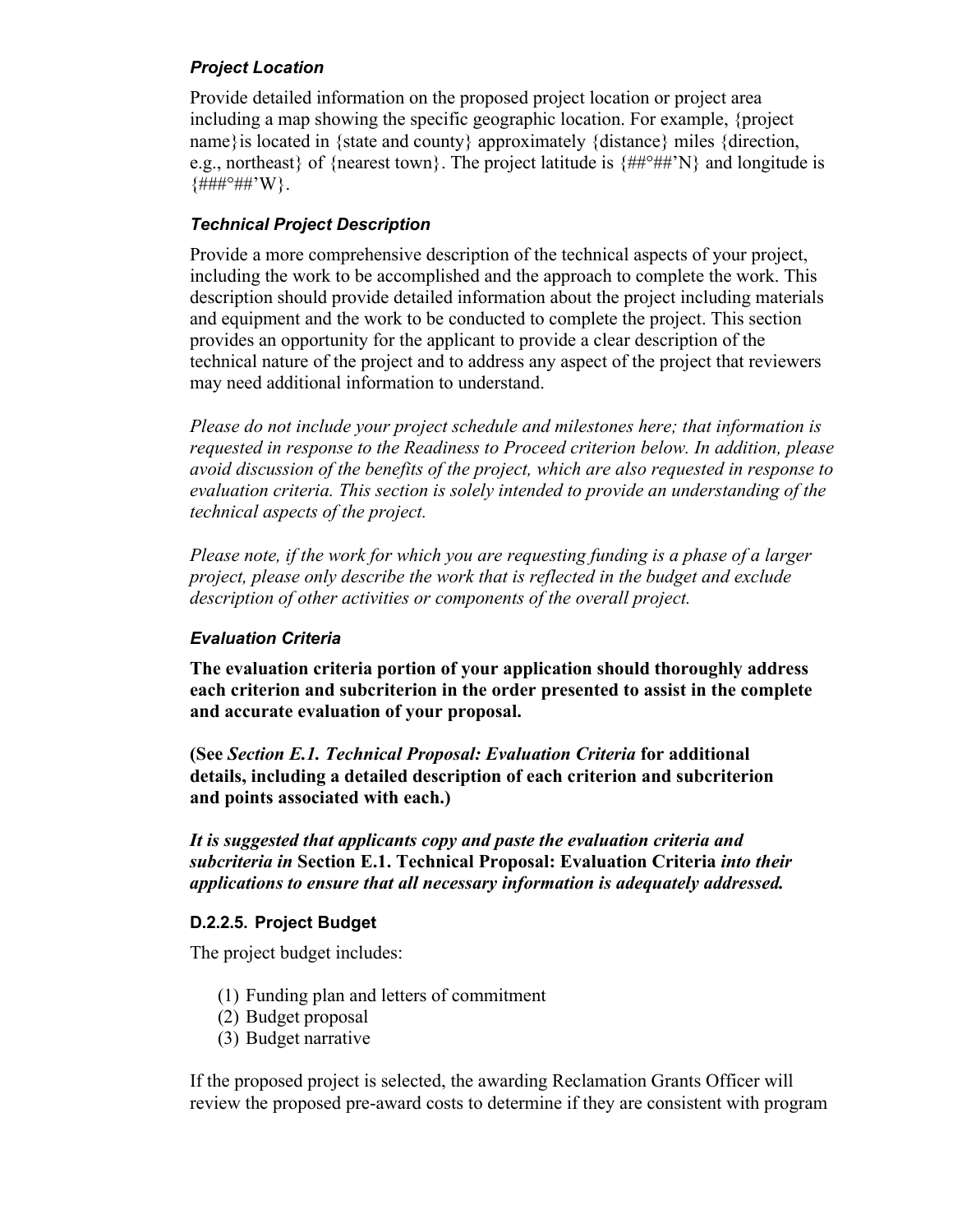objectives and are allowable in accordance with the authorizing legislation. Proposed pre-award costs must also be compliant with all applicable administrative and cost principles criteria established in 2 CFR Part 200, available at [www.ecfr.gov, a](https://www.ecfr.gov/cgi-bin/text-idx?tpl=/ecfrbrowse/Title02/2cfr200_main_02.tpl)nd all other requirements of this NOFO**. Costs incurred prior to January 1, 2021 are not eligible project costs under this NOFO and should not be included in the proposed budget estimate.**

*Please note, Budget Proposals must not include costs for the purchase of water or land, or to secure an easement other than a construction easement. These costs are not eligible project costs under this NOFO.*

#### *Funding Plan and Letters of Commitment*

Describe how the non-Federal share of project costs will be obtained. Reclamation will use this information in making a determination of financial capability.

Project funding provided by a source other than the applicant shall be supported with letters of commitment from these additional sources. Letters of commitment shall identify the following elements:

- The amount of funding commitment
- The date the funds will be available to the applicant
- Any time constraints on the availability of funds
- Any other contingencies associated with the funding commitment

Commitment letters from third party funding sources should be submitted with your application. If commitment letters are not available at the time of the application submission, please provide a timeline for submission of all commitment letters. Cost-share funding from sources outside the applicant's organization (e.g., loans or State grants), should be secured and available to the applicant prior to award.

Reclamation will not make funds available for an award under this NOFO until the recipient has secured non-Federal cost-share. Reclamation will execute a financial assistance agreement once non-Federal funding has been secured or Reclamation determines that there is sufficient evidence and likelihood that non-Federal funds will be available to the applicant subsequent to executing the agreement.

Please identify the sources of the non-Federal cost-share contribution for the project, including:

- Any monetary contributions by the applicant towards the cost-share requirement and source of funds (e.g., reserve account, tax revenue, and/or assessments).
- Any costs that will be contributed by the applicant.
- Any third-party in-kind costs (i.e., goods and services provided by a third party).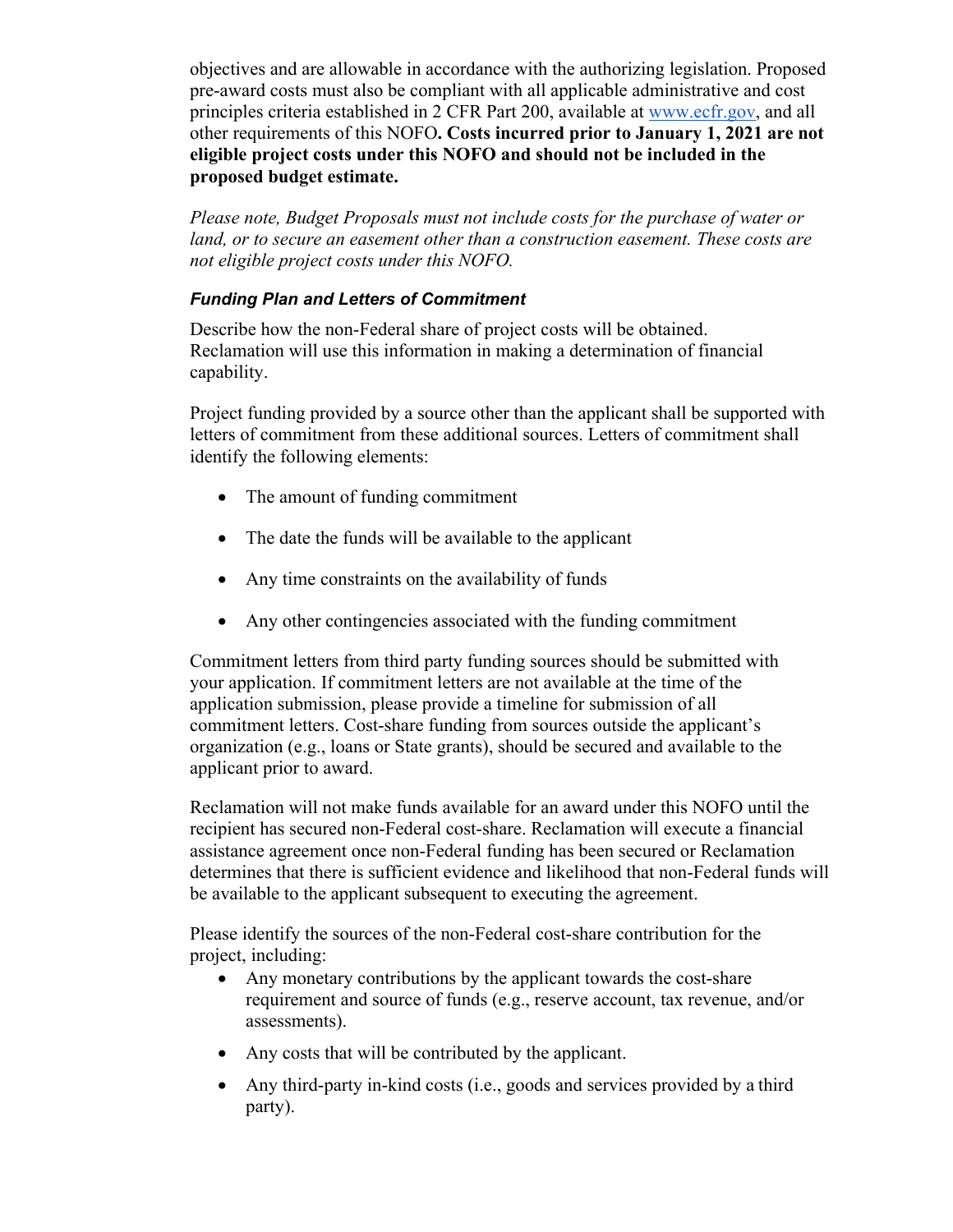- Any cash requested or received from other non-Federal entities.
- Any pending funding requests (i.e., grants or loans) that have not yet been approved and explain how the project will be affected if such funding is denied.

In addition, please identify whether the budget proposal includes any project costs that have been or may be incurred prior to award. For each cost, describe:

- o The project expenditure and amount.
- o The date of cost incurrence.
- o How the expenditure benefits the project.

#### *Budget Proposal*

The total project cost (TPC), is the sum of all allowable items of costs, including all required cost sharing and voluntary committed cost sharing, including third-party contributions, that are necessary to complete the project.

#### **Table 1. Total Project Cost Table**

| <b>SOURCE</b>                                             | <b>AMOUNT</b> |  |
|-----------------------------------------------------------|---------------|--|
| Costs to be reimbursed with the requested Federal funding |               |  |
| Costs to be paid by the applicant                         |               |  |
| Value of third-party contributions                        |               |  |
| <b>TOTAL PROJECT COST</b>                                 |               |  |

The budget proposal should include detailed information on the categories listed below and must clearly identify *all* items of cost, including those that will be contributed as non-Federal cost share by the applicant (required and voluntary), thirdparty in-kind contributions, and those that will be covered using the funding requested from Reclamation, and any requested pre-award costs. Unit costs must be provided for all budget items including the cost of services or other work to be provided by consultants and contractors. Applicants are strongly encouraged to review the procurement standards for Federal awards found at 2 CFR §200.317 through §200.326 before developing their budget proposal. If you have any questions regarding your budget proposal or eligible costs, please contact the grants management specialist identified in *Section G. Agency Contacts.*

It is also strongly advised that applicants use the budget proposal format shown on the next page in Table 2 or a similar format that provides this information. If selected for award, successful applicants must submit detailed supporting documentation for all budgeted costs. It is not necessary to include separate columns indicating which cost is being contributed as non-Federal cost share or which costs will be reimbursed with Federal funds.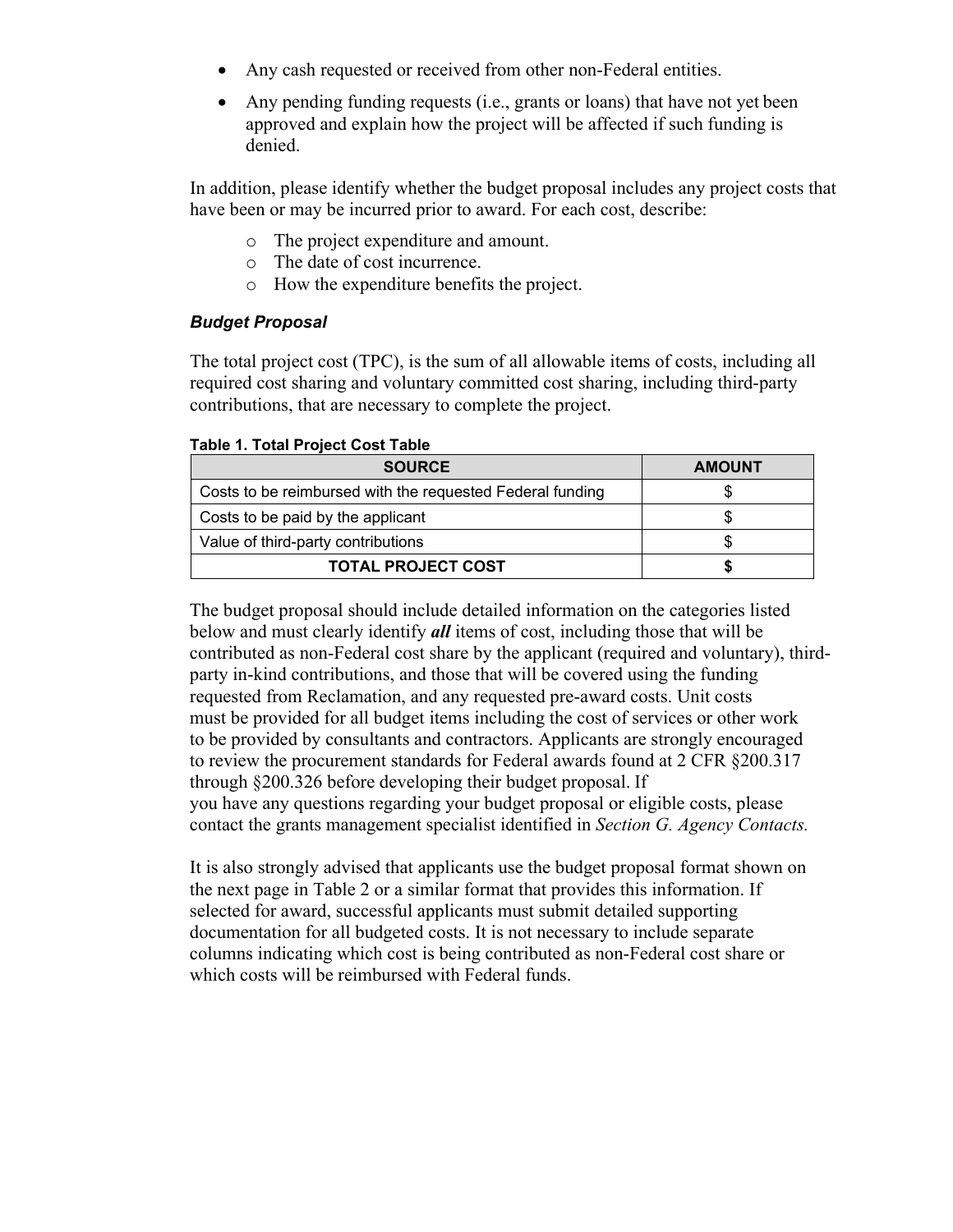| <b>COMPUTATION</b><br><b>BUDGET ITEM DESCRIPTION</b> |                           |                 | <b>Quantity</b> | <b>TOTAL</b> |
|------------------------------------------------------|---------------------------|-----------------|-----------------|--------------|
|                                                      | \$/Unit                   | <b>Quantity</b> | <b>Type</b>     | <b>COST</b>  |
| <b>Salaries and Wages</b>                            |                           |                 |                 |              |
| Employee 1                                           |                           |                 |                 | \$           |
| Employee 2                                           |                           |                 |                 | \$           |
| Employee 3                                           |                           |                 |                 | \$           |
| <b>Fringe Benefits</b>                               |                           |                 |                 |              |
| Full-Time Employees                                  |                           |                 |                 | \$           |
| Part-Time Employees                                  |                           |                 |                 | \$           |
| <b>Travel</b>                                        |                           |                 |                 |              |
| Trip 1                                               |                           |                 |                 | \$           |
| Trip 2                                               |                           |                 |                 | \$           |
| Trip 3                                               |                           |                 |                 | \$           |
| <b>Equipment</b>                                     |                           |                 |                 |              |
| Item A                                               |                           |                 |                 | \$           |
| Item B                                               |                           |                 |                 | \$           |
| Item <sub>C</sub>                                    |                           |                 |                 | \$           |
| <b>Supplies and Materials</b>                        |                           |                 |                 |              |
| Item A                                               |                           |                 |                 | \$           |
| Item B                                               |                           |                 |                 | \$           |
| <b>Contractual/Construction</b>                      |                           |                 |                 |              |
| Contractor A                                         |                           |                 |                 | \$           |
| Contractor B                                         |                           |                 |                 | \$           |
| <b>Third-Party Contributions</b>                     |                           |                 |                 |              |
| Contributor A                                        |                           |                 |                 | \$           |
| <b>Contributor B</b>                                 |                           |                 |                 | \$           |
| <b>Other</b>                                         |                           |                 |                 |              |
| Other                                                |                           |                 |                 | \$           |
|                                                      | <b>TOTAL DIRECT COSTS</b> |                 |                 | \$           |
| <b>Indirect Costs</b>                                |                           |                 |                 |              |
| Type of rate                                         | percentage                | \$base          |                 | \$           |
| <b>TOTAL ESTIMATED PROJECT COSTS</b>                 |                           |                 |                 | \$           |

#### **Table 2. Sample Budget Proposal Format**

#### *Budget Narrative*

Submission of a budget narrative is mandatory. An award will not be made to any applicant who fails to fully disclose this information. The budget narrative provides a discussion of, or explanation for, items included in the budget

proposal. The types of information to describe in the narrative include, but are not limited to, those listed in the following subsections. Costs, including the valuation of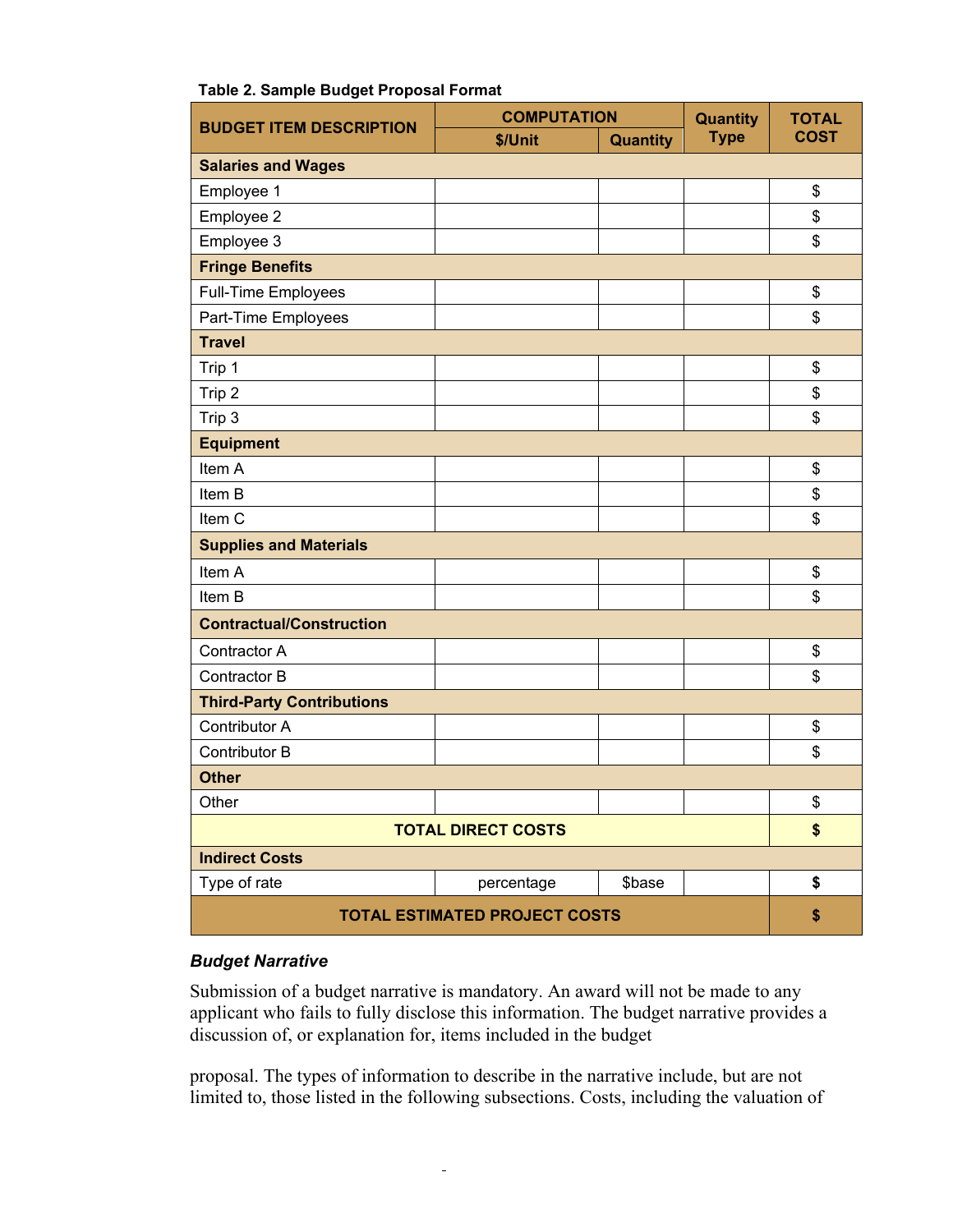third-party in-kind contributions, must comply with the applicable cost principles contained in 2 CFR Part §200, available at the Electronic Code of Federal Regulations [\(https://www.ecfr.gov\)](https://www.ecfr.gov/cgi-bin/text-idx?tpl=/ecfrbrowse/Title02/2cfr200_main_02.tpl).

#### *Salaries and Wages*

Indicate the Project Manager and other key personnel by name and title. The Project Manager must be an employee or board member of the applicant. Other personnel should be indicated by title alone. For all positions, indicate salaries and wages, estimated hours or percent of time, and rate of compensation. The labor rates must identify the direct labor rate separate from the fringe rate or fringe cost for each category. All labor estimates must be allocated to specific tasks as outlined in the applicant's technical project description. Labor rates and proposed hours shall be displayed for each task.

The budget proposal and narrative should include estimated hours for compliance with reporting requirements, including final project and evaluation. Please see *Section F.3. Program Performance Reports* for information on types and frequency of reports required.

Generally, salaries of administrative and/or clerical personnel will be included as a portion of the stated indirect costs. If these salaries can be adequately documented as direct costs, they should be included in this section; however, a justification should be included in the budget narrative.

#### *Fringe Benefits*

Identify the rates/amounts, what costs are included in this category, and the basis of the rate computations. Federally approved rate agreements are acceptable for compliance with this item.

#### *Travel*

Identify the purpose of each anticipated trip, destination, number of persons traveling, length of stay, and all travel costs including airfare (basis for rate used), per diem, lodging, and miscellaneous travel expenses. For local travel, include mileage and rate of compensation.

#### *Equipment*

If equipment will be purchased, itemize all equipment valued at or greater than \$5,000. For each item, identify why it is needed for the completion of the project and how the equipment was priced. *Note: if the value is less than \$5,000, the item should be included under materials and supplies.*

If equipment is being rented, specify the number of hours and the hourly rate. Local rental rates are only accepted for equipment actually being rented or leased.

If the applicant intends to use their own equipment for the purposes of the project, the proposed usage rates should fall within the equipment usage rates outlined by the United States Army Corps of Engineers within their Construction Equipment Ownership and Operating Expense Schedule (EP 1110-1-8)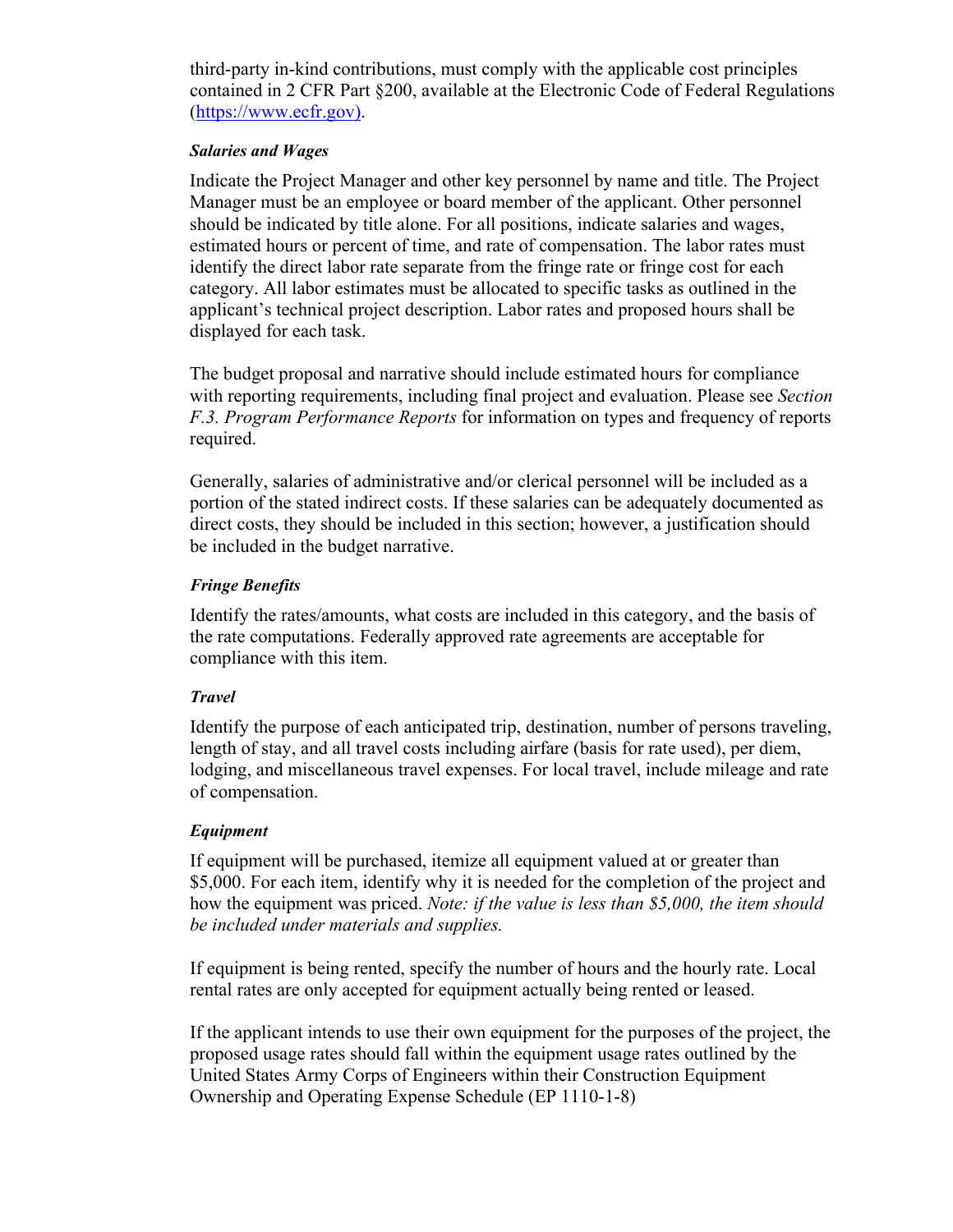at [www.publications.usace.army.mil/USACE-Publications/Engineer-](https://www.publications.usace.army.mil/USACE-Publications/Engineer-Pamphlets/u43545q/313131302D312D38)[Pamphlets/u43545q/313131302D312D38.](https://www.publications.usace.army.mil/USACE-Publications/Engineer-Pamphlets/u43545q/313131302D312D38)

*Note: If the equipment will be furnished and installed under a construction contract, the equipment should be included in the construction contract cost estimate.*

#### *Materials and Supplies*

Itemize supplies by major category, unit price, quantity, and purpose, such as whether the items are needed for office use, research, or construction. Identify how these costs were estimated (i.e., quotes, engineering estimates, or other methodology). *Note: If the materials/supplies will be furnished and installed under a contract, the equipment should be included in the construction contract cost estimate.*

#### *Contractual*

Identify all work that will be accomplished by consultants or contractors, including a breakdown of all tasks to be completed, and a detailed budget estimate of time, rates, supplies, and materials that will be required for each task. For each proposed contract, identify the procurement method that will be used to select the consultant or contractor and the basis for selection. Please note that all procurements with an anticipated aggregate value that exceeds the Micro- purchase Threshold (currently \$10,000) must use a competitive procurement method (see 2 CFR §200.320 – *Methods of procurement to be followed*). Only contracts for architectural/engineering services can be awarded using a qualifications-based procurement method. If a qualifications-based procurement method is used, profit must be negotiated as a separate element of the contract price. See 2 CFR §200.317 through §200.326 for additional information regarding procurements, including required contract content. Note: A modification to an existing contract for services without first obtaining multiple quotes or proposals is considered a noncompetitive procurement, regardless of the method used to award the existing contract.

#### *Third-Party In-Kind Contributions*

Identify all work that will be accomplished by third-party contributors, including a breakdown of all tasks to be completed, and a detailed budget estimate of time, rates, supplies, and materials that will be required for each task. Third-party in-kind contributions, including contracts, must comply with all applicable administrative and cost principles criteria, established in 2 CFR Part 200, available at [www.ecfr.gov,](https://www.ecfr.gov/cgi-bin/text-idx?tpl=/ecfrbrowse/Title02/2cfr200_main_02.tpl) and all other requirements of this NOFO.

#### *Environmental and Regulatory Compliance Costs*

Prior to awarding financial assistance, Reclamation must first ensure compliance with Federal environmental and cultural resources laws and other regulations ("environmental compliance"). Every project funded under this program will have environmental compliance activities undertaken by Reclamation and the recipient.

Depending on the potential impacts of the project, Reclamation may be able to complete its compliance activities without additional cost to the recipient. Where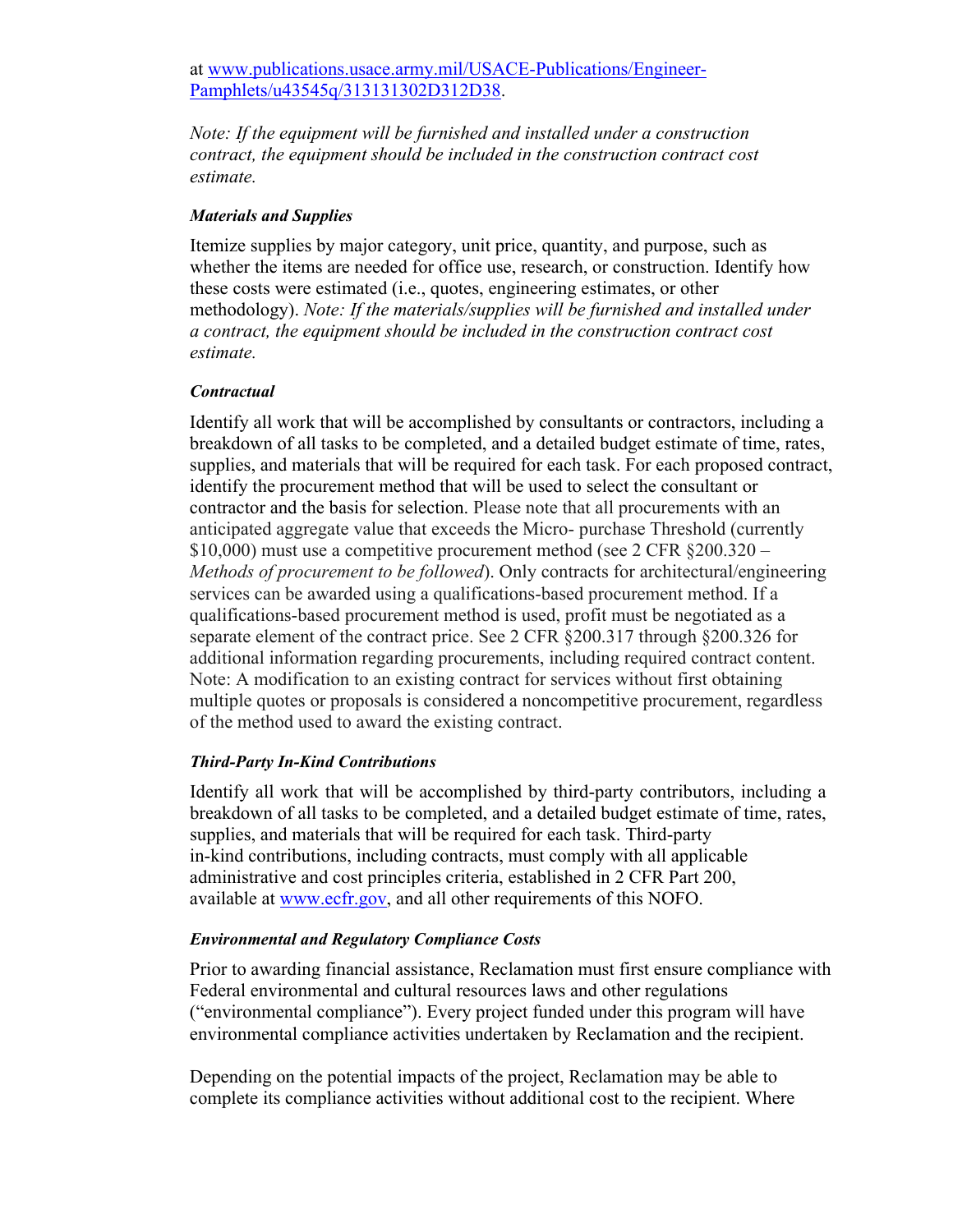environmental or cultural resources compliance requires significant participation by Reclamation, costs incurred by Reclamation will be added as a line item to the budget during development of the financial assistance agreement and cost shared accordingly (i.e., withheld from the Federal award amount). Any costs to the recipient associated with compliance will be identified during the process of developing a final project budget for inclusion in the financial assistance agreement.

#### *Other Expenses*

Any other expenses not included in the above categories shall be listed in this category, along with a description of the item and why it is necessary. No profit or fee will be allowed.

#### *Indirect Costs*

Indirect costs are costs incurred by the applicant for a common or joint purpose that benefit more than one activity of the organization and are not readily assignable to the activities specifically benefitted without undue effort. Costs that are normally treated as indirect costs include, but are not limited to, administrative salaries and fringe benefits associated with overall financial and organizational administration; operation and maintenance costs for facilities and equipment; and, payroll and procurement services. If indirect costs will be incurred, identify the proposed rate, cost base, and proposed amount for allowable indirect costs based on the applicable cost principles for the applicant's organization. It is not acceptable to simply incorporate indirect rates within other direct cost line items.

If the applicant has never received a Federal negotiated indirect cost rate, the budget may include a *de minimis* rate of up to 10 percent of modified total direct costs. For further information on modified total direct costs, refer to 2 CFR §200.1 available at [www.ecfr.gov.](https://www.ecfr.gov/cgi-bin/text-idx?tpl=/ecfrbrowse/Title02/2cfr200_main_02.tpl)

If the applicant does not have a federally approved indirect cost rate agreement and is proposing a rate greater than the *de minimis* 10 percent rate, include the computational basis for the indirect expense pool and corresponding allocation base for each rate. Information on "Preparing and Submitting Indirect Cost Proposals" is available from the Department, the Interior Business Center, and Indirect Cost Services, at [www.doi.gov/ibc/services/finance/indirect-cost-](http://www.doi.gov/ibc/services/finance/indirect-cost-services) [services.](http://www.doi.gov/ibc/services/finance/indirect-cost-services)  If the proposed project is selected for award, the recipient will be required to submit an indirect cost rate proposal with their cognizant agency within three months of award. Reimbursement of indirect costs will not be allowable until the recipient enters into the indirect cost rate agreement.

#### **D.2.2.6. Required Permits or Approvals**

Applicants must state in the application whether any permits or approvals are required and explain the plan for obtaining such permits or approvals. Note that improvements to Federal facilities that are implemented through any project awarded funding through this NOFO must comply with additional requirements. The Federal government will continue to hold title to the Federal facility and any improvement that is integral to the existing operations of that facility. Please see P.L. 111-11, Section 9504(a)(3)(B). Reclamation may also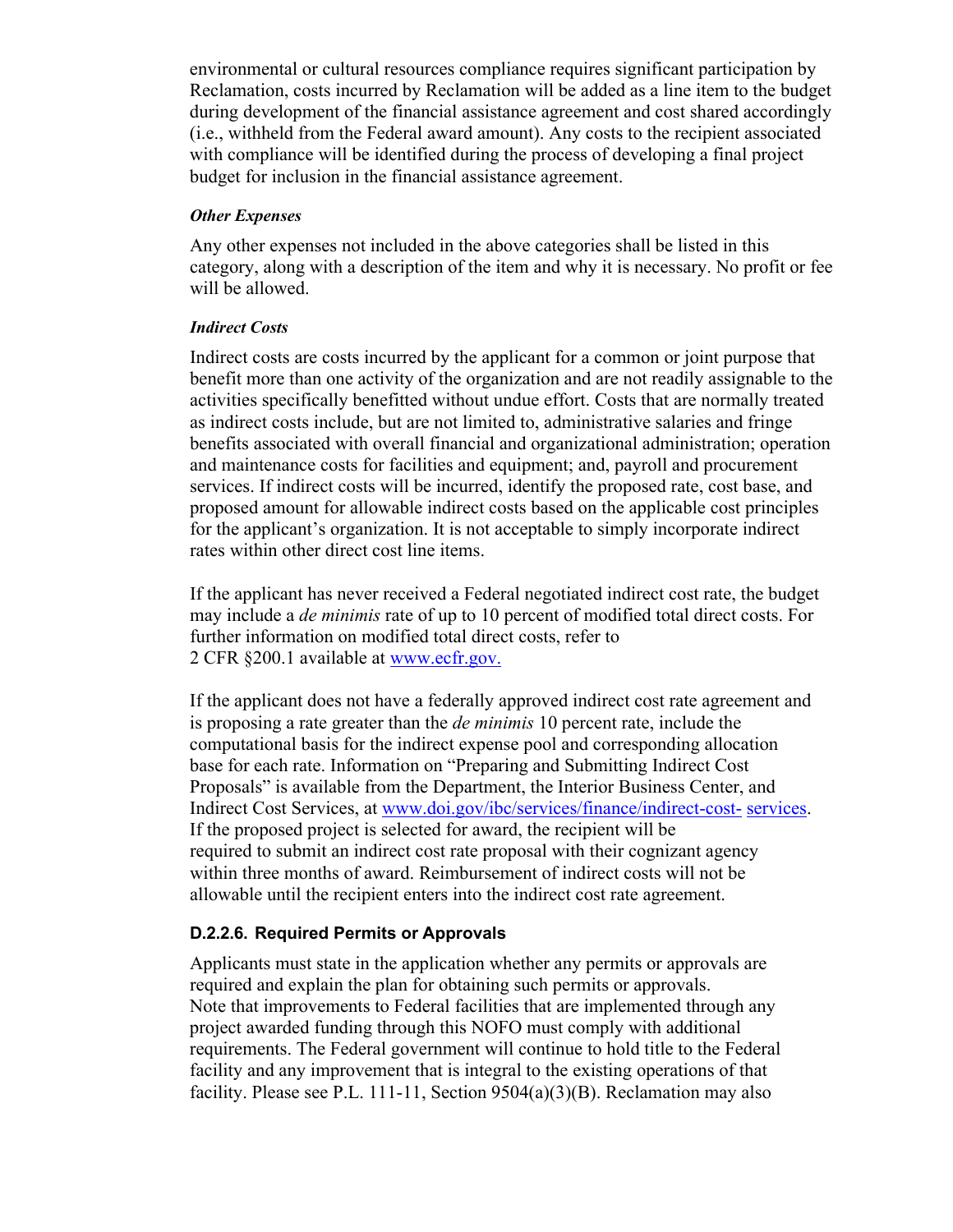require additional reviews and approvals prior to award to ensure that any necessary easements, land use authorizations, or special permits can be approved consistent with the requirements of 43 CFR Section 429, and that the development will not impact or impair project operations or efficiency.

#### **D.2.2.7. Letters of Support**

Please include letters from interested stakeholders supporting the proposed project. To ensure your proposal is accurately reviewed, please attach all letters of support/ partnership letters as an appendix. Letters of support received after the application deadline for this NOFO will not be considered in the evaluation of the proposed project.

#### **D.2.2.8. Official Resolution**

Include an official resolution adopted by the applicant's board of directors or governing body, or, for State government entities, an official authorized to commit the applicant to the financial and legal obligations associated with receipt of a financial assistance award under this NOFO, verifying:

- The identity of the official with legal authority to enter into an agreement.
- The board of directors, governing body, or appropriate official who has reviewed and supports the application submitted.
- The capability of the applicant to provide the amount of funding and/or inkind contributions specified in the funding plan.
- That the applicant will work with Reclamation to meet established deadlines for entering into a grant or cooperative agreement.

**An official resolution meeting the requirements set forth above is mandatory**. If the applicant is unable to submit the official resolution by the application deadline because of the timing of board meetings or other justifiable reasons, the official resolution may be submitted up to 30 days after the application deadline, via email to the contact listed in Section D.1. of this NOFO.

## <span id="page-24-0"></span>**D.3. Unique Entity Identifier and System forAward Management**

All applicants (unless the applicant has an exception approved by Reclamation under 2 CFR §25.110[d]) are required to:

- (i) Be registered in the System for Award Management (SAM) before submitting its application,
- (ii) Provide a valid unique entity identifier in its application; and
- (iii) Continue to maintain an active SAM registration with current information at all times during which it has an active Federal award or an application or plan under consideration by a Federal awarding agency.

**Meeting the requirements set forth above is mandatory**. If the applicant is unable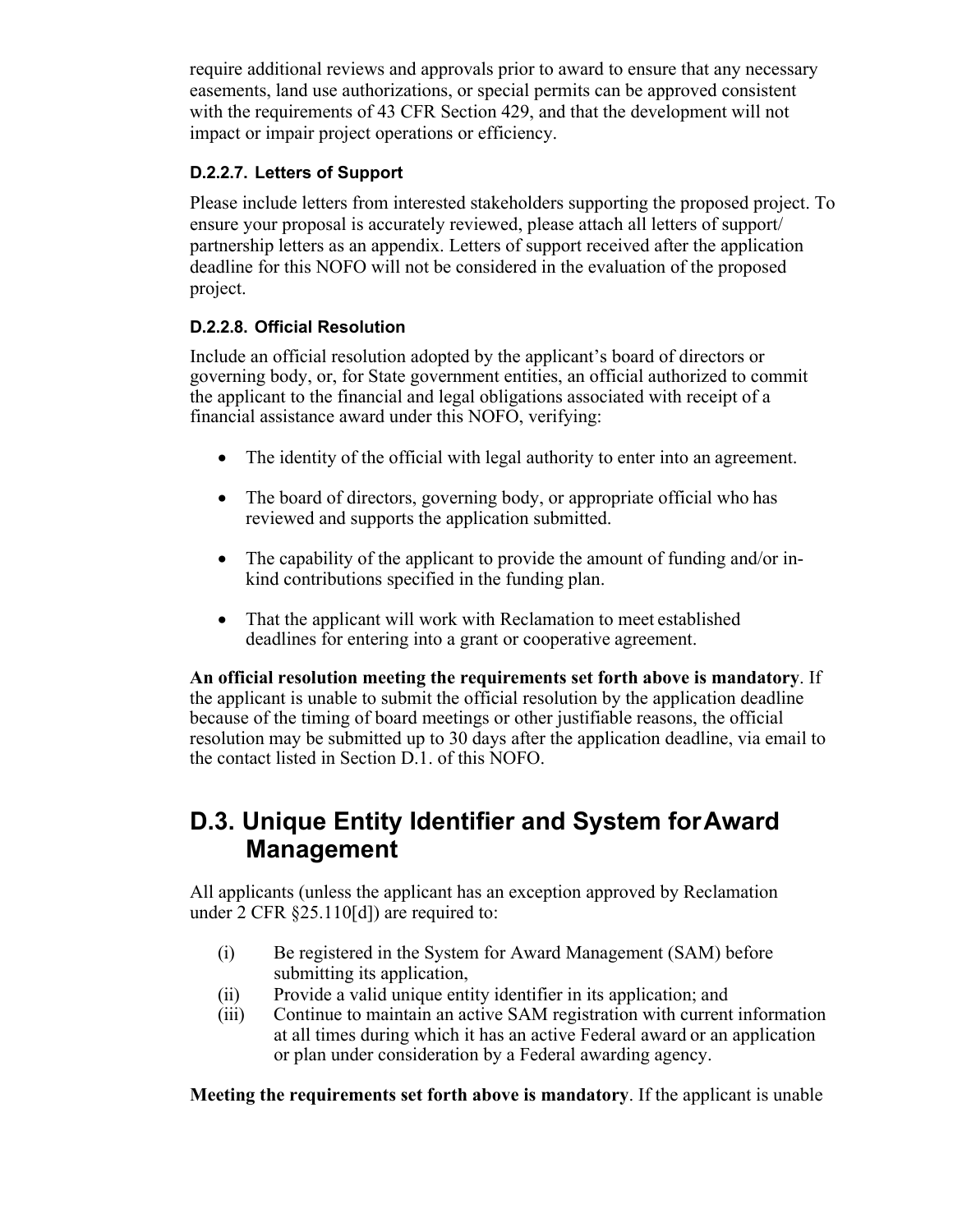to complete registration by the application deadline, the unique entity identifier must be obtained, and SAM registration must be initiated within 30 days after the application deadline in order to be considered for selection and award.

Reclamation will not make a Federal award to an applicant until the applicant has complied with all applicable unique entity identifier and SAM requirements and, if an applicant has not fully complied with the requirements by the time Reclamation is ready to make an award, Reclamation may determine that the applicant is not qualified to receive a Federal award and use that determination as a basis for making a Federal award to another applicant.

# <span id="page-25-0"></span>**D.4. Submission Date and Time**

The deadline for submitting an application is:

• The first application period ends on November 1, 2021, 1:00 p.m. PDT. The second application period ends on February 1, 2022, 1:00 p.m. PST.

Applications received after the application deadline will not be considered unless it can be determined that the delay was caused by Reclamation mishandling or technical issues with the Grants.gov application system. Please note that difficulties related to an applicant's Grants.gov profile (e.g., incorrect organizational representative), the upload of documents to Grants.gov or an applicant's SAM registration are not considered technical issues with the Grants.gov system.

*Please note that any application submitted for funding under this NOFO may be subjected to a Freedom of Information Act request (5 U.S.C. Section 552, as amended by P.L. No. 110-175), and as a result, may be made publicly available. Following awards of funding, Reclamation may post all successful applications on the Reclamation website,* [www.usbr.gov/WaterSmart/](https://www.usbr.gov/watersmart/)*, after conducting any redactions determined necessary by Reclamation, in consultation with the recipient.*

### *D.4.1. Application Delivery Instructions*

The application may be submitted electronically through Grants.gov [\(www.grants.gov\)](http://www.grants.gov/) or a hard copy may be submitted to either one of the following addresses. Under no circumstances will applications received through any other method (such as email or fax) be considered eligible for award.

By mail, USPS overnight services, or any other delivery service:

Bureau of Reclamation Financial Assistance Support Section Attn: Ms. Leanne Henderson 2800 Cottage Way Sacramento, CA 95825

Email: [Lhenderson@usbr.gov](mailto:Lhenderson@usbr.gov)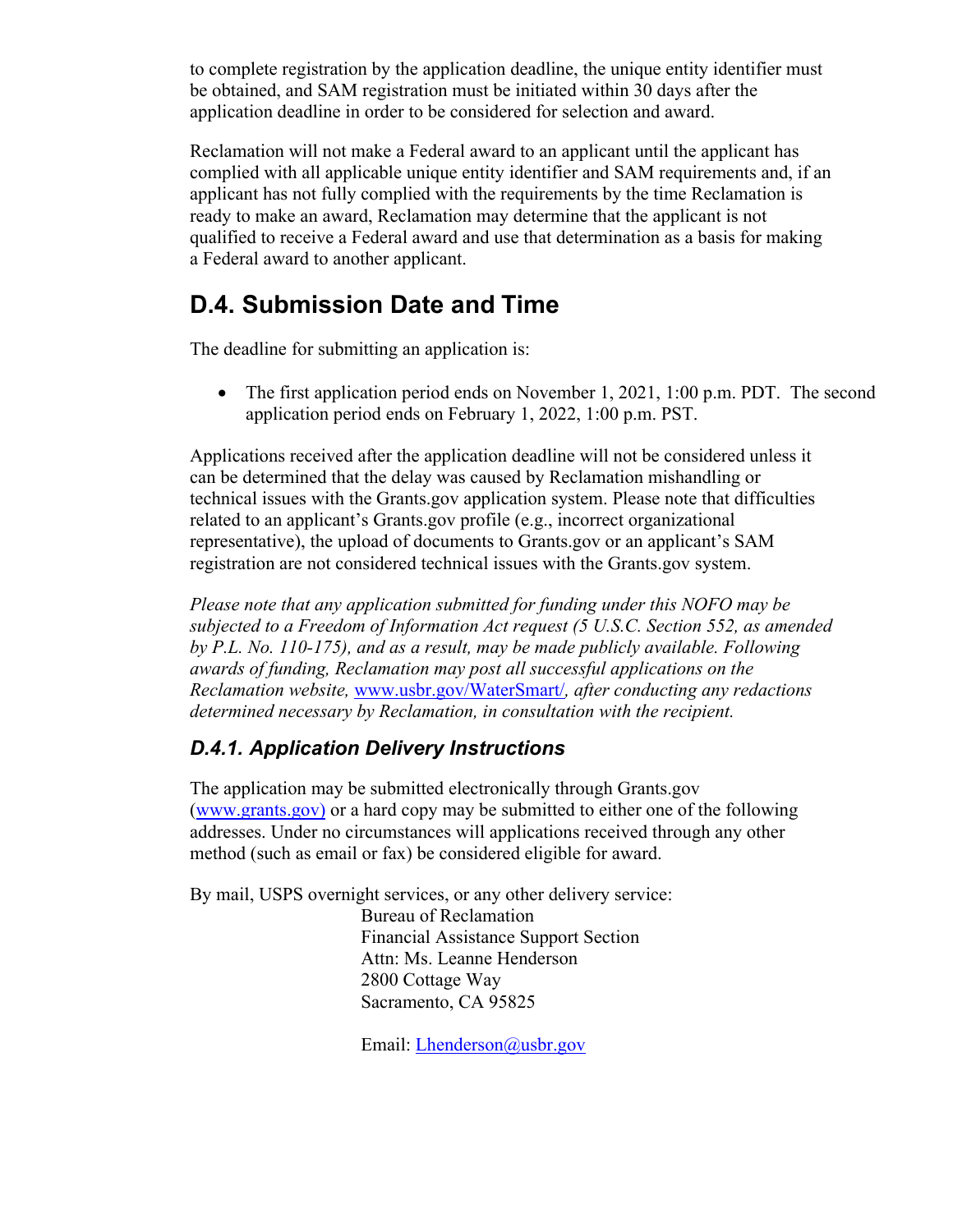#### **D.4.1.1. Applications Submitted by Mail, Express Delivery or Courier Services**

Please follow these instructions to submit your application by mail, express delivery, or courier services.

- Applicants should submit one copy of all application documents for hardcopy submissions. Only use a binder clip for documents submitted. Do not staple or otherwise bind application documents.
- Hard copy applications may be submitted by mail, express delivery, or courier services to the addresses identified in this NOFO.
- Materials arriving separately will not be included in the application package and may result in the application being rejected or not funded. This does not apply to letters of support, funding commitment letters, or official resolutions.
- Faxed and emailed copies of application documents will not be accepted.
- Do not include a cover letter or company literature/brochure with the application. All pertinent information must be included in the application package.

#### **D.4.1.2. Applications Submitted Electronically**

If the applicant chooses to submit an electronic application, it must be submitted through Grants.gov [\(www.grants.gov\)](http://www.grants.gov/). Reclamation encourages applicants to submit their applications for funding electronically through the URL: [www.grants.gov/applicants/apply-for-grants.html.](http://www.grants.gov/applicants/apply-for-grants.html) Applicant resource documents and a full set of instructions for registering with Grants.gov [\(www.grants.gov\)](http://www.grants.gov/) and completing and submitting applications online are available at: [www.grants.gov/applicants/apply-for-grants.html.](http://www.grants.gov/applicants/apply-for-grants.html)

- Please note that submission of an application electronically requires prior registration through Grants.gov, which may take 7 to 21 days. Please see registration instructions at [www.grants.gov/applicants/apply-for-](http://www.grants.gov/applicants/apply-for-grants.html) [grants.html.](http://www.grants.gov/applicants/apply-for-grants.html) *In addition, please note that the Grants.gov system only accepts applications submitted by individuals that are registered and active in SAM as both a user and an Authorized Organizational Representative.*
- Applicants have experienced significant delays when attempting to submit applications through Grants.gov. If you plan to submit your application through Grants.gov you are encouraged to submit your application several days prior to the application deadline. If you are a properly registered Grants.gov applicant and encounter problems with the Grants.gov application submission process, you must contact the Grants.gov Help Desk to obtain a case number. This case number will provide evidence of your attempt to submit an application prior to the submission deadline.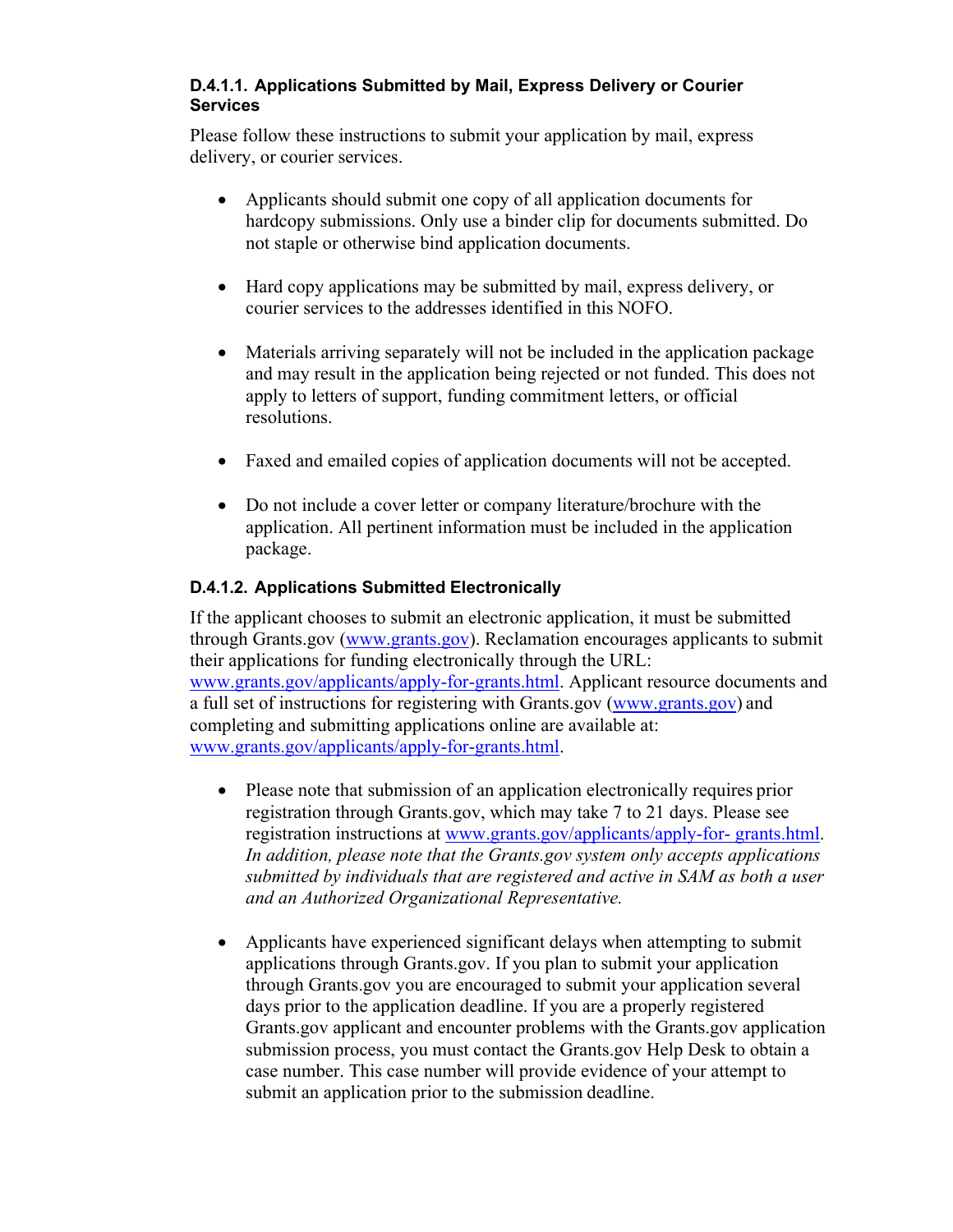*Regardless of the delivery method used, you must ensure that your proposal arrives by the date and time deadline stated in this NOFO. Applications received after this date and time due to weather or express delivery/courier performance will not be considered for award. Late applications will not be considered unless it is determined that the delay was caused by Reclamation mishandling or technical issues with the Grants.gov application system. Please note that difficulties related to an applicant's Grants.gov profile (e.g., incorrect organizational representative), the upload of documents to Grants.gov, or an applicant's SAM registration are not considered technical issues with the Grants.gov system.*

#### **D.4.1.3. Acknowledgement of Application Receipt.**

If an application is submitted by mail, express delivery, or courier, Reclamation will notify you via email that your application was received.

If an application is submitted through Grants.gov, you will receive an email acknowledging receipt of the application from Grants.gov. In addition, Reclamation will confirm via email that your application was successfully downloaded from Grants.gov.

Notification will be sent to the points of contact identified on the applicant's SF-424 Application for Federal Assistance.

## <span id="page-27-0"></span>**D.5. Intergovernmental Review**

This NOFO is not subject to Executive Order 12372, "Intergovernmental Review of Federal Programs."

# <span id="page-27-1"></span>**D.6. Automated Standard Application forPayments Registration**

All applicants must also be registered with and willing to process all payments through the Department of Treasury Automated Standard Application for Payments (ASAP) system. All recipients with active financial assistance agreements with Reclamation must be enrolled in ASAP under the appropriate Agency Location Code(s) and the Data Universal Number System (DUNS) Number prior to the award of funds. If a recipient has multiple DUNS numbers, they must separately enroll within ASAP for each unique DUNS Number and/or Agency. All of the information on the enrollment process for recipients, including the enrollment initiation form and the enrollment mailbox can be found at [www.ASAP.gov.](https://www.asap.gov/ASAPpublic/login.fcc?SMQUERYDATA=-SM-X1eVQTwHqHfSwJGyDR6hWEsP%2fktawntz8GgkIkhWSLu4QvzJ%2fQMZpPPtdKDBBu8gAft%2f57IGtlrV%2fVi49W89wnWjWtnToVy%2fLYvF0sQeyIJDxxepVSJQiYZQbn%2blsv5U%2f2EF9uEfVgfJg2Ue4bNmJFh1crRQLAUAgXO2nX84zY58WfImEKrZRUcNPkdsW5kFJBlBAt6Jop%2bSjz9Qvru5SuYAYu%2bQF9mOuPTAz4oEQxG%2bgFgQ8lqN7%2b87fOnMWOdf%2b00Y3bLp190ucFCDgemf72n5TwmppASLMyA9IZcCAmGkpRo4g5B10vRekolz%2bu5hO7k7pyz%2fZBZs5oWAkNOgqwtfm4Oz3XbSV1uqTFEGlisi0bFp2nn5MghSdWrLFlH4)

Note that if your entity is currently enrolled in the ASAP system with an agency other than Reclamation, you must enroll specifically with Reclamation in order to process payments.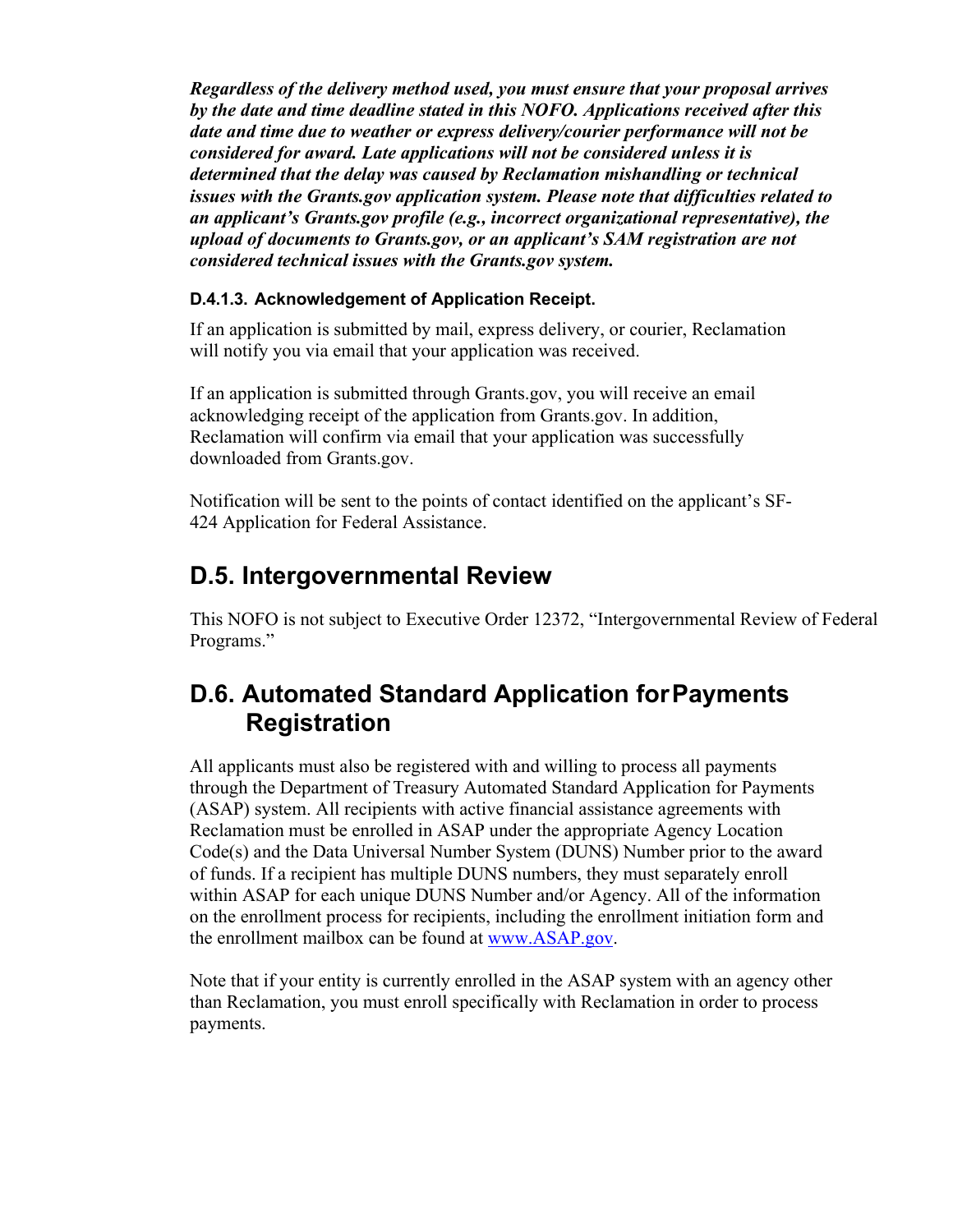# <span id="page-28-0"></span>**Section E. Application Review Information**

# <span id="page-28-1"></span>**E.1. Technical Proposal: Evaluation Criteria**

The evaluation criteria portion should be addressed in the technical proposal section of the application. Applications should thoroughly address each criterion and any sub-criterion in the order presented below. It is suggested that applicants copy and paste the below criteria and subcriteria into their applications to ensure that all necessary information is adequately addressed. **Applications will be evaluated against the evaluation criteria listed below.** If the work described in your application is a phase of a larger project, only discuss the benefits that will result directly from the work discussed in the technical project description and that is reflected in the budget, not the larger project.

|                                       | <b>Points:</b> |
|---------------------------------------|----------------|
| <b>A. Water Benefits</b>              |                |
| <b>B. On Farm Efficiencies</b>        | 30             |
| <b>C. Water Supply Sustainability</b> | 15             |
| <b>D. Implementation and Results</b>  |                |
| <b>Total</b>                          |                |

*Note: Since the NOFO is open to a variety of project types, Evaluation Criteria A-D may not apply to every project. For example, a water savings project (Criterion A) may not include implementation of a hydropower component (Criterion C). Please provide as much detail and support as you can for those criteria in A-D that are applicable to your project. All applicants should respond to Evaluation Criteria E-H.*

#### *E.1.1. Evaluation Criterion A—Quantifiable Water Savings (40 points)*

*Up to 40 points may be awarded for this criterion. This criterion prioritizes projects that will conserve water and improve water use efficiency by modernizing existing infrastructure. Points will be allocated based on the quantifiable water savings expected as a result of the project. Points will be allocated to give greater consideration to projects that are expected to result in more significant water savings.*

#### **All applicants should be sure to address the following:**

**Describe the amount of estimated water savings.** For projects that conserve water, please state the estimated amount of water expected to be conserved (in acrefeet per year) as a direct result of this project.

*Please include a specific quantifiable water savings estimate; do not include a range of potential water savings.*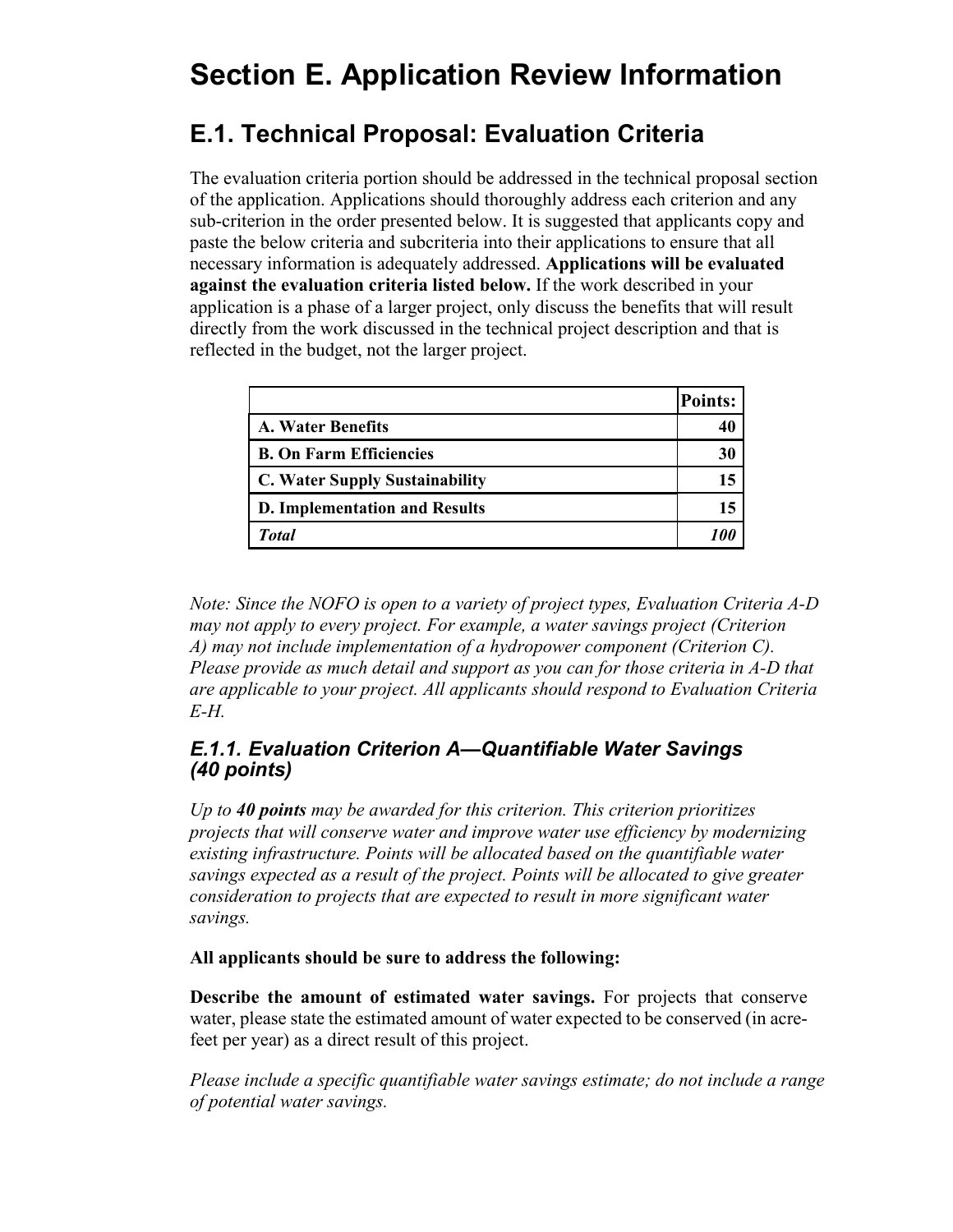**Describe current losses:** Please explain where the water that will be conserved is currently going (e.g., back to the stream, spilled at the end of the ditch, seeping into the ground)?

**Describe the support/documentation of estimated water savings:** Please provide sufficient detail supporting how the estimate was determined, including all supporting calculations. Note: projects that do not provide sufficient supporting detail/calculations may not receive credit under this section. Please be sure to consider the questions associated with your project type (listed below) when determining the estimated water savings, along with the necessary support needed for a full review of your proposal. *In addition, please note that the use of visual observations alone to calculate water savings, without additional documentation/data, are not sufficient to receive credit under this section. Further, the water savings must be the result of reducing or eliminating a current, ongoing loss, not the result of an expected future loss.*

**Please address the following questions according to the type of infrastructure improvement you are proposing for funding.** See *Appendix A: Benefit Quantification and Performance Measure Guidance* for additional guidance on quantifying water savings.

- (1) **Canal Lining/Piping:** Canal lining/piping projects can provide water savings when irrigation delivery systems experience significant losses due to canal seepage. Applicants proposing lining/piping projects should address the following:
	- a. How has the estimated average annual water savings that will result from the project been determined? Please provide all relevant calculations, assumptions, and supporting data.
	- b. How have average annual canal seepage losses been determined? Have ponding and/or inflow/outflow tests been conducted to determine seepage rates under varying conditions? If so, please provide detailed descriptions of testing methods and all results. If not, please provide an explanation of the method(s) used to calculate seepage losses. All estimates should be supported with multiple sets of data/measurements from representative sections of canals.
	- c. What is the expected post-project seepage/leakage losses and how were these estimates determined (e.g., can data specific to the type of material being used in the project be provided)?
	- d. What are the anticipated annual transit loss reductions in terms of acre-feet per mile for the overall project and for each section of canal included in the project?
	- e. How will actual canal loss seepage reductions be verified?
	- f. Include a detailed description of the materials being used.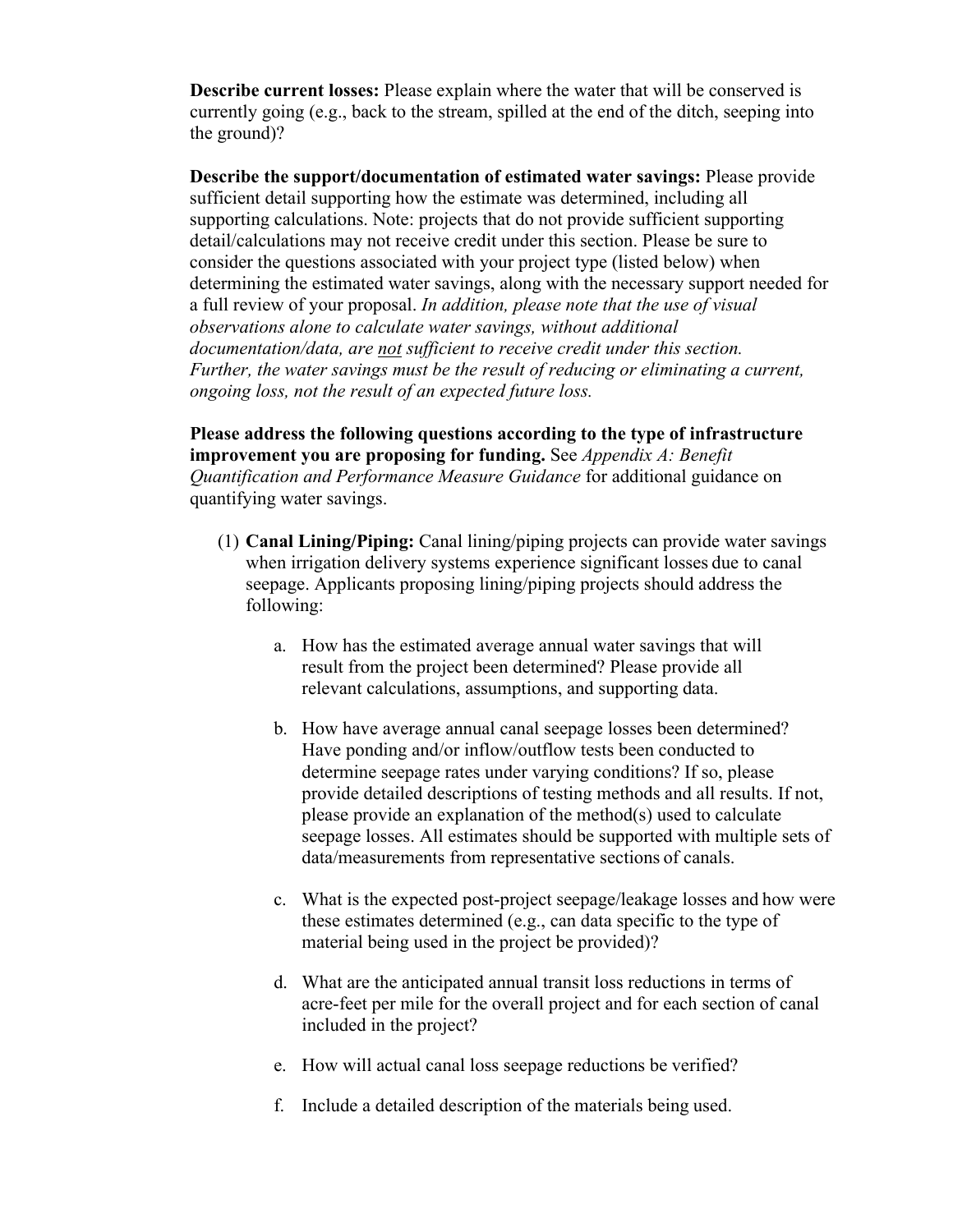- (2) **Irrigation Flow Measurement:** Irrigation flow measurement improvements can provide water savings when improved measurement accuracy results in reduced spills and over-deliveries to irrigators. Applicants proposing municipal metering projects should address the following:
	- a. How have average annual water savings estimates been determined? Please provide all relevant calculations, assumptions, and supporting data.
	- b. Have current operational losses been determined? If water savings are based on a reduction of spills, please provide support for the amount of water currently being lost to spills.
	- c. Are flows currently measured at proposed sites and if so, what is the accuracy of existing devices? How has the existing measurement accuracy been established?
	- d. Provide detailed descriptions of all proposed flow measurement devices, including accuracy and the basis for the accuracy.
	- e. Will annual farm delivery volumes be reduced by more efficient and timely deliveries? If so, how has this reduction been estimated?
	- f. How will actual water savings be verified upon completion of the project?

#### *E.1.2. Evaluation Criterion B-- On-Farm Efficiencies (30 points)*

*Up to 30 points may be awarded for projects that describe in detail how they will complement on-farm irrigation improvements eligible for NRCS financial or technical assistance.*

Note: Scoring under this criterion is based on an overall assessment of the extent to which the Grant project will complement ongoing or future on- farm improvements. Applicants should describe any proposal made to NRCS, or any plans to seek assistance from NRCS in the future, and how an NRCS-assisted activity would complement the Grant project. Financial assistance through EQIP is the most commonly used program by which NRCS helps producers implement improvements to irrigation systems, but NRCS does have additional technical or financial assistance programs that may be available.

Applicants may receive maximum points under this criterion by providing the information described in the bullet points below. **Applicants are** *not* **required to have assurances of NRCS assistance by the application deadline to be awarded the maximum number of points under this sub-criterion.**

Reclamation may contact applicants during the review process to gather additional information about pending applications for NRCS assistance if necessary.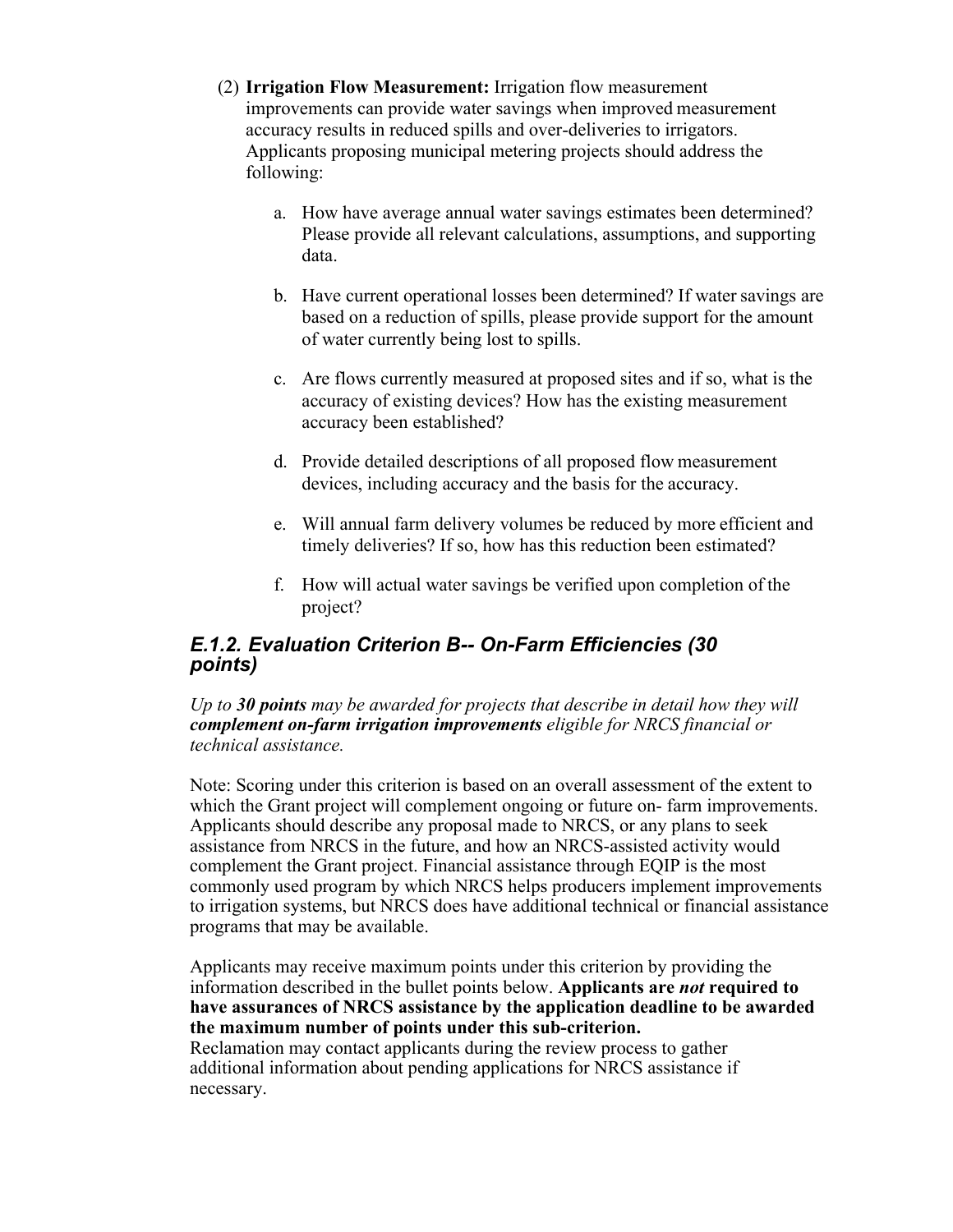**Please note: On-farm improvements themselves are** *not* **eligible activities for funding under this NOFO. This criterion is intended to focus on how the Grant project will complement ongoing or future on-farm improvements. NRCS will have a separate application process for the on- farm components of selected projects that may be undertaken in the future, separate of the Grant project.**

If the proposed project will complement an on-farm improvement eligible for NRCS assistance, please address the following:

- Describe any planned or ongoing projects by farmers/ranchers that receive water from the applicant to improve on-farm efficiencies.
	- o Provide a detailed description of the on-farm efficiency improvements.
	- o Have the farmers requested technical or financial assistance from NRCS for the on-farm efficiency projects, or do they plan to in the future?
	- o If available, provide documentation that the on-farm projects are eligible for NRCS assistance, that such assistance has or will be requested, and the number or percentage of farms that plan to participate in available NRCS programs.
	- o Applicants should provide letters of intent from farmers/ranchersin the affected project areas.
- Describe how the proposed project would complement any ongoing or planned on-farm improvement.
	- o Will the proposed project directly facilitate the on-farm improvement? If so, how? For example, installation of a pressurized pipe through can help support efficient on-farm irrigation practices, such as drip-irrigation.

#### OR

- o Will the proposed project complement the on-farm project by maximizing efficiency in the area? If so, how?
- Describe the on-farm water conservation or water use efficiency benefits that are expected to result from any on-farm work.
	- o Estimate the potential on-farm water savings that could result in acre- feet per year. Include support or backup documentation for any calculations or assumptions.
- Please provide a map of your water service area boundaries. If your project is selected for funding under this NOFO, this information will help NRCS identify the irrigated lands that may be approved for NRCS funding and technical assistance to complement funded projects.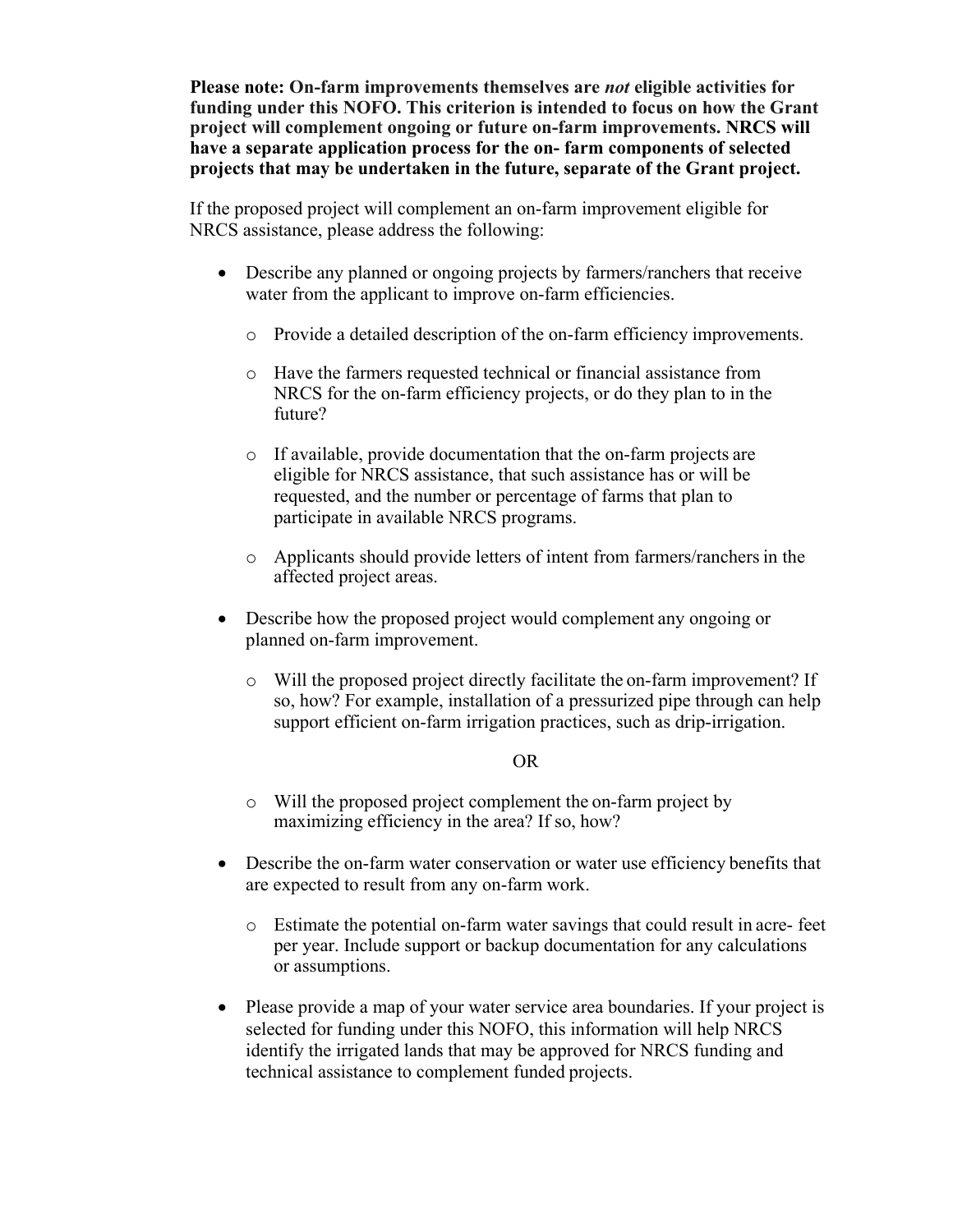*Note: On-farm water conservation improvements that complement the water delivery improvement projects selected through this NOFO may be considered for NRCS funding and technical assistance to the extent that such assistance is available. For more information, including application deadlines and a description of available funding, please contact your local NRCS office. See the NRCS website for office contact information,* [www.nrcs.usda.gov/wps/portal/nrcs/](http://www.nrcs.usda.gov/wps/portal/nrcs/main/national/contact/states/) [main/national/contact/states/.](http://www.nrcs.usda.gov/wps/portal/nrcs/main/national/contact/states/)

#### *E.1.3. Evaluation Criterion C—Contributions to Water Supply Sustainability (15 points)*

CRITERIA STANDARDS FOR OTHER CONTRIBUTIONS TO WATER SUPPLY SUSTAINABILITY*:*

*Proposals will be evaluated on whether the project will contribute to a more sustainable water supply in ways not covered by the other criteria. Award up to 10 points based on the following:*

Will the project make water available to address a specific concern?

*For example:* 

- Does the project directly address a heightened competition for finite water supplies and over-allocation (e.g., population growth)?
- Describe how the water source that is the focus of this project (river, aquifer, or other source of supply) is impacted by uncertainties related to changing hydrologic conditions.
- Will the project help to address an issue that could potentially result in an interruption to the water supply if unresolved?

Does the project promote and encourage collaboration among District and growers?

- Is there widespread support for the project?
- What is the significance of the collaboration/support?
- Will the project help to prevent a water-related crisis or conflict?
- Is the possibility of future water conservation improvements by other water users enhanced by completion of this project?

Will the project increase awareness of water and energy conservation and efficiency efforts?

- Will the project serve as an example of water and/or energy conservation and efficiency within a community?
- Will the project increase the capability of future water conservation or energy efficiency efforts for use by others?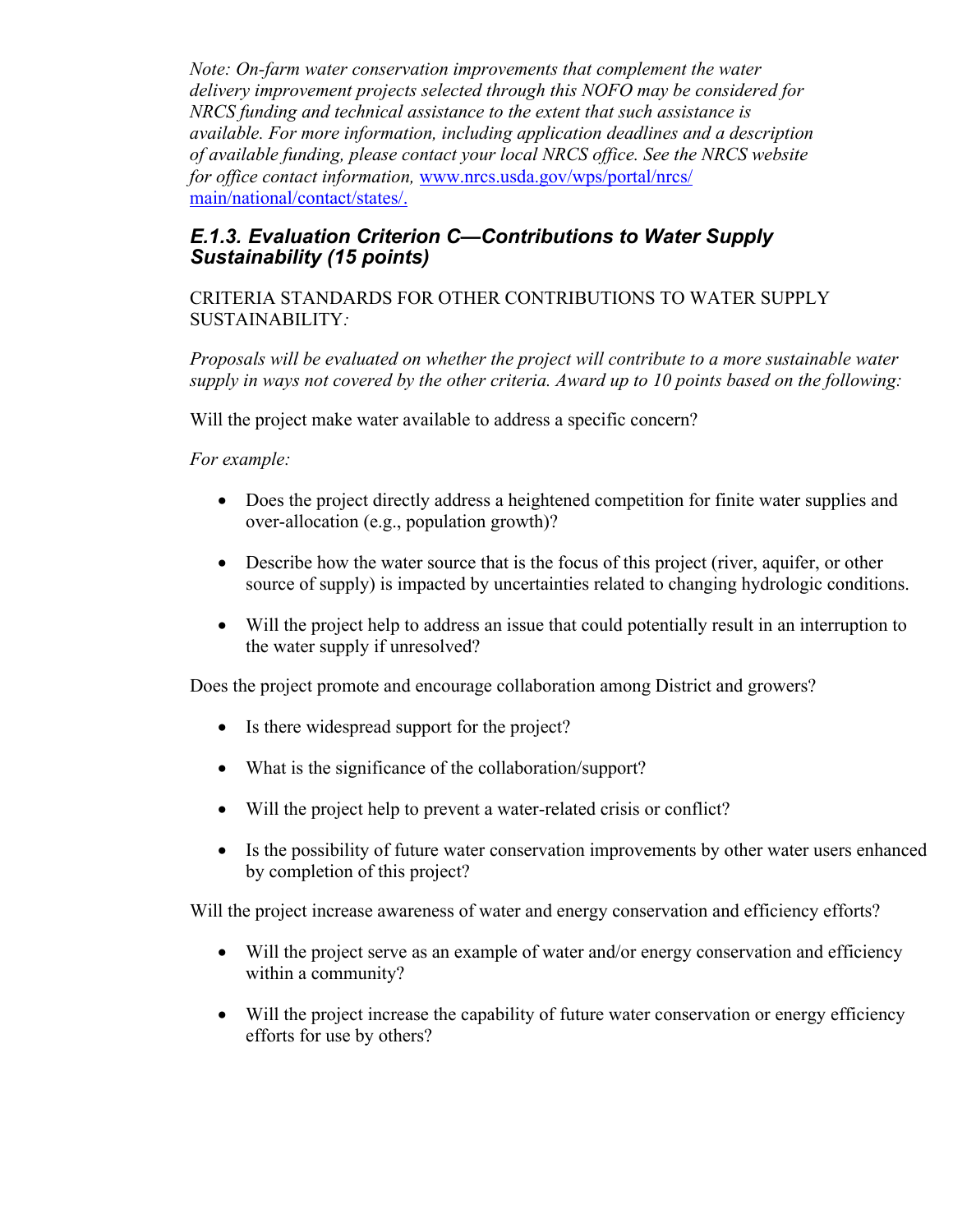### *E.1.4. Implementation and Results (15 points)*

#### **E.1.4.1. Subcriterion F.1— Project Planning**

*Points may be awarded for proposals with planning efforts that provide support for the proposed project.*

**Does the applicant have a Water Conservation Plan and/or System Optimization Review (SOR) in place?** Please self-certify or provide copies of these plans where appropriate to verify that such a plan is in place.

Provide the following information regarding project planning:

- (1) Identify any district-wide, or system-wide, planning that provides support for the proposed project. This could include a Water Conservation Plan, SOR, Drought Contingency Plan or other planning efforts done to determine the priority of this project in relation to other potential projects.
- (2) Describe how the project conforms to and meets the goals of any applicable planning efforts and identify any aspect of the project that implements a feature of an existing water plan(s).

#### **E.1.4.2. Subcriterion F.2— Performance Measures**

*Points may be awarded based on the description and development of performance measures to quantify actual project benefits upon completion of the project.*

Provide a brief summary describing the performance measure that will be used to quantify actual benefits upon completion of the project (e.g., water saved or better managed, energy generated or saved). For more information calculating performance measure, see *Appendix A: Benefit Quantification and Performance Measure Guidance.*

All Water and Energy Efficiency Grants applicants are required to propose a "performance measure" (a method of quantifying the actual benefits of their project once it is completed). A provision will be included in all assistance agreements with Water and Energy Efficiency Grants recipients describing the performance measure and requiring the recipient to quantify the actual project benefits in their final report to Reclamation upon completion of the project. If information regarding project benefits is not available immediately upon completion of the project, the financial assistance agreement may be modified to remain open until such information is available and until a Final Report is submitted. Quantifying project benefits is an important means to determine the relative effectiveness of various water management efforts, as well as the overall effectiveness of Water and Energy Efficiency Grants.

*Note: program funding may be used to install necessary equipment to monitor progress. However, program funding may not be used to measure performance after project construction is complete (these costs are considered normal operation and maintenance costs and are the responsibility of the applicant).*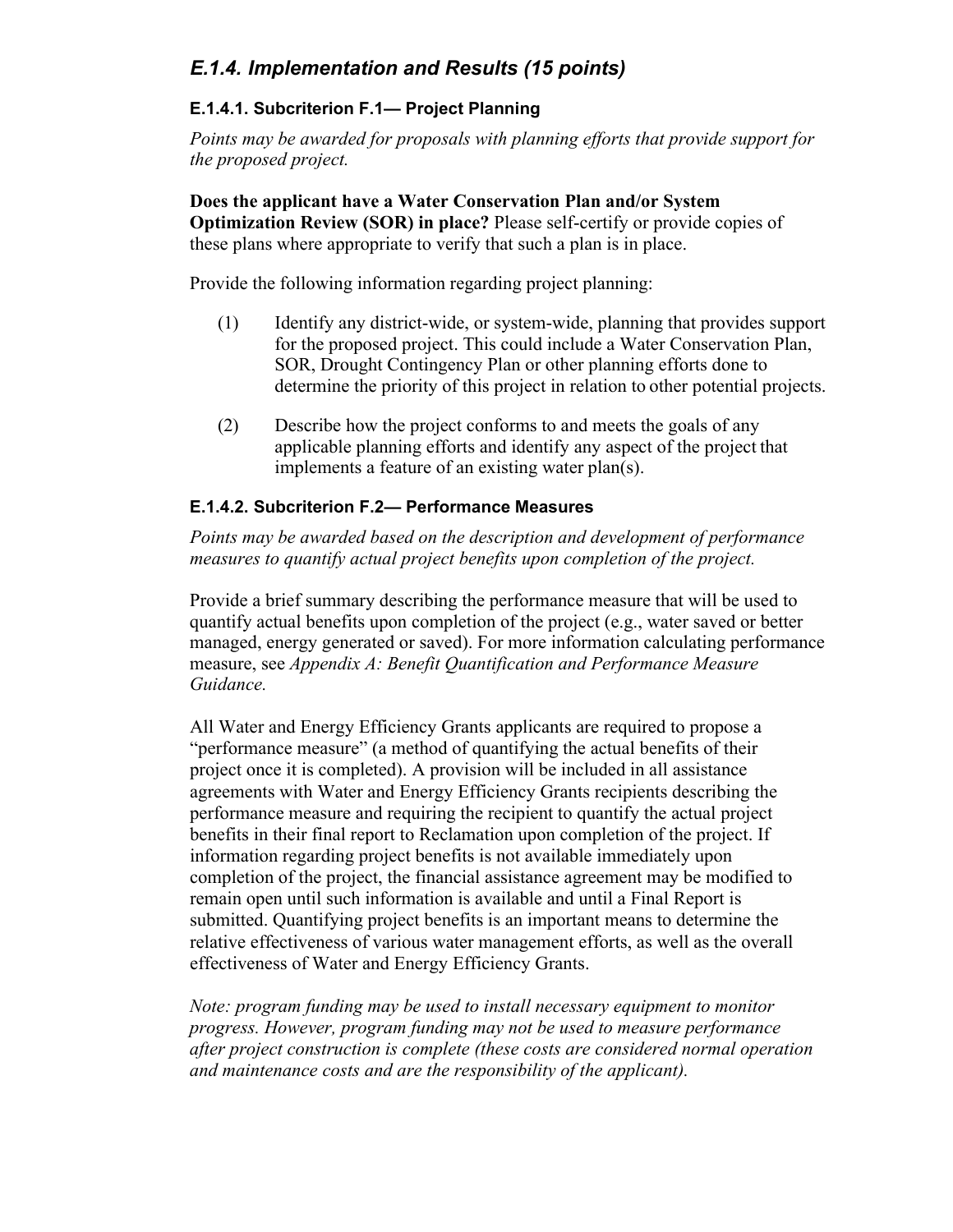#### **E.1.4.3 Subcriterion F.3— Readiness to Proceed**

*Points may be awarded based upon the extent to which the proposed project is capable of proceeding upon entering into a financial assistance agreement. Please note, if your project is selected, responses provided in this section will be used to develop the scope of work that will be included in the financial assistance agreement.*

Applications that include a detailed project implementation plan (e.g., estimated project schedule that shows the stages and duration of the proposed work, including major tasks, milestones, and dates) will receive the most points under this criterion.

- Identify and provide a summary description of the major tasks necessary to complete the project. Note: please do not repeat the more detailed technical project description provided in Section D.2.2.4.; this section should be focused on a summary of the major tasks to be accomplished as part of the project.
- Describe any permits that will be required, along with the process for obtaining such permits.
- Identify and describe any engineering or design work performed specifically in support of the proposed project.
- Describe any new policies or administrative actions required to implement the project.

Please also include an estimated project schedule that shows the stages and duration of the proposed work, including major tasks, milestones, and dates. Milestones may include, but are not limited to, the following: complete environmental and cultural compliance; mobilization; begin construction/installation; construction/installation (50% complete); and construction/installation (100% complete).

### *E.1.5. Priorities of the Biden-Harris Administration (Administration)*

*Priority may be awarded based upon the extent to which the proposed project includes the Administration priorities.*

These include Administration policies as articulated by recent executive orders, including those detailed below.

• *Executive Order 14008*: Tackling the Climate Crisis at Home and Abroad, which directs the Department and other federal agencies to prioritize efforts to reduce climate pollution; support climate resilience; support land conservation and biodiversity efforts, including the 30 by 30 initiative; maximize clean energy development and deployment; and leverage partnerships with youth and service corps to create conservation and resilience jobs in support of the Civilian Climate Corps initiative.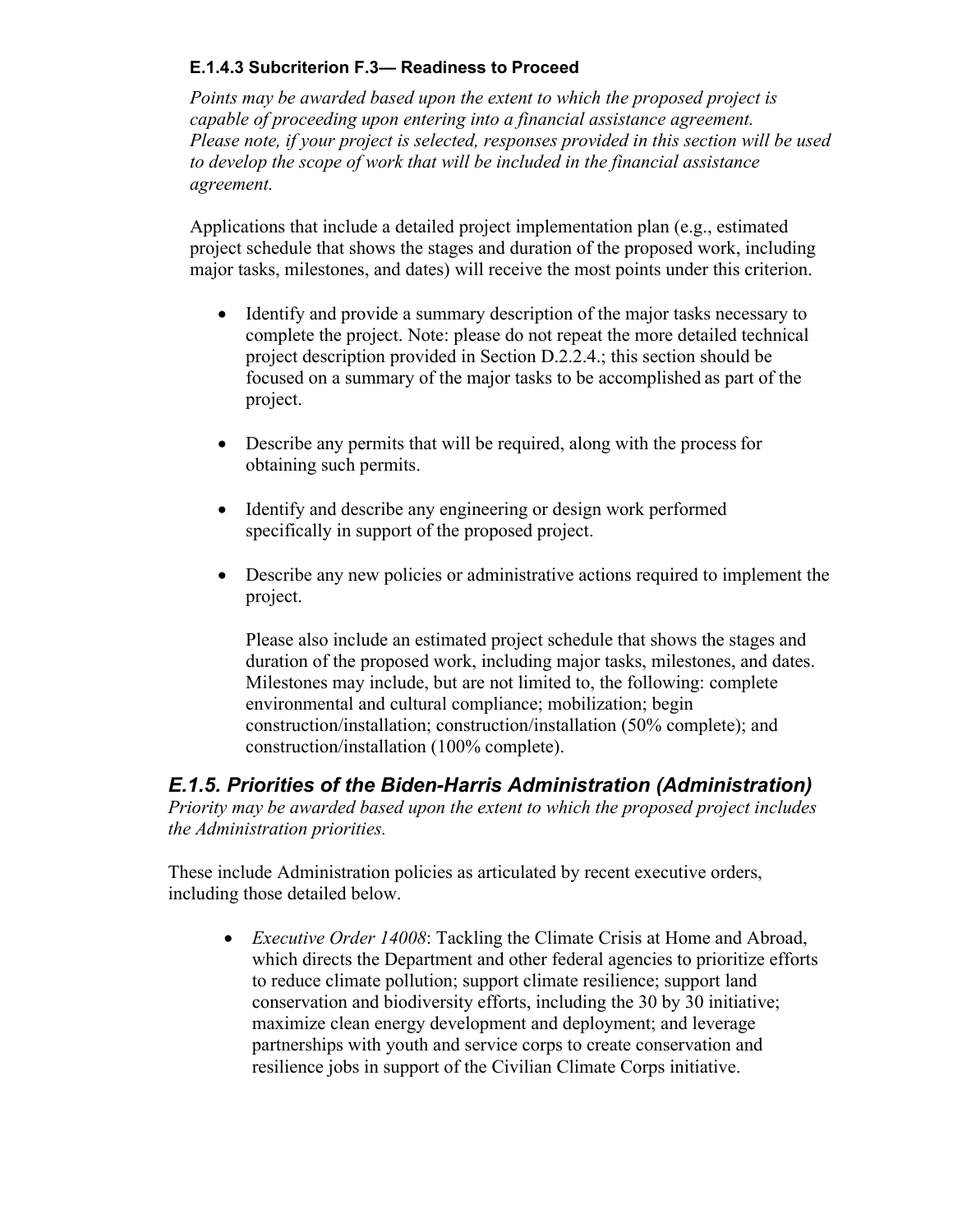- *Executive Order 13985*: Advancing Racial Equity and Support for Underserved Communities Through the Federal Government, which affirms the Department's responsibility to advance equity, civil rights, racial justice, and equal opportunity through its policies and procedures and directs federal agencies to allocate resources in a manner that helps address historic inequities to underserved communities and individuals, as defined by the order. Each office or bureau is expected to ensure that its financial assistance policies and procedures fully align with this direction.
- *Executive Order 14002*: Economic Relief Related to the COVID-19 pandemic, which directs federal agencies to allocate resources in a manner to address the current economic crisis resulting from the pandemic.
- *Executive Order 14005*: Ensuring the Future is Made in All of America by All of America's Workers, which calls on federal agencies to ensure that terms and conditions of financial assistance awards maximize the use of goods, products, materials and services produced or offered in the United States.

# <span id="page-35-0"></span>**E.2. Review and Selection Process**

The Federal government reserves the right to reject any and all applications that do not meet the requirements or objectives of this NOFO. Awards will be made for projects most advantageous to the Federal Government. Award selection may be made to maintain balance among the eligible projects listed in this NOFO. The evaluation process will be comprised of the steps described in the following subsections.

### *E.2.1. Initial Screening*

All application packages will be screened to ensure that:

- The applicant meets the eligibility requirements stated in this NOFO.
- The applicant meets the unique entity identifier and SAM registration requirements stated in this NOFO (this may be completed up to 30 days after the application deadline).
- The application meets the content requirements of the NOFO package, including submission of a technical proposal, including responses to the evaluation criteria, a funding plan, budget proposal, and budget narrative.
- The application contains a properly executed SF-424, Application for Financial Assistance and form SF-424D, Assurances Construction Programs and a completed SF-424C, Budget Information Construction Programs.
- The application includes an official resolution, adopted by the applicant's board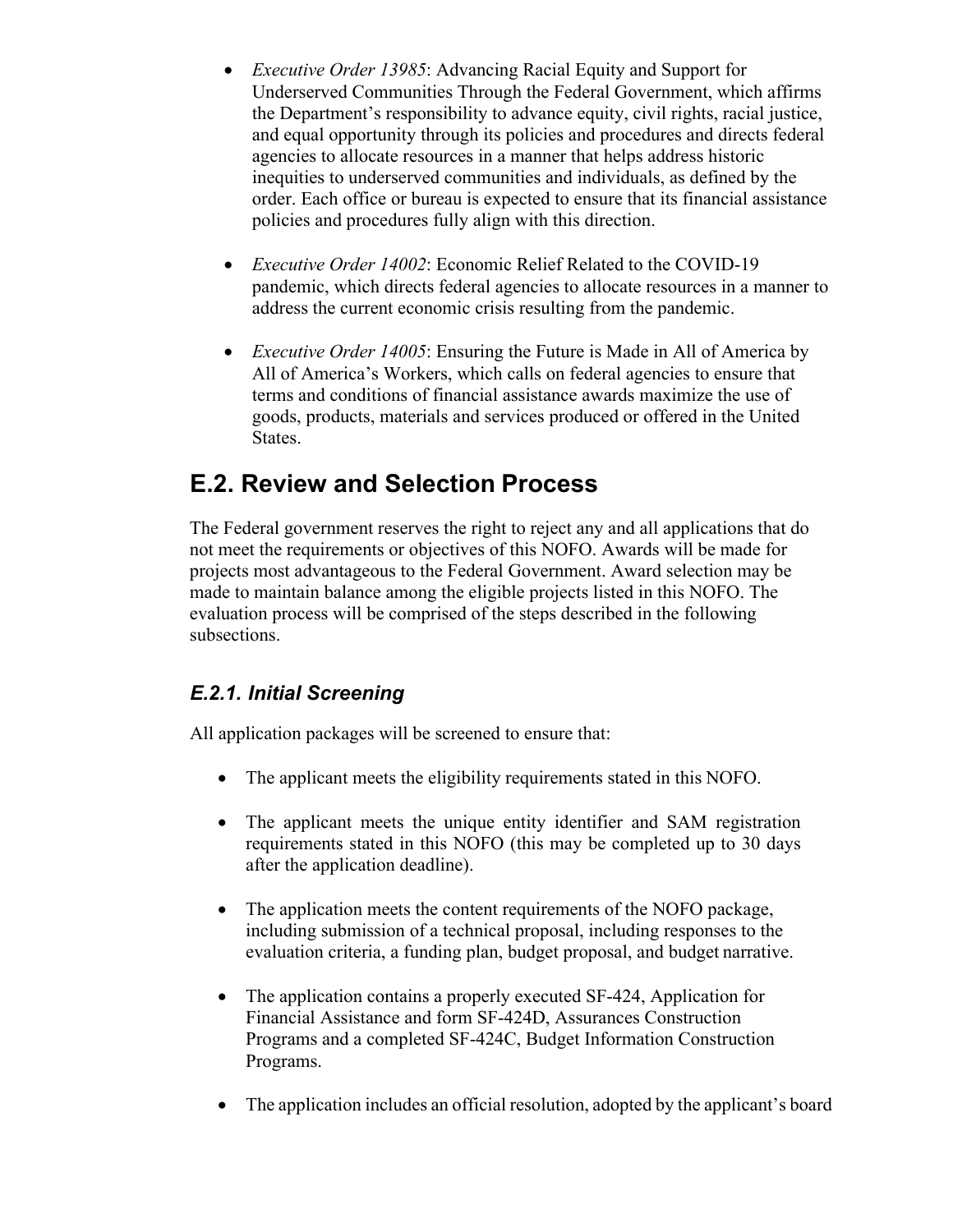of directors, governing body, or appropriate authorized official (this may be submitted up to 30 days after the application deadline).

- The application and funding plan meets or exceeds the minimum non-Federal cost-share requirements identified in this NOFO.
- The project can be completed in two years for Funding Group I project, or in three years for Funding Group II project.

Reclamation reserves the right to remove an application from funding consideration if it does not pass all Initial Screening criteria listed above. An applicant that has submitted an application that is determined to be ineligible for funding will be notified along with other applicants, or sooner, if possible.

#### *E.2.2. Application Review Committee*

Evaluation criteria will comprise the total evaluation weight as stated in the *Section E.1 Evaluation Criteria*. Application Review Information. Applications will be scored against the evaluation criteria by an Application Review Committee (ARC), made up of experts in relevant disciplines selected from across Reclamation. The ARC will also review the application to ensure that the project meets the description of eligible projects and meets the objective of this NOFO.

During ARC review, Reclamation may contact applicants to request clarifications to the information provided, if necessary.

### *E.2.3. Red-Flag Review*

Following the results of the ARC review, Reclamation offices will review the topranking applications and will identify any reasons why a proposed project would not be feasible or otherwise advisable, including environmental or cultural resources compliance issues, permitting issues, legal issues, or financial position. Positive or negative past performance by the applicant and any partners in previous working relationships with Reclamation may be considered, including whether the applicant is making significant progress toward the completion of outstanding financial assistance agreements and whether the applicant is in compliance with all reporting requirements associated with previously funded projects.

In addition, during this review, Reclamation will address any specific concerns or questions raised by members of the ARC, conduct a preliminary budget review, and evaluate the applicant's ability to meet cost share as required.

#### *E.2.4. Managerial Review*

Reclamation management will prioritize projects to ensure the total amount of all awards does not exceed available funding levels. Management will also ensure that all projects meet the scope, priorities, requirements, and objectives of this NOFO. Management may also prioritize projects to ensure that multiple project types are represented. After completion of the Managerial Review, Reclamation will notify applicants whose proposals have been selected for award consideration.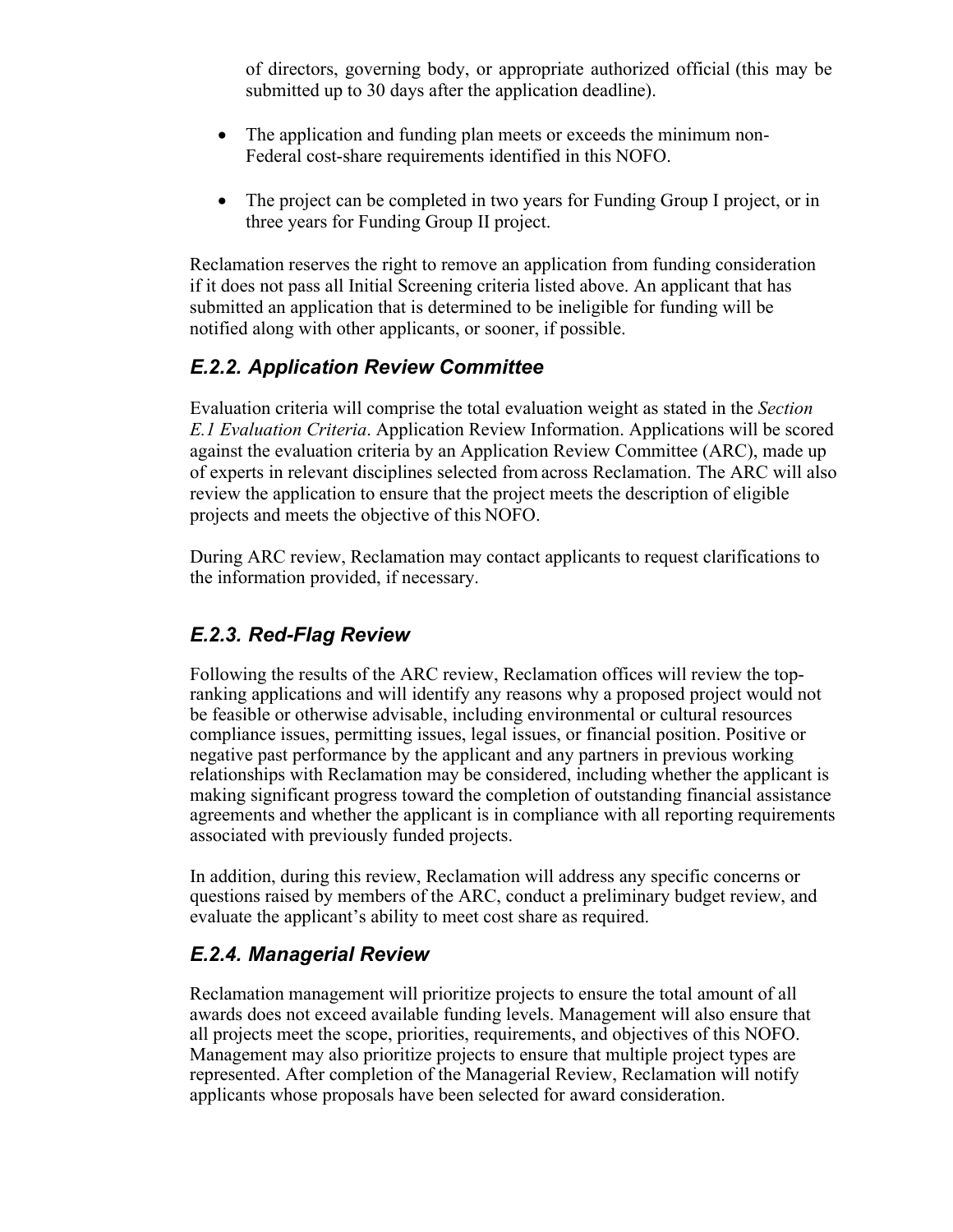### *E.2.5. Pre-Award Clearances and Approvals*

The following pre-award clearances and approvals must be obtained before an award of funding is made. If the results of all pre-award reviews and clearances are satisfactory, an award of funding will be made once the agreement is finalized (approximately one to three months from the date of initial selection). If the results of pre-award reviews and clearances are unsatisfactory, consideration of funding for the project may be withdrawn.

#### **E.2.5.1. Environmental Review**

Reclamation will forward all proposals to the appropriate Reclamation Regional or Area Office for completion of environmental compliance. To the extent possible, environmental compliance will be completed before a financial assistance agreement is signed by the parties. However, in most cases, the award will be made contingent on completion of environmental compliance. The financial assistance agreement will describe how compliance will be carried out. **Ground disturbing activities, including any construction or installation activities, may not occur until environmental compliance is complete and a notice to proceed is issued.**

Even in cases where environmental compliance work has been completed previously or is being completed by another Federal agency, Reclamation must still review and adopt such environmental compliance and issue a notice to proceed before ground disturbing activities may be initiated.

#### **E.2.5.2. Budget Analysis and Business Evaluation**

A Reclamation Grants Officer will also conduct a detailed budget analysis and complete a business evaluation and responsibility determination. During this evaluation, the Grants Officer will consider several factors that are important, but not quantified, such as:

- Allowability, allocability, and reasonableness of proposed costs
- Financial strength and stability of the applicant
- Past performance, including satisfactory compliance with all terms and conditions of previous awards, such as environmental compliance issues, reporting requirements, proper procurement of supplies and services, and audit compliance
- Adequacy of personnel practices, procurement procedures, and accounting policies and procedures, as established by applicable Office of Management and Budget circulars

## <span id="page-37-0"></span>**E.3. Federal Award Performance Integrity Information System**

Prior to making an award with a Federal total estimated amount greater than \$150,000, Reclamation is required to review and consider any information about the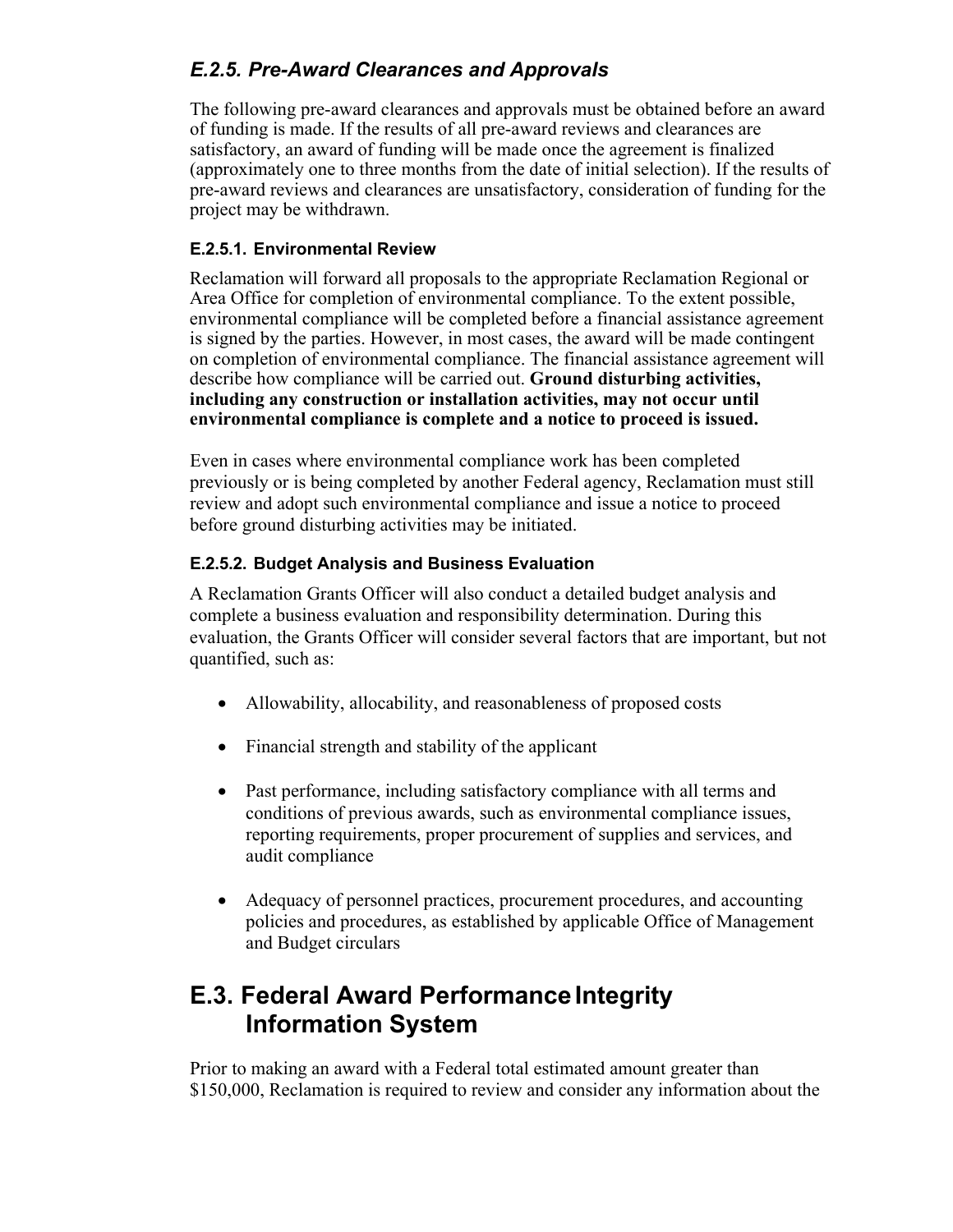applicant that is in the designated integrity and performance system accessible through SAM (currently Federal Award Performance Integrity Information System [FAPIIS]) (see 41 U.S.C. §2313). An applicant, at its option, may review information in the designated integrity and performance systems accessible through SAM and comment on any information about itself that a Federal awarding agency previously entered and is currently in the designated integrity and performance system accessible through SAM. Reclamation will consider any comments by the applicant, in addition to the other information in FAPIIS, in making a judgment about the applicant's integrity, business ethics, and record of performance under Federal awards when completing the review of risk posed by applicants as described in 2 CFR §200.205 Federal awarding agency review of risk posed by applicants.

### <span id="page-38-0"></span>**E.4. Anticipated Announcement and FederalAward Date**

Reclamation expects to contact potential award recipients and unsuccessful applicants in fall of 2021, subject to the timing and amount of final FY 2021 appropriations. Financial assistance agreements will be awarded to applicants that successfully pass all pre-award reviews and clearances. Award recipients will be contacted individually to discuss the time frame for the completion of their agreement.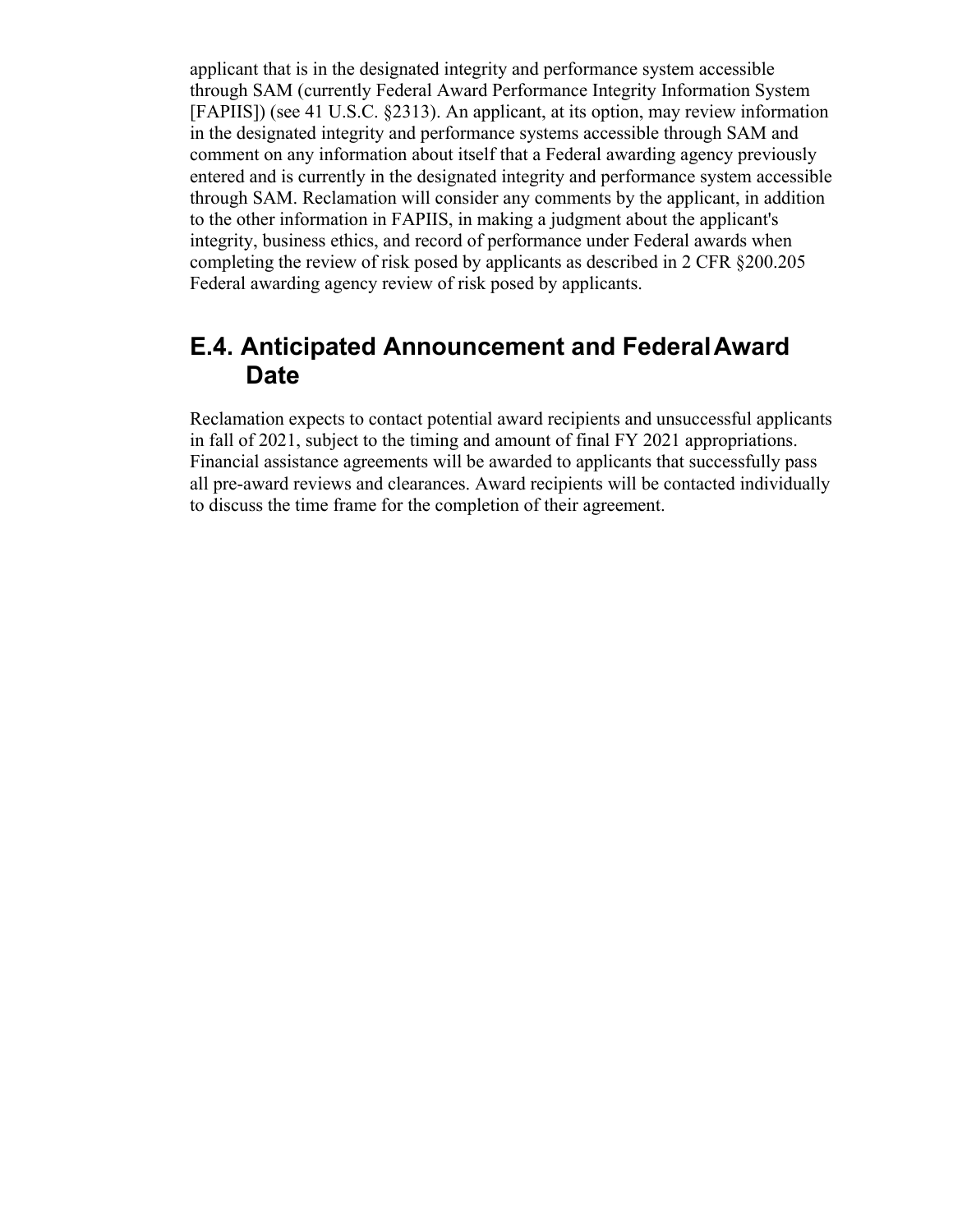# <span id="page-39-0"></span>**Section F. Federal Award Administration Information**

## <span id="page-39-1"></span>**F.1. Federal Award Notices**

Successful applicants will receive by electronic mail, a notice of selection signed by a Reclamation Grants Officer. This notice is not an authorization to begin performance.

## <span id="page-39-2"></span>**F.2. Administrative and NationalPolicy Requirements**

### *F.2.1. Environmental and Cultural Resources Compliance*

All projects being considered for award funding will require compliance with the NEPA before any ground-disturbing activity may begin. Compliance with all applicable state, Federal and local environmental, cultural, and paleontological resource protection laws and regulations is also required. These may include, but are not limited to, the Clean Water Act (CWA), the Endangered Species Act (ESA), the National Historic Preservation Act (NHPA), consultation with potentially affected tribes, and consultation with the State Historic Preservation Office.

Reclamation will be the lead Federal agency for National Environmental Policy Act (NEPA) compliance and will be responsible for evaluating technical information and ensuring that natural resources, cultural, and socioeconomic concerns are appropriately addressed. As the lead agency, Reclamation is solely responsible for determining the appropriate level of NEPA compliance. Further, Reclamation is responsible to ensure that findings under NEPA, and consultations, as appropriate, will support Reclamation's decision on whether to fund a project. Depending on the potential impacts of the project, Reclamation may be able to complete its compliance activities without additional cost to the recipient. Where environmental or cultural resources compliance requires significant participation by Reclamation, costs anticipated to be incurred by Reclamation will be added as a line item to the budget during development of the financial assistance agreement and cost shared accordingly. Any costs to the recipient associated with compliance will be identified during the process of developing a final project budget for inclusion in the financial assistance agreement.

Reclamation's estimated cost to complete environmental and cultural compliance activities will be withheld from the initial obligation of Federal funding. After compliance activities are completed, any remaining Federal funding will be obligated to the Agreement.

*Note, if mitigation is required to lessen environmental impacts, the applicant may, at Reclamation's discretion, be required to report on progress and completion of these commitments. Reclamation will coordinate with the applicant to establish reporting*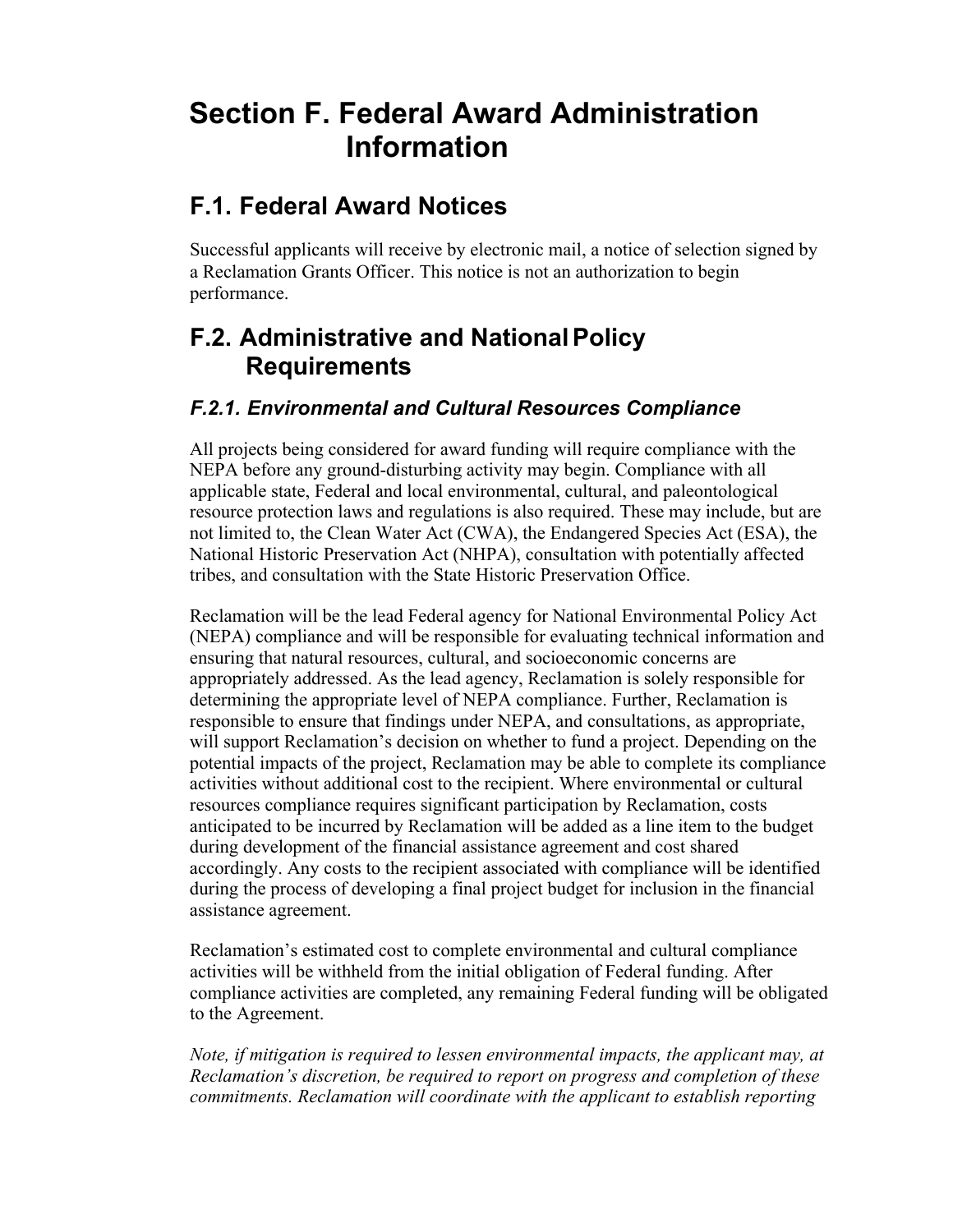*requirements and intervals accordingly.*

*Under no circumstances may an applicant begin any ground-disturbing activities (e.g., grading, clearing, and other preliminary activities) on a project before environmental and cultural resources compliance is complete and a Reclamation Grants Officer provides written notification that all such clearances have been obtained. This pertains to all components of the proposed project, including those that are part of the applicant's non-Federal cost-share. An applicant that proceeds before environmental and cultural resources compliance is complete may risk forfeiting Reclamation funding under this NOFO. Costs incurred for grounddisturbing activities performed prior to award are not eligible for reimbursement or cost share unless the recipient can provide documentation that Federal environmental and cultural resource clearances were obtained for the project prior to the commencement of the activities.*

### *F.2.2. Approvals and Permits*

Recipients shall adhere to Federal, state, territorial, tribal, and local laws, regulations, and codes, as applicable, and shall obtain all required approvals and permits. Recipients shall also coordinate and obtain approvals from site owners and operators.

### *F.2.3. Intangible Property (2 CFR §200.315)*

- a. Title to intangible property acquired under a Federal award vests upon acquisition in the non-Federal entity (see §200.1 Intangible Property [of this CFR]). The non-Federal entity must use that property for the originally authorized purpose and must not encumber the property without approval of the Federal awarding agency. When no longer needed for the originally authorized purpose, disposition of the intangible property must occur in accordance with the provisions in §200.313(e) Equipment [of this CFR].
- b. The non-Federal entity may copyright any work that is subject to copyright and was developed, or for which ownership was acquired, under a Federal award. The Federal awarding agency reserves a royalty-free, nonexclusive, and irrevocable right to reproduce, publish, or otherwise use the work for Federal purposes, and to authorize others to do so.
- c. The non-Federal entity is subject to applicable regulations governing patents and inventions, including government wide regulations issued by the Department of Commerce at 37 CFR Part 401, "Rights to Inventions Made by Nonprofit Organizations and Small Business Firms Under Government Awards, Contracts and Cooperative Agreements."
- d. The Federal government has the right to:
	- (1) obtain, reproduce, publish, or otherwise use the data produced under a Federal award; and
	- (2) authorize others to receive, reproduce, publish, or otherwise use such data for Federal purposes.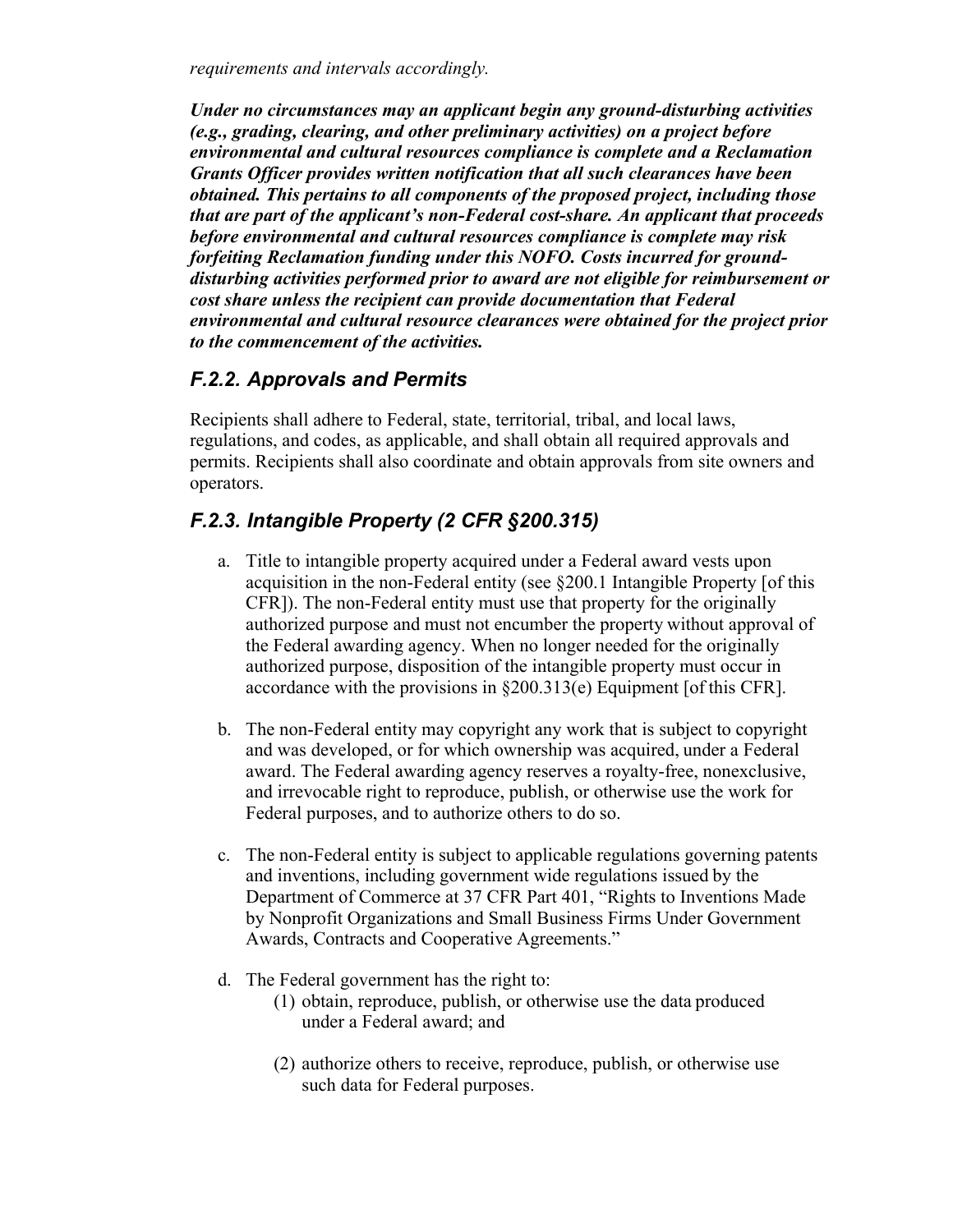- e. Freedom of Information Act (FOIA)
	- (1) In response to a FOIA request for research data relating to published research findings produced under a Federal award that were used by the Federal government in developing an agency action that has the force and effect of law, the Federal awarding agency must request, and the non-Federal entity must provide, within a reasonable time, the research data so that they can be made available to the public through the procedures established under the FOIA. If the Federal awarding agency obtains the research data solely in response to a FOIA request, the Federal awarding agency may charge the requester a reasonable fee equaling the full incremental cost of obtaining the research data. This fee should reflect costs incurred by the Federal agency and the non-Federal entity. This fee is in addition to any fees the Federal awarding agency may assess under the FOIA  $(5$  USC  $552(a)(4)(A)).$
	- (2) Published research findings means when:
		- i. Research findings are published in a peer-reviewed scientific or technical journal; or
		- ii. A Federal agency publicly and officially cites the research findings in support of an agency action that has the force and effect of law. "Used by the Federal government in developing an agency action that has the force and effect of law" is defined as when an agency publicly and officially cites the research findings in support of an agency action that has the force and effect of law.
	- (3) Research data means the recorded factual material commonly accepted in the scientific community as necessary to validate research findings, but not any of the following: preliminary analyses, drafts of scientific papers, plans for future research, peer reviews, or communications with colleagues. This "recorded" material excludes physical objects (e.g., laboratory samples). Research data also does not include:
		- i. Trade secrets, commercial information, materials necessary to be held confidential by a researcher until they are published, or similar information which is protected under law; and
		- ii. Personnel and medical information and similar information the disclosure of which would constitute a clearly unwarranted invasion of personal privacy, such as information that could be used to identify a particular person in a research study.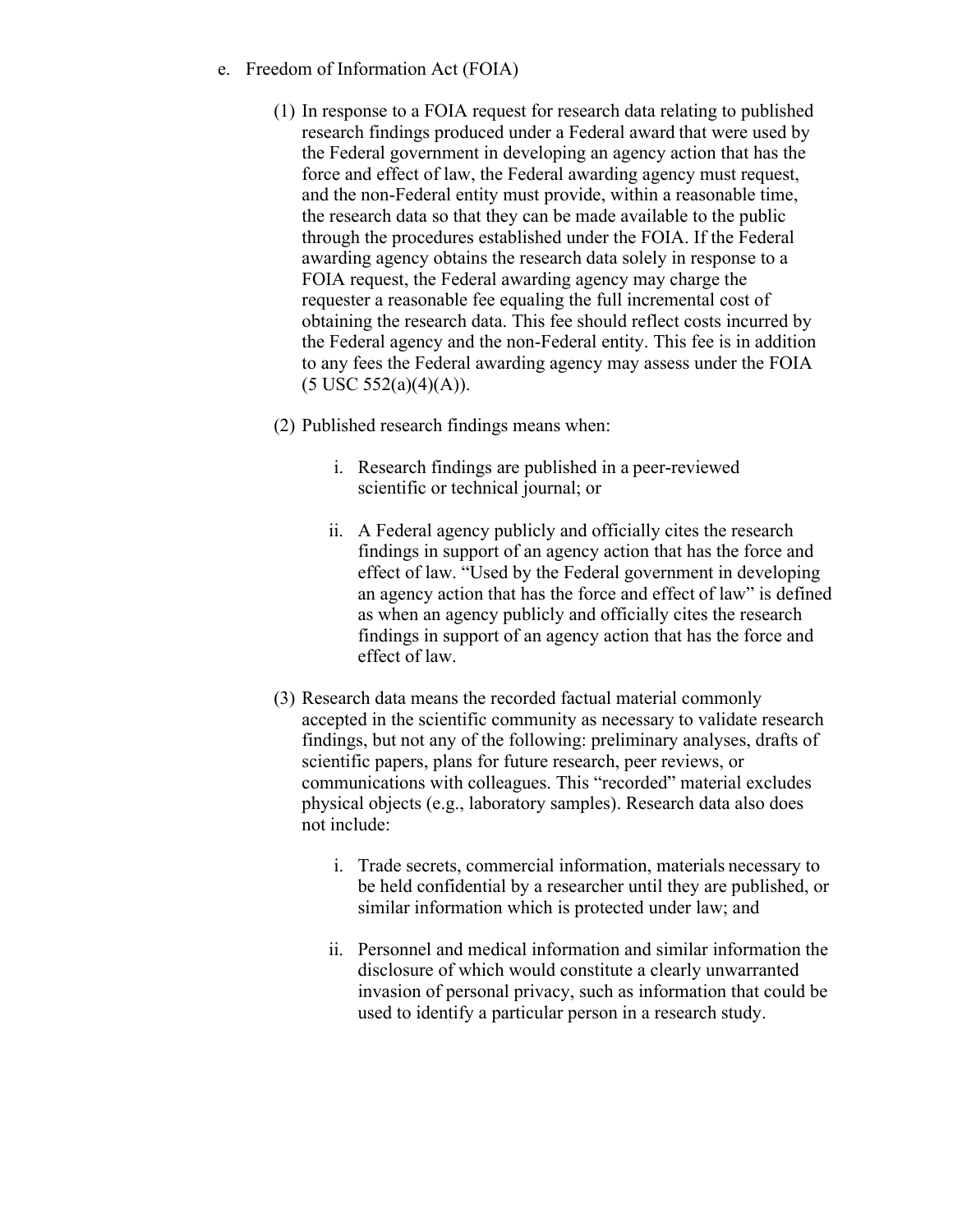### *F.2.4. Requirements for Agricultural Operations under P.L. 111-11, Section 9504(a)(3)(B)*

In accordance with Section 9504(a)(3)(B) of P.L. 111-11, grants and cooperative agreements under this authority will not be awarded for an improvement to conserve irrigation water unless the applicant agrees to both of the following conditions:

- Not to use any associated water savings to increase the total irrigated acreage of the applicant
- Not to otherwise increase the consumptive use of water in the operation of the applicant, as determined pursuant to the law of the State in which the operation of the applicant is located

### *F.2.5. Title to Improvements P.L. 111-11, Section 9504(a)(3)(D)*

If the activities funded through an agreement awarded under this NOFO result in a modification to a portion of a federally owned facility that is integral to the existing operations of that facility, the Federal government shall continue to hold title to the facility and the improvements thereto. Title to improvements,

P.L. 111-11, Section  $9504(a)(3)(D)$  that are not integral to existing water delivery operations shall reside with the project sponsor.

# <span id="page-42-0"></span>**F.3. Reporting—Requirements and Distribution**

If the applicant is awarded an agreement as a result of this NOFO, the applicant will be required to submit the following reports during the term of the agreement.

### *F.3.1. Financial Reports*

Recipients will be required to submit a fully completed form SF-425 Federal Financial Report on at least a semi-annual basis and with the final performance report. The SF-425 must be signed by a person legally authorized to obligate the recipient.

### *F.3.2. Interim Performance Reports*

The specific terms and conditions pertaining to the reporting requirements will be included in the financial assistance agreement.

Interim performance reports submitted on at least a semi-annual basis, that include the following information:

- A comparison of actual accomplishments to the milestones established by the financial assistance agreement for the period
- The reasons why established milestones were not met, if applicable
- The status of milestones from the previous reporting period that were not met, if applicable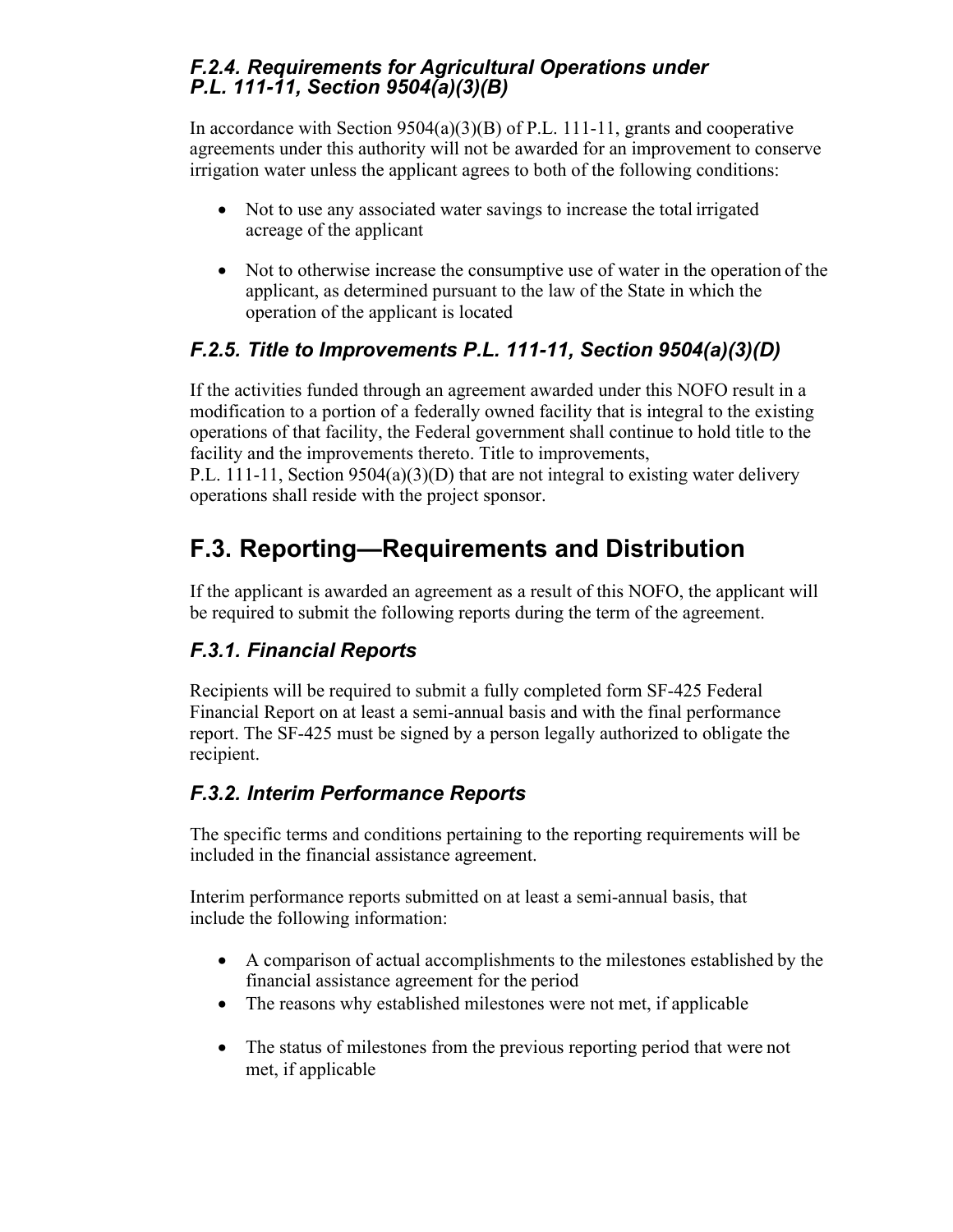- Whether the project is on schedule and within the original cost estimate
- Any additional pertinent information or issues related to the status of the project

### *F.3.3. Final Performance Reports*

Recipients will be required to submit a final performance report encompassing the entire period of performance. The final performance report must include, but is not limited to, the following information:

- Whether the project objectives and goals were met
- Discussion of the benefits achieved by the project, including information and/or calculations supporting the benefits
- How the project demonstrates collaboration, if applicable
- A comparison of estimated costs vs. actual costs
- Photographs documenting the project are also appreciated

Note: Reclamation may print photos with appropriate credit to the applicant. Also, final reports are public documents and may be made available on Reclamation's website or as requested.

# <span id="page-43-0"></span>**F.4. Conflicts of Interest**

### *F.4.1. Applicability*

This section intends to ensure that non-Federal entities and their employees take appropriate steps to avoid conflicts of interest in their responsibilities under or with respect to Federal financial assistance agreements. In the procurement of supplies, equipment, construction, and services by recipients and by subrecipients, the conflict of interest provisions in 2 CFR 200.318 apply.

### *F.4.2. Requirements*

Non-Federal entities must avoid prohibited conflicts of interest, including any significant financial interests that could cause a reasonable person to question the recipient's ability to provide impartial, technically sound, and objective performance under or with respect to a Federal financial assistance agreement.

In addition to any other prohibitions that may apply with respect to conflicts of interest, no key official of an actual or proposed recipient or subrecipient, who is substantially involved in the proposal or project, may have been a former Federal employee who, within the last year, participated personally and substantially in the evaluation, award, or administration of an award with respect to that recipient or subrecipient or in development of the requirement leading to the funding announcement.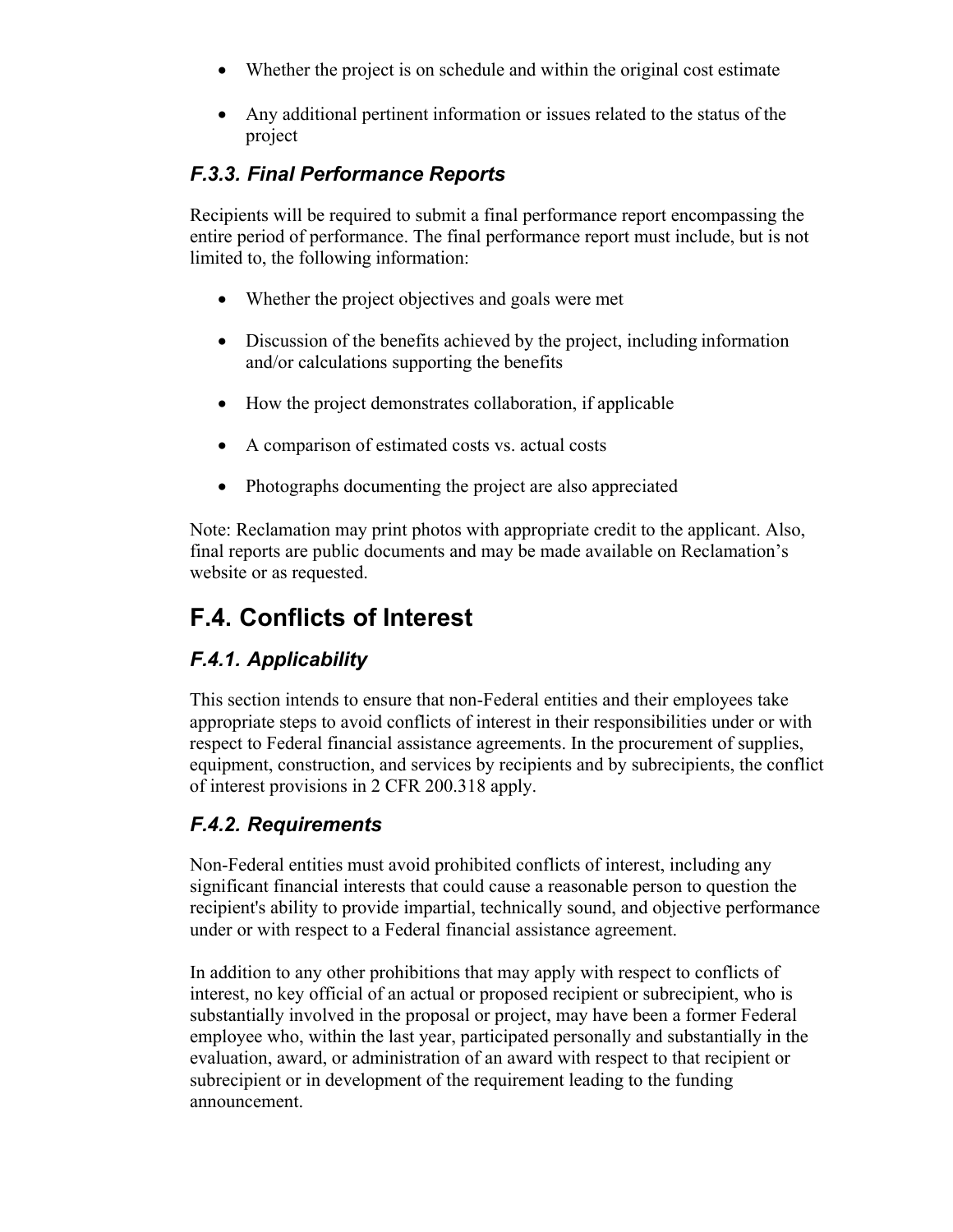No actual or prospective recipient or subrecipient may solicit, obtain, or use nonpublic information regarding the evaluation, award, or administration of an award to that recipient or subrecipient or the development of a Federal financial assistance opportunity that may be of competitive interest to that recipient or subrecipient.

### *F.4.3. Notification*

Non-Federal entities, including applicants for financial assistance awards, must disclose in writing any conflict of interest to the Department's awarding agency or pass-through entity in accordance with 2 CFR 200.112, Conflicts of Interest. Recipients must establish internal controls that include, at a minimum, procedures to identify, disclose, and mitigate or eliminate identified conflicts of interest. The recipient is responsible for notifying the Financial Assistance Officer in writing of any conflicts of interest that may arise during the life of the award, including those that have been reported by subrecipients.

### *F.4.4. Restrictions on Lobbying*

Non-Federal entities are strictly prohibited from using funds under this grant or cooperative agreement for lobbying activities and must provide the required certifications and disclosures pursuant to 43 CFR Part 18 and 31 USC 1352.

### *F.4.5. Review Procedures*

The Financial Assistance Officer will examine each conflict of interest disclosure on the basis of its particular facts and the nature of the proposed grant or cooperative agreement and will determine whether a significant potential conflict exists and, if it does, develop an appropriate means for resolving it.

### *F.4.6. Enforcement*

Failure to resolve conflicts of interest in a manner that satisfies the Government may be cause for termination of the award. Failure to make required disclosures may result in any of the remedies described in 2 CFR 200.338, Remedies for Noncompliance, including suspension or debarment (see also 2 CFR Part 180).

# <span id="page-44-0"></span>**F.5. Data Availability**

### *F.5.1 Applicability*

The Department is committed to basing its decisions on the best available science and providing the American people with enough information to thoughtfully and substantively evaluate the data, methodology, and analysis used by the Department to inform its decisions.

### *F.5.2 Use of Data*

The regulations at 2 CFR 200.315 apply to data produced under a Federal award,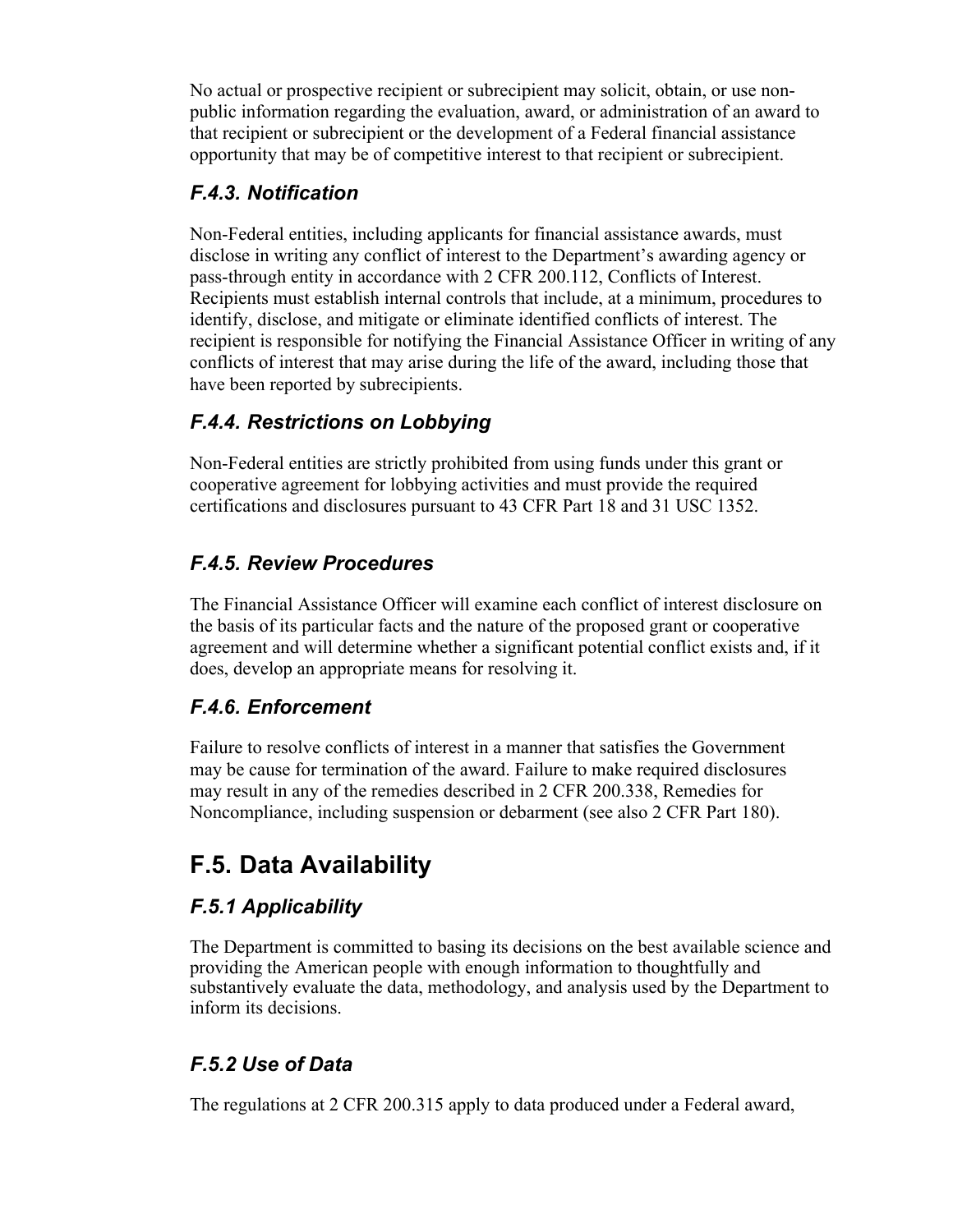including the provision that the Federal Government has the right to obtain, reproduce, publish, or otherwise use the data produced under a Federal award as well as authorize others to receive, reproduce, publish, or otherwise use such data for Federal purposes.

### *F.5.3 Availability of Data*

The recipient shall make the data produced under this award and any subaward(s) available to the Government for public release, consistent with applicable law, to allow meaningful third-party evaluation and reproduction of the following:

- 1. The scientific data relied upon.
- 2. The analysis relied upon; and
- 3. The methodology, including models, used to gather and analyze data.

# <span id="page-45-0"></span>**F.6. Releasing Applications**

Following awards of funding, Reclamation may post all successful applications on the Reclamation website after conducting any redactions determined necessary by Reclamation, in consultation with the recipient.

# <span id="page-45-1"></span>**Section G. Agency Contacts**

There will be no pre-application conference. Organizations or individuals interested in submitting applications in response to this NOFO may direct questions to the Reclamation personnel identified below.

# <span id="page-45-2"></span>**G.1. Reclamation Financial Assistance Contact**

Questions regarding application and submission information and award administration may be submitted to the attention of Ms. Leanne Henderson, Grants Management Specialist, as follows:

By mail: Bureau of Reclamation Financial Assistance Operations Attn: Ms. Leanne Henderson 2800 Cottage Way Sacramento, CA 95825

By email[:Lhenderson@usbr.gov](file://ibr2mprfs012.bor.doi.net/mp410/Water%20Conservation/Grant%20Programs/Ag%20Water%20Use%20Efficiency%20grants/2021/FOA/Lhenderson@usbr.gov)

# <span id="page-45-3"></span>**G.2. Reclamation Program Coordinator Contact**

Questions regarding applicant and project eligibility and application review may be submitted to the attention of Mr. Thomas Hawes, AWUE Grants Program Coordinator, as follows: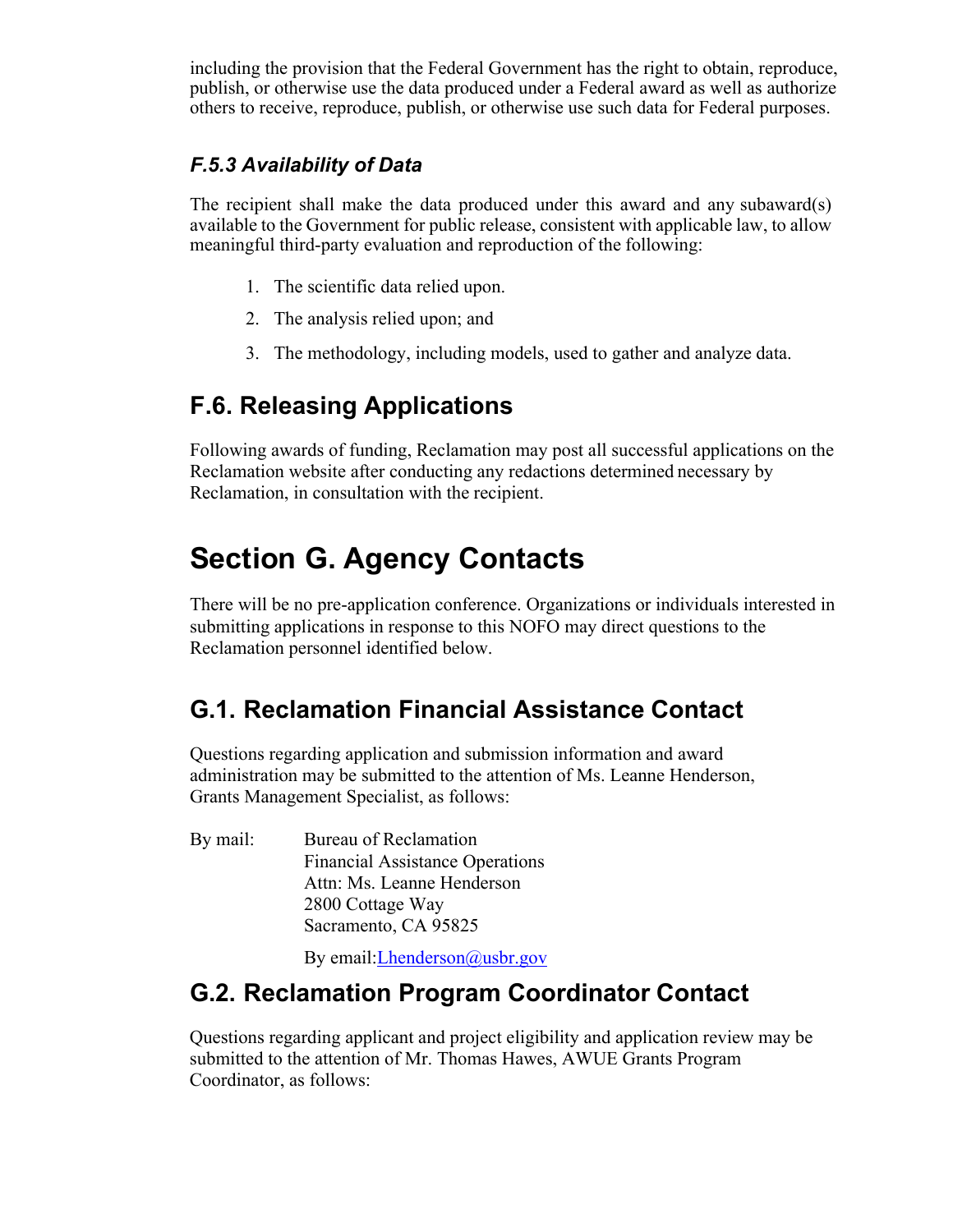By mail: Bureau of Reclamation Water Resources and Planning Office Attn: Mr. Thomas Hawes 2800 Cottage Way Sacramento, CA 95825

By email: [thawes@usbr.gov](mailto:thawes@usbr.gov)

By phone: (916) 978-5271

# **Section H. Other Information**

The following is a brief overview of NEPA, NHPA, and ESA. While these statutes are not the only environmental laws that may apply, they are the Federal laws that most frequently do apply. Compliance with all applicable environmental laws will be initiated by Reclamation concurrently, immediately following the initial recommendation to award a financial assistance agreement under this NOFO. The descriptions below are intended to provide you with information about the environmental compliance issues that may apply to your projects.

## <span id="page-46-0"></span>**H.1. Environmental and CulturalResource Considerations**

To allow Reclamation to assess the probable environmental and cultural resources impacts and costs associated with each application, all applicants should consider the following list of questions focusing on the NEPA, ESA, and NHPA requirements. Please answer the following questions to the best of your knowledge. If any question is not applicable to the project, please explain why. The application should include the answers to:

- Will the proposed project impact the surrounding environment (e.g., soil [dust], air, water [quality and quantity], animal habitat)? Please briefly describe all earth-disturbing work and any work that will affect the air, water, or animal habitat in the project area. Please also explain the impacts of such work on the surrounding environment and any steps that could be taken to minimize the impacts.
- Are you aware of any species listed or proposed to be listed as a Federal threatened or endangered species, or designated critical habitat in the project area? If so, would they be affected by any activities associated with the proposed project?
- Are there wetlands or other surface waters inside the project boundaries that potentially fall under CWA jurisdiction as "Waters of the United States?" If so, please describe and estimate any impacts the proposed project may have.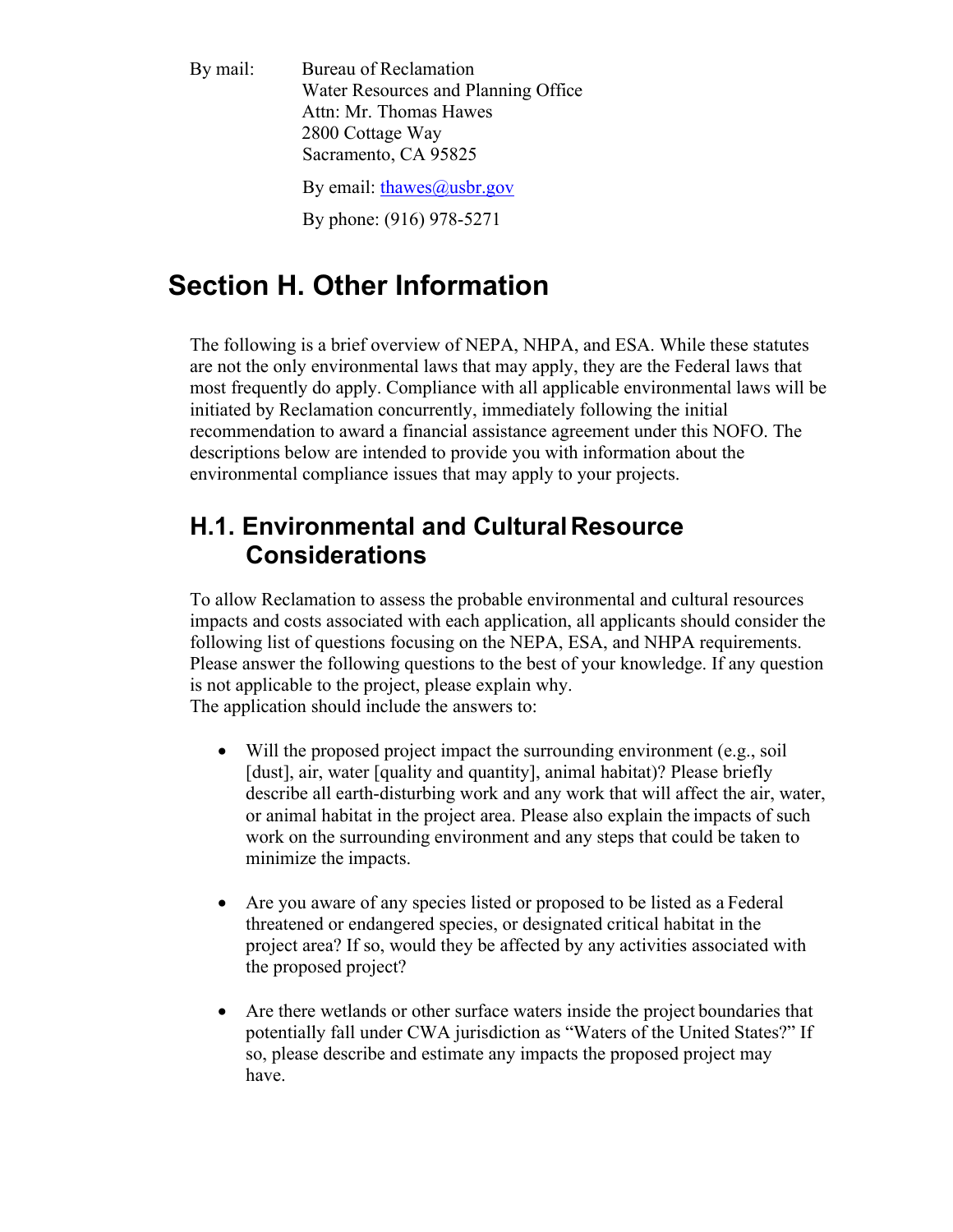- When was the water delivery system constructed?
- Will the proposed project result in any modification of or effects to, individual features of an irrigation system (e.g., headgates, canals, or flumes)? If so, state when those features were constructed and describe the nature and timing of any extensive alterations or modifications to those features completed previously.
- Are any buildings, structures, or features in the irrigation district listed or eligible for listing on the National Register of Historic Places? A cultural resources specialist at your local Reclamation office or the State Historic Preservation Office can assist in answering this question.
- Are there any known archeological sites in the proposed project area?
- Will the proposed project have a disproportionately high and adverse effect on low income or minority populations?
- Will the proposed project limit access to and ceremonial use of Indian sacred sites or result in other impacts on tribal lands?
- Will the proposed project contribute to the introduction, continued existence, or spread of noxious weeds or non-native invasive species known to occur in the area?

## <span id="page-47-0"></span>**H.2. Background on Federal Environmentaland Cultural Resource Laws**

### *H.2.1. National Environmental Policy Act*

NEPA requires Federal agencies such as Reclamation to evaluate, during the decision-making process, the potential environmental effects of a proposed action and any reasonable mitigation measures. Before Reclamation can make a decision to fund an award under this NOFO, Reclamation must comply with NEPA. Compliance with NEPA can be accomplished in several ways, depending upon the degree and significance of environmental impacts associated with the proposal:

Some projects may fit within a recognized **Categorical Exclusion (CE)** to NEPA (i.e., one of the established categories of activities that generally do not have significant impacts on the environment). If a project fits within a CE, no further NEPA compliance measures are necessary. Use of a CE can involve simple identification of an applicable **Department CE** or documentation of a **Reclamation CE** using a **Categorical Exclusion Checklist (CEC)**. If a CE is being considered, Reclamation will determine the applicability of the CE and whether extraordinary circumstances (i.e., reasons that the CE cannot be applied) exist. That process can take anywhere from 1 day to about 30 days, depending upon the specific situation.

If the project does not fit within a CE, compliance with NEPA might require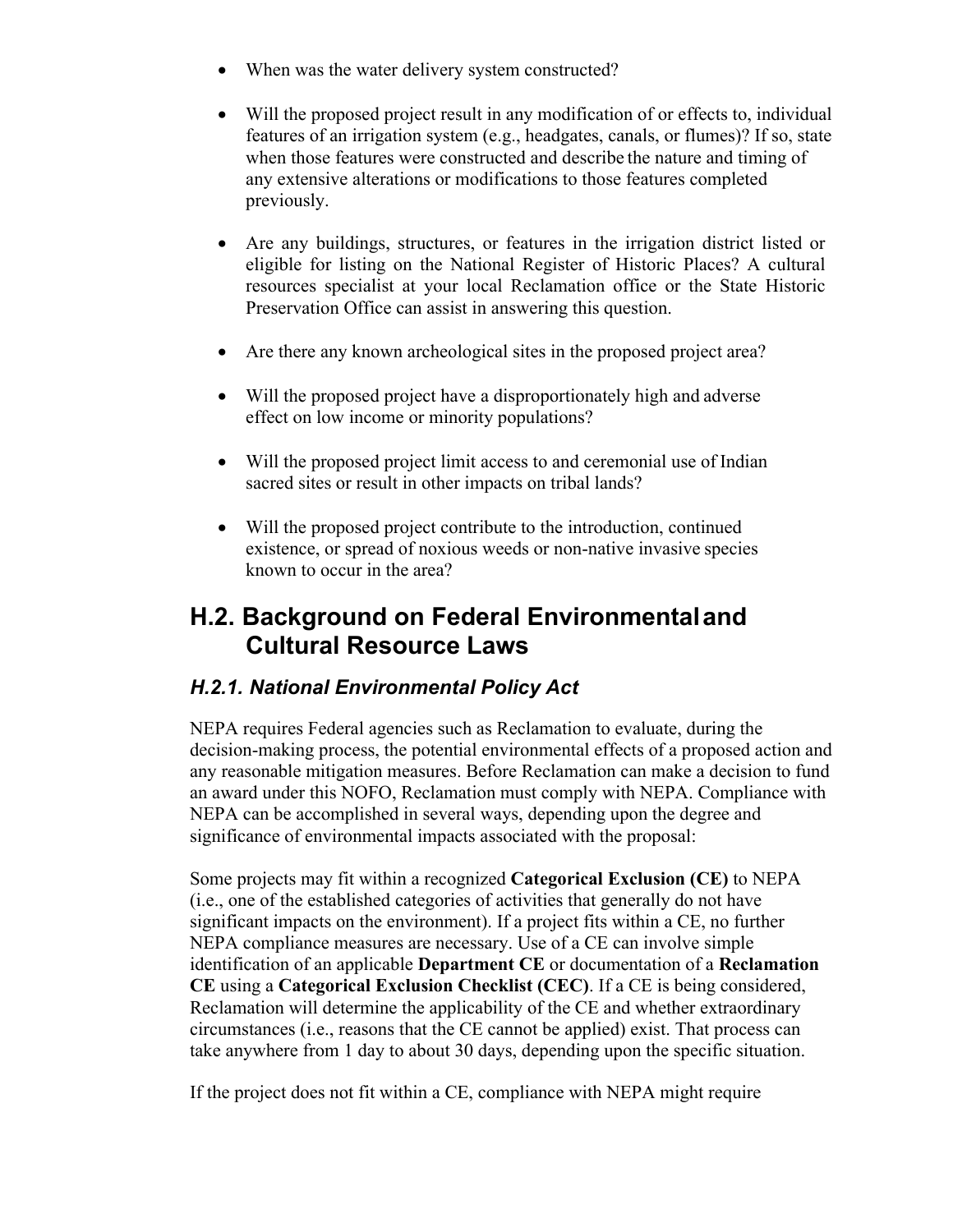preparation of an **Environmental Assessment/Finding of No Significant Impact (EA/FONSI)**. Generally, where no CE applies but there are not believed to be any significant impacts associated with the proposed action, an EA will be required. The EA is used to determine whether any potentially significant effects exist

(which would trigger the further step of an **Environmental Impact Statement (EIS)**, below). If no potentially significant effects are identified, the EA process ends with the preparation of a FONSI. The EA/FONSI process is more detailed than the CE/CEC process and can take weeks or even months to complete. Consultation with other agencies and public notification are part of the EA process.

The most detailed form of NEPA compliance, where a proposed project has potentially significant environmental effects, is completion of an **EIS** and **Record of Decision.** An EIS requires months or years to complete, and the process includes considerable public involvement, including mandatory public reviews of draft documents. It is not anticipated that projects proposed under this program will require completion of an EIS.

During the NEPA process, potential impacts of a project are evaluated in context and in terms of intensity (e.g., will the proposed action affect the only native prairie in the county? Will the proposed action reduce water supplied to a wetland by 1 percent? Or 95 percent?). The best source of information concerning the potentially significant issues in a project area is the local Reclamation staff that has experience in evaluating effects in context and by intensity.

Reclamation has the sole discretion to determine what level of environmental NEPA compliance is required. If another Federal agency is involved,Reclamation will coordinate to determine the appropriate level of compliance. You are encouraged to contact your regional or area Reclamation office. See [www.usbr.gov/main/offices.html](https://www.usbr.gov/main/offices.html) with questions regarding NEPA compliance issues. You may also contact the Program Coordinator for further information (*see Section G. Agency Contacts*).

#### *H.2.2. National Historic Preservation Act*

To comply with Section 106 of the NHPA, Reclamation must consider whether a proposed project has the **potential to cause effects to historic properties**, before it can complete an award under this NOFO. Historic properties are cultural resources (historic or prehistoric districts, sites, buildings, structures, or objects) that qualify for inclusion in the National Register of Historic Places. In some cases, water delivery infrastructure that is over 50 years old can be considered a historic property that is subject to review.

If a proposal is selected for initial award, the recipient will work with Reclamation to complete the Section 106 process. Compliance can be accomplished in several ways, depending on how complex the issues are, including:

• If Reclamation determines that the proposed project does not have the potential to cause effects to historic properties, then Reclamation will document its findings and the Section 106 process will be concluded. This can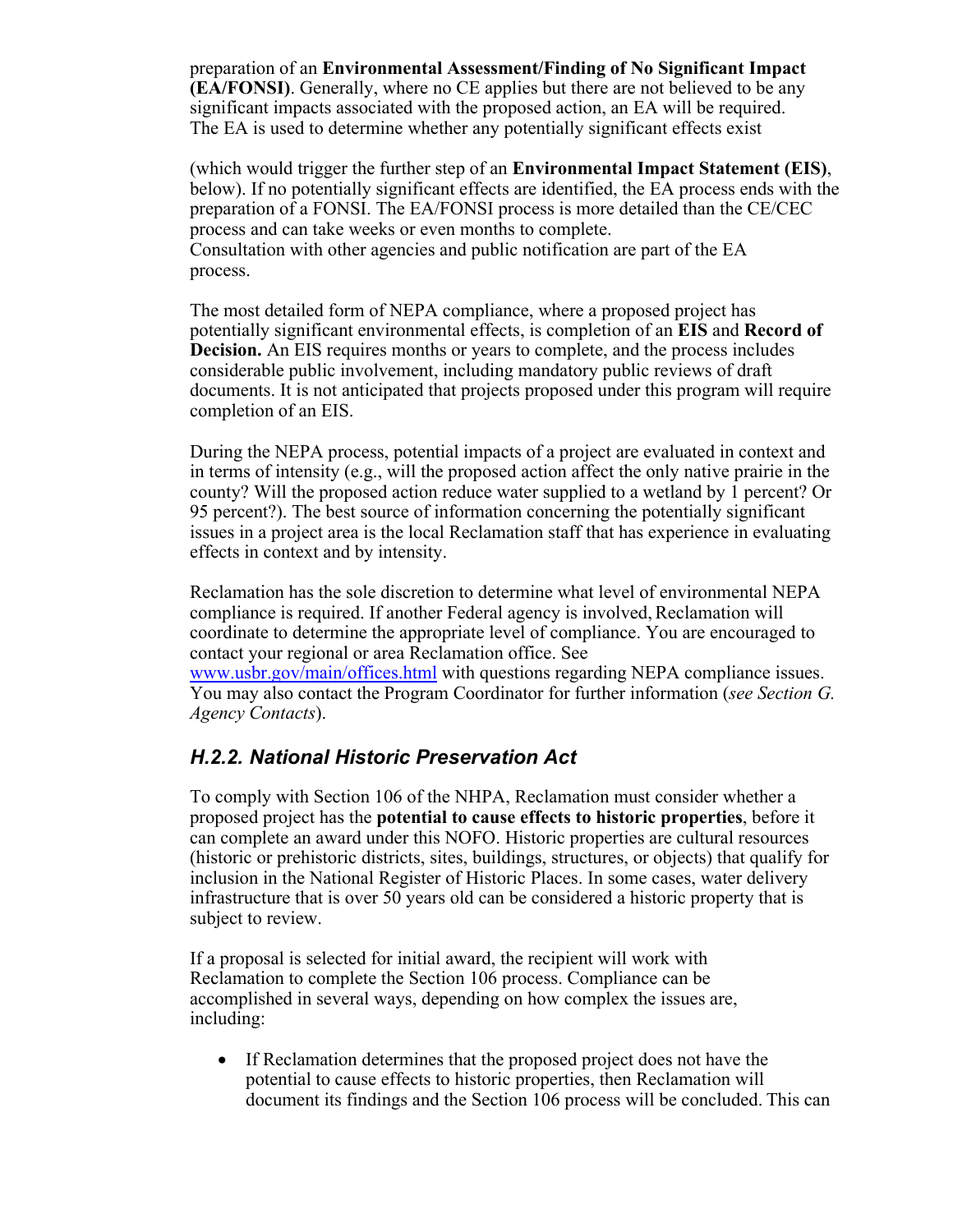take anywhere from a couple of days to one month.

- If Reclamation determines that the proposed project could have effects on historic properties, a multi-step process, involving consultation with the State Historic Preservation Officer and other entities, will follow. Depending on the nature of the project and impacts to cultural resources, consultation can be complex and time consuming. The process includes:
	- o A determination as to whether additional information is necessary
	- o Evaluation of the significance of identified cultural resources
	- o Assessment of the effect of the project on historic properties
	- o A determination as to whether the project would have an adverse effect and evaluation of alternatives or modifications to avoid, minimize, or mitigate the effects
	- o A Memorandum of Agreement is then used to record and implement any necessary measures. At a minimum, completion of the multi-step Section 106 process takes about two months.
- Among the types of historic properties that might be affected by projects proposed under this NOFO are **historic irrigation systems** and **archaeological sites.** An irrigation system or a component of an irrigation system (e.g., a canal or headgate) is more likely to qualify as historic if it is more than 50 years old, if it is the oldest (or an early) system/component in the surrounding area, and if the system/component has not been significantly altered or modernized. In general, proposed projects that involve ground disturbance, or the alteration of existing older structures, are more likely to have the potential to affect cultural resources. However, the level of cultural resources compliance required, and the associated cost, depends on a case-bycase review of the circumstances presented by each proposal.

You should contact your State Historic Preservation Office and your local Reclamation office's cultural resources specialist to determine what, if any, cultural resources surveys have been conducted in the project area. See [www.usbr.gov/cultural/crmstaff.html](https://www.usbr.gov/cultural/crmstaff.html) for a list of Reclamation cultural resource specialists. If an applicant has previously received Federal financial assistance it is possible that a cultural resources survey has already been completed.

### *H.2.3. Endangered Species Act*

Pursuant to Section 7 of the ESA, each Federal agency is required to consult with the U.S. Fish and Wildlife Service (USFWS) or the National Oceanic and Atmospheric Administration (NOAA) Fisheries Service to ensure any action it authorizes, funds, or carries out is not likely to **jeopardize the continued existence of any endangered or threatened species or destroy or adversely modify any designated critical habitat.**

Before Reclamation can approve funding for the implementation of a proposed project, it is required to comply with Section 7 of the ESA. The steps necessary for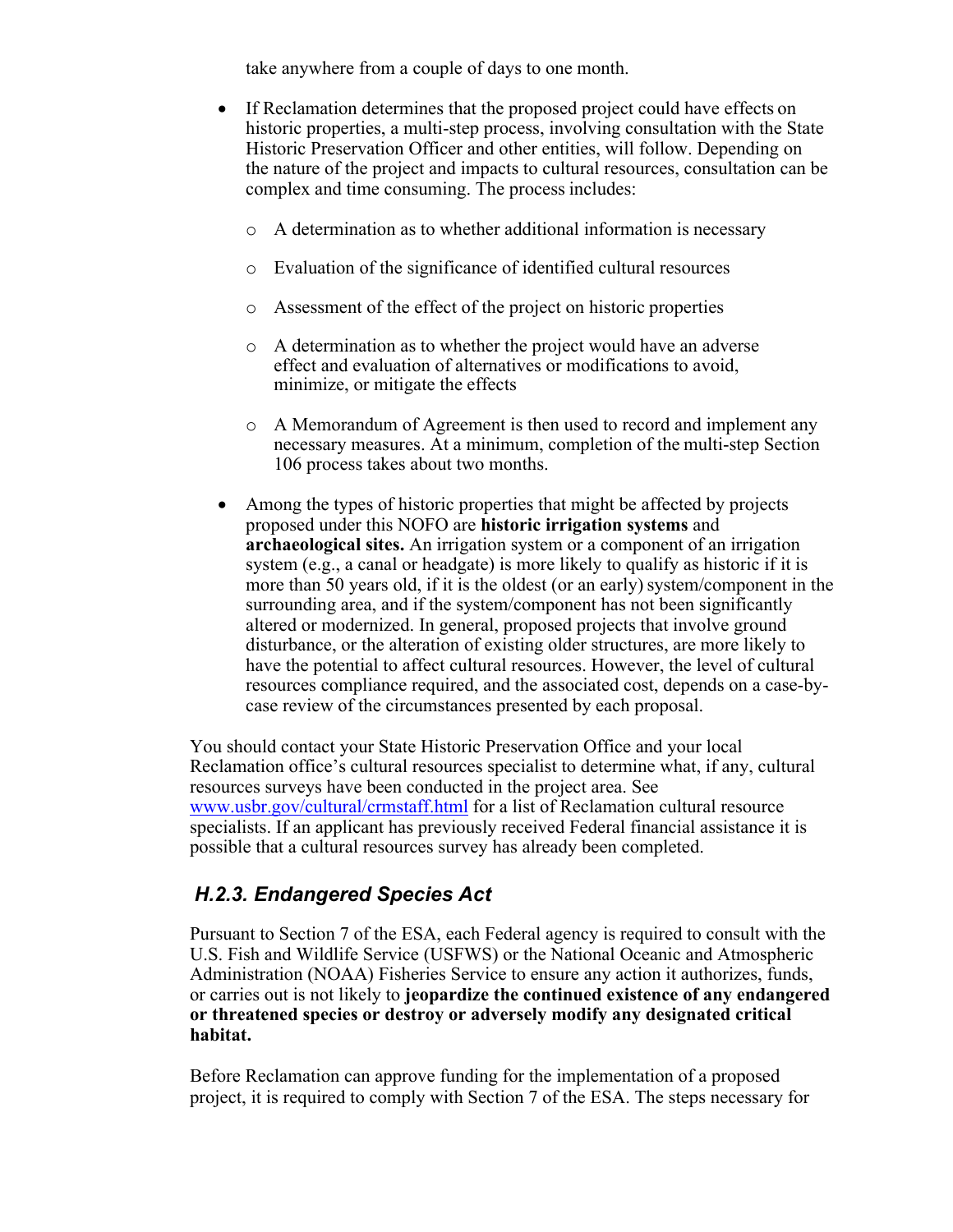ESA compliance vary, depending on the presence of endangered or threatened species and the effects of the proposed project. A rough overview of the possible course of ESA compliance is:

- If Reclamation can determine that there are no endangered or threatened species or designated critical habitat in the project area, then the ESA review is complete and no further compliance measures are required. This process can take anywhere from one day to one month.
- If Reclamation determines that endangered or threatened species may be affected by the project, then a **Biological Assessment** must be prepared by Reclamation. The Biological Assessment is used to help determine whether a proposed action may affect a listed species or its designated critical habitat. The Biological Assessment may result in a determination that a proposed action **is not likely to adversely affect** any endangered or threatened species. If the USFWS/NOAA Fisheries Service concurs in writing, then no further consultation is required, and the ESA compliance is complete. Depending on the scope and complexity of the proposed action, preparation of a Biological Assessment can range from days to weeks or even months. The USFWS/NOAA Fisheries Service generally respond to requests for concurrence within 30 days.
- If it is determined that the project **is likely to adversely affect listed species**, further consultation (**formal consultation**) with USFWS or NOAA Fisheries Service is required to comply with the ESA. The process includes the creation of a **Biological Opinion** by the USFWS/NOAA Fisheries Service, including a determination of whether the project would **jeopardize** listed species and, if so, whether any **reasonable and prudent** alternatives to the proposed project are necessary to avoid jeopardy. Nondiscretionary **reasonable and prudent measures** and **terms and conditions** to minimize the impact of incidental take may also be included. Under the timeframes established in the ESA regulations, the Biological Opinion is issued within 135 days from the date that formal consultation was initiated, unless an extension of time is agreed upon.

The time, cost, and extent of the work necessary to comply with the ESA depends upon whether endangered or threatened species are present in the project area and, if so, whether the project might have effects on those species significant enough to require formal consultation.

ESA compliance is often conducted parallel to the NEPA compliance process and, as in the case of a CEC, documented simultaneously. The best source of information concerning the compliance with the ESA in a particular project area is the local Reclamation environmental staff that can be helpful in determining the presence of listed species and possible effects that would require consultation with the USFWS or NOAA Fisheries Service. Contact your regional or area Reclamation office, [www.usbr.gov/main/offices.html w](https://www.usbr.gov/main/offices.html)ith questions regarding ESA compliance issues.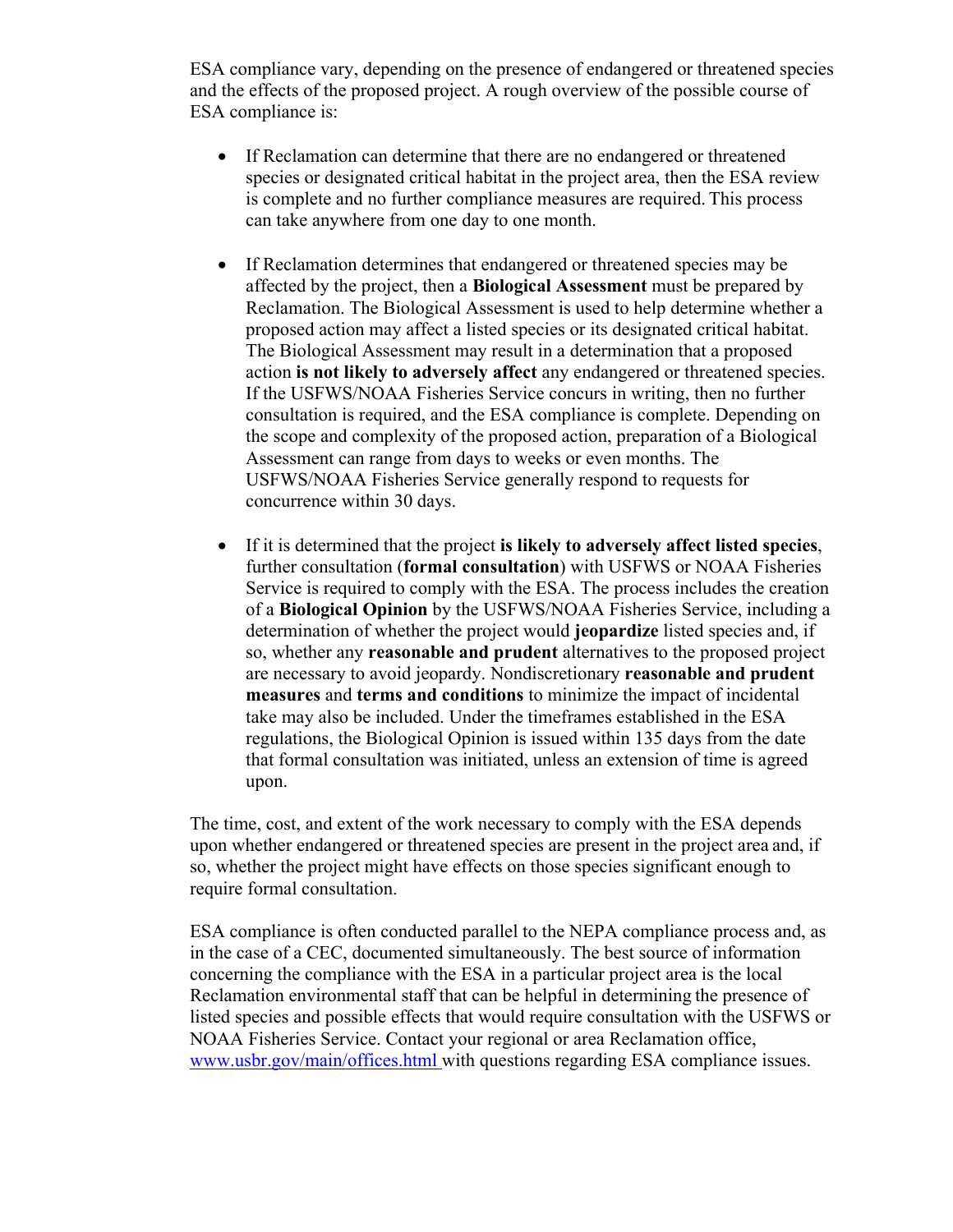## <span id="page-51-0"></span>**Appendix A: Benefit Quantification and Performance Measures**

The following information is included to provide applicants additional guidance on pre- and post-project benefit quantification.

All Grant applicants are required to propose a method (or "performance measure") of quantifying the actual benefits of their project once it is completed. Actual benefits are defined as water actually conserved or better managed, as a direct result of the project. A provision will be included in all assistance agreements with Grant recipients describing the performance measure and requiring the recipient to quantify the actual project benefits in their final report to Reclamation upon completion of the project.

Quantifying project benefits is an important means to determine the relative effectiveness of various water management efforts, as well as the overall effectiveness of Grant.

The following information is intended to provide applicants with examples of some acceptable methods that may be used to estimate benefits pre- project and to verify benefits upon completion of the project. **However, the following is not intended to be an exhaustive list of acceptable performance measures. Applicants are encouraged to propose alternatives to the measures listed below if another measure is more effective for the particular project.**

Reclamation understands that, in some cases, baseline information may not be available, and that methods other than those suggested below may need to be employed. If an alternative performance measure is suggested, the applicant must provide information supporting the effectiveness of the proposed measure as it applies to the proposed project.

## **Performance Measure A: Projects with Quantifiable Water Savings**

The methods included below are examples that may be helpful in estimating the water conservation that will be realized upon completion of the proposed project and to verify this amount post-project.

### *Performance Measure A.1: Canal Lining/Piping*

Canal lining or piping projects are implemented to decrease or eliminate canal water seepage and evapotranspiration (ET). **The following information may be helpful in estimating the water conservation that will be realized upon completion of the proposed project and to verify this amount post-project.**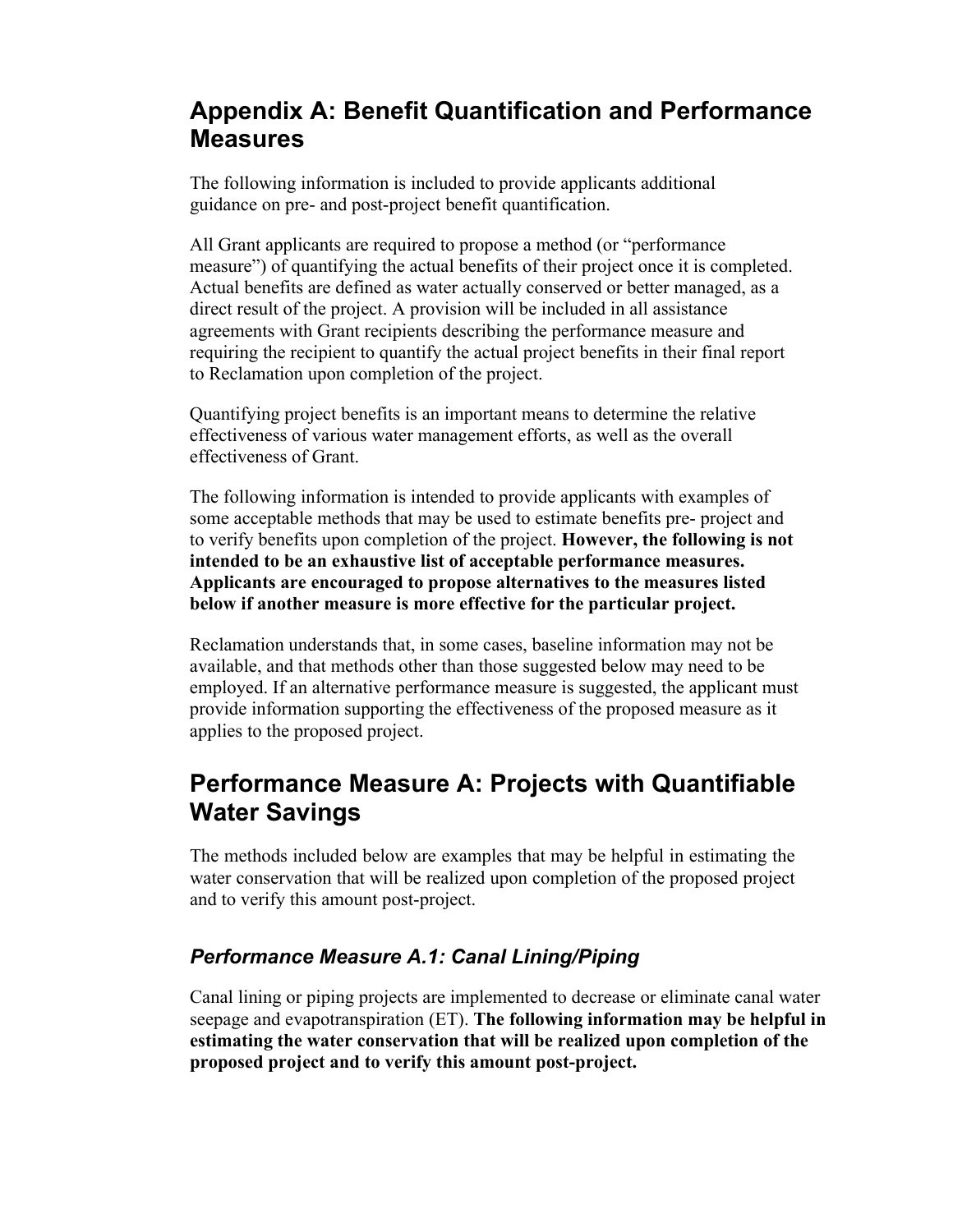#### *Pre-project estimation of benefits:*

To calculate potential water savings, physical measurements of losses from seepage, evaporation, and/or transpiration are necessary. If evaporation will not be mitigated by the project (e.g., canal lining), evaporative losses should be estimated and deducted from the estimated water conservation. Two testing procedures which can be used are listed below:

- **Ponding tests:** Conduct ponding tests along canal reaches proposed for lining or piping. At least two tests, one early and one late season, are suggested since seepage rates vary significantly during the irrigation season. Multiple years of data are also suggested. Ponding test results should be provided in terms of both acre-feet per year (AFY) of seepage and cubic feet of seepage per square feet of canal surface per day (cfs/sf/day).
- **Inflow/outflow testing:** Measure the flow rate of water flowing in and out of the canal reach. At least two tests, one early and one late season, are suggested since seepage rates vary significantly during the irrigation season. Multiple years of data are also suggested. Inflow/outflow test results should be provided in terms of both AFY of seepage and cubic feet per second of seepage per cubic feet per second of canal flow per mile of canal (cfs/sf/mile).

If ponding or inflow/outflow tests cannot be performed, estimated historical seepage and evaporation rates for the canal reach may be based on a combination of soils/geology conditions, flow rates, diversion rates, irrigation methods and crops, weather information, and historical knowledge. Soils/geologic conditions can not represent the sole source for estimating seepage losses but can be included as support for an estimate. A discussion should be included on why ponding or inflow/outflow tests cannot be performed that also includes a thorough description of the logic used in the estimation calculations performed.

#### *Post-project methods for quantifying the benefits of canal lining or piping projects:*

- Using tests listed above, compare pre-project and post-project test results to calculate water savings. For canal lining projects, evaporation should be calculated based on weather data and then subtracted from the total loss measured by testing. For piping projects, it is typically assumed all seepage and evaporation are eliminated with most types of pipe materials.
- If ponding or inflow/outflow tests cannot be performed, benefits can be calculated by comparing the estimated historical seepage and evaporation rates for the canal reach to the post-project seepage and evaporation (documentation of proposed method of measuring or estimating post- project seepage and evaporation should be provided).
- Results can be verified using a ratio of historical diversion and delivery rates if adequate data exists. The adequacy of the data should be discussed with regard to methods used to measure diversion and delivery quantities. This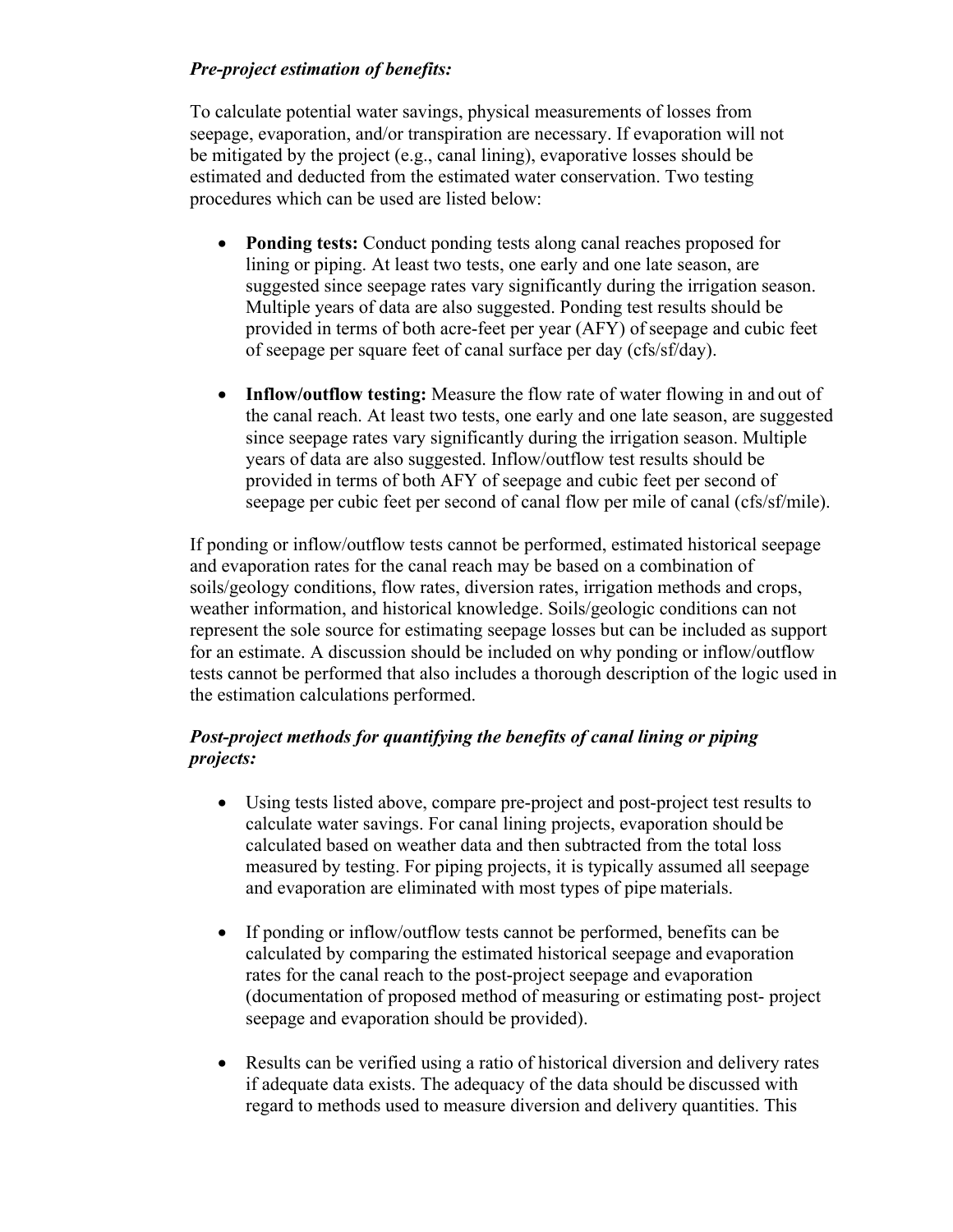type of verification should also include a comparison of historical canal efficiencies and post-project canal efficiencies. For example, if an irrigation district needs to divert 6 acre-feet of water to deliver 2 acre-feet of water to a field through the canal pre-project, this would be a 33% efficiency:

• Record reduction in water purchases by shareholders and compare to historical water purchases. Using this method would require consideration and explanation of other potential reasons for decreased water purchases (e.g., precipitation, temperature, etc.).

Useful references regarding canal seepage monitoring and verification may be found here:

- [www.usbr.gov/tsc/techreferences/mands/wmm/index.htm](https://www.usbr.gov/tsc/techreferences/mands/wmm/index.htm)
- [www.usbr.gov/tsc/techreferences/hydraulics\\_lab/pubs/PAP/PAP-0015.pdf](https://www.usbr.gov/tsc/techreferences/hydraulics_lab/pubs/PAP/PAP-0015.pdf)
- gfipps.tamu.edu/files/2019/12/B-6218 Measuring-Seepage-Losses.pdf

#### **Performance Measure A.2: Measuring Devices**

Good water management requires accurate and timely water measurement at appropriate locations throughout a conveyance system. This includes irrigation delivery systems and municipal distribution systems.

#### **Measuring Devices: A.2.b. Irrigation Metering**

Measuring devices that may be installed can include, but is not limited to, the following:

- Flow meters (current or acoustic)
- Weirs
- Flumes
- Meter gates
- Submerged orifices

Potential benefits from improved irrigation delivery system measurement include:

- Quantification of system losses between measurement locations
- Quantification of waste way (spill) flows
- Accurate billing of customers for the actual amount of water delivered
- Facilitation of accurate and equitable distribution of water within a district
- Allow for implementation of future system improvements such as seepage reduction, remote flow monitoring, and canal operation automation projects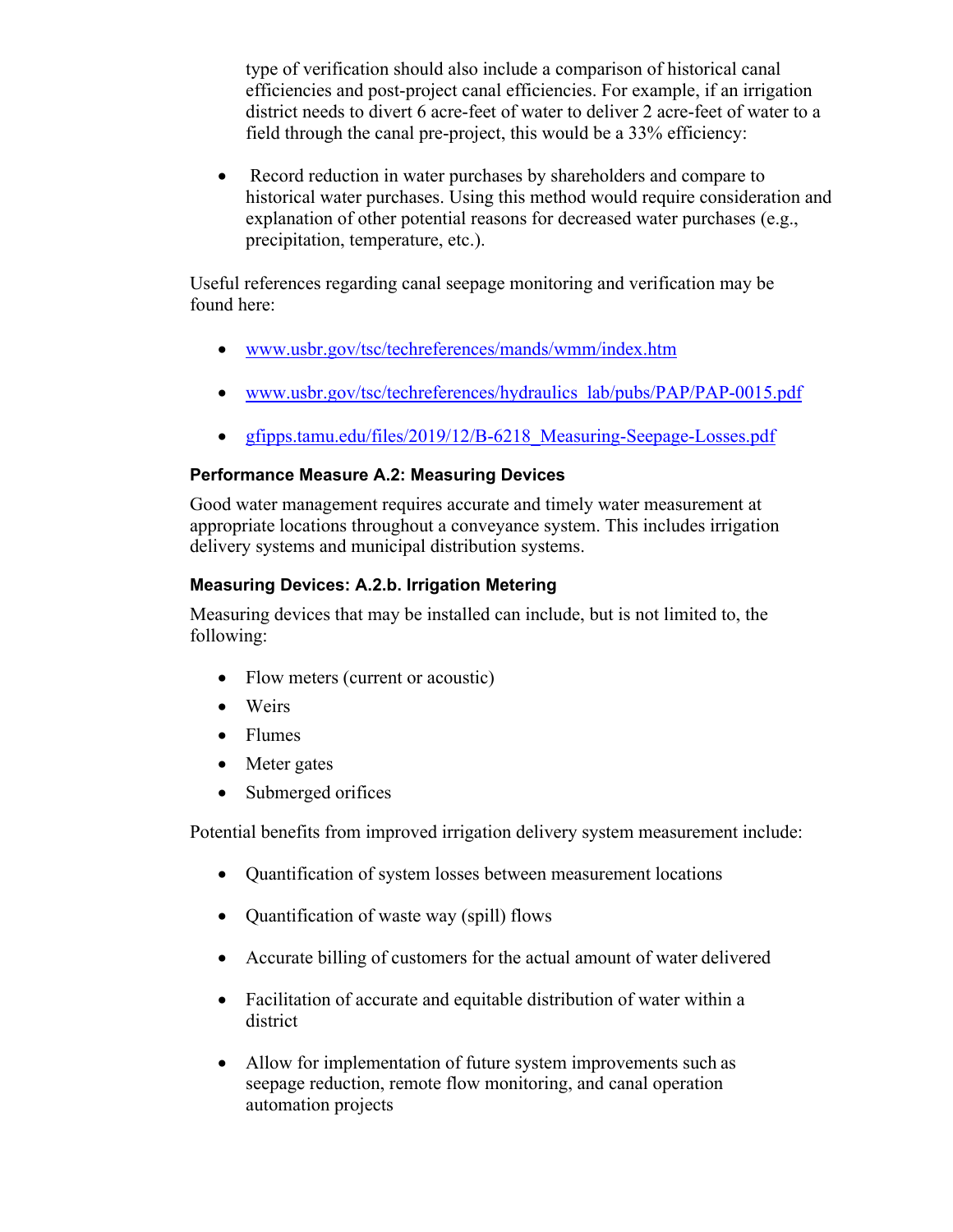**The following performance measures may be helpful in estimating the water conservation that will be realized upon completion and to verify this amount post-project for improved irrigation delivery system measurement.**

#### *Pre-project estimations of baseline data:*

- Pre-project flows may be difficult to estimate without a measuring device in place. Ideally, temporary measurement devices or other methods to estimate flow rates may be used to estimate flow rates as accurately as possible.
- In lieu of temporary measurement devices, the applicant may be able to use data from measurement devices located elsewhere in the delivery system (if available). Otherwise, the applicant may have to rely on other historical data and/or estimates based on a combination of soils/geology, delivery data, flow data, and weather data.

#### *Post-project methods for quantifying the benefits of projects to install measuring devices:*

- Compare post-project water measurement (deliveries, diversions, and waste/spills) data to pre-project data or estimates—taking into account other factors which may have cause changes
- Survey users to determine utility of the devices for decision making
- Present how measurement devices were used to identify water losses which were previously unknown and how these will be addressed
- Document the benefits of any rate structure changes made possible by the installation of measuring devices (e.g., if districts that convert from nonmetered to metered deliveries are able to convert from billing water users at a flat rate to billing for actual water use using a volumetric or tiered water pricing structure)

#### *Performance Measure A.3: SCADA and Geographic Information Systems (GIS)*

Proposals may involve installing or expanding a SCADA or combined SCADA/GIS system that monitors flows in an individual district or in a basin that includes several districts. SCADA systems provide water managers with real-time data on the flow rates and volumes of water at key points within an irrigation water delivery system. Access to such data allows water managers to make accurate and timely deliveries of water, reducing over-deliveries and spillage at the end of the canal. SCADA/GIS systems can provide water users with real time delivery data to promote improved onfarm efficiencies.

For projects that install or expand a SCADA and/or GIS system, the applicant should consider the following: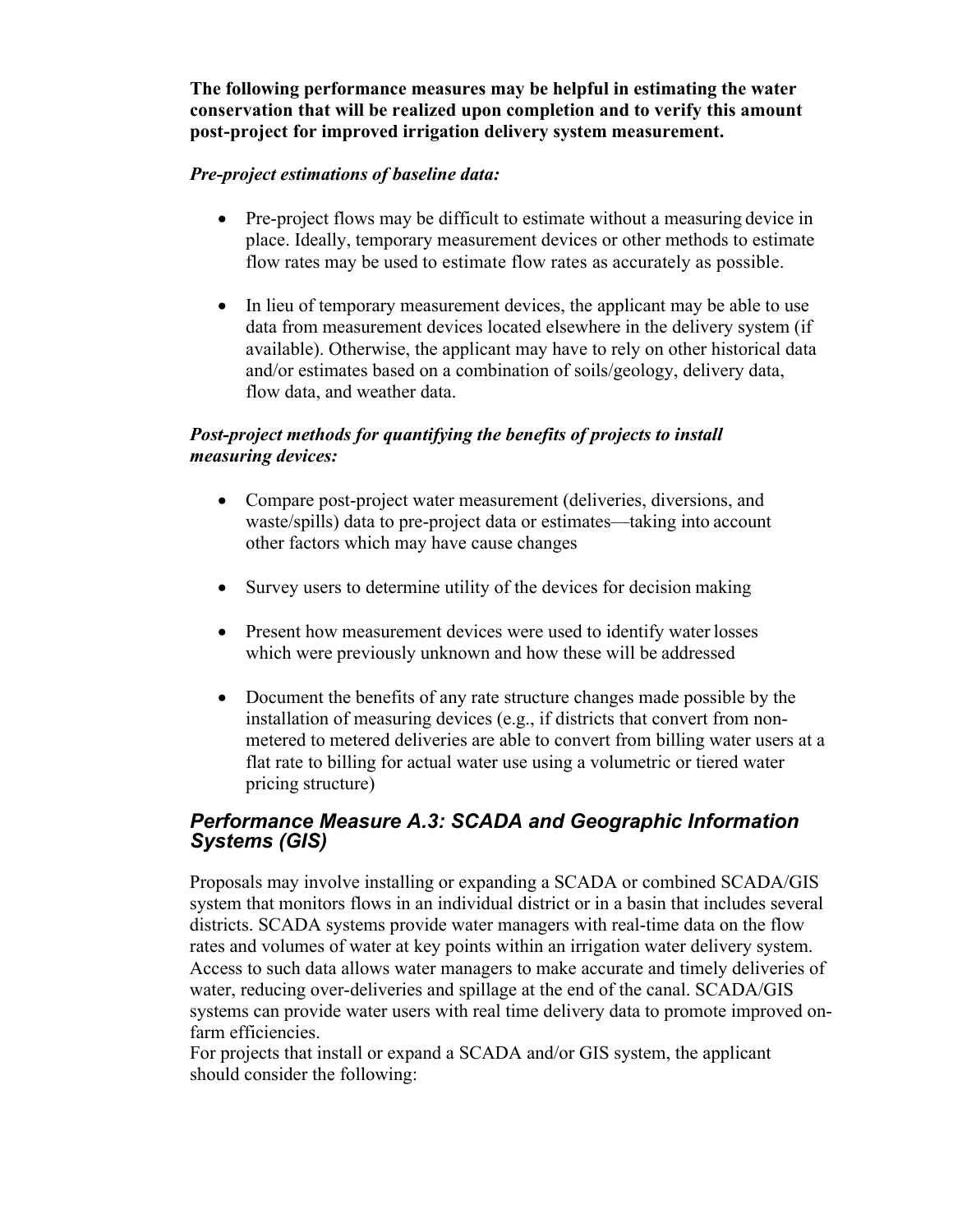- How SCADA or SCADA/GIS implementation will differ from pre-project operations in terms of how improved data availability will be incorporated into daily operational decisions
- How the SCADA or SCADA/GIS systems will be maintained once implemented. Discuss balance of in-house expertise anticipated vs. reliance on third party service provider(s)
- The projected opportunities for improved operational efficiencies that could be realized through implementation of a SCADA or SCADA/GIS system (e.g., improved delivery equity, improved response to unanticipated events, reduced administrative spillage, and enhanced productivity of human resources)
- The response process to SCADA or SCADA/GIS failures/outages
- Applicants are encouraged to review published reports on considerations when implementing a SCADA system (e.g., Freeman, B., and C. Burt (2009), *Practical experience with state-of-the-art technologies in scada systems*, San Luis Obispo, CA).

#### **The following performance measures may be helpful in estimating the water conservation that will be realized upon completion and to verify this amount post-project for installing a SCADA or SCADA/GIS system.**

#### *Pre-project estimations of baseline data:*

- Collect data on diversions and deliveries to water users
- Collect data on waste way flows
- Document employee pre-project time spent on ditch/canal monitoring and water control

#### *Post-project methods for quantifying benefits of SCADA or SCADA/GIS system projects:*

- Calculate amount of increased carryover storage in associated reservoirs. This is a long-term measure which will be more meaningful over a period of years.
- Track and record the diversions to water users and compare to pre-project diversions. This would show results of improved management if yearly fluctuations in weather are accounted for.
- Report delivery improvements (e.g., changes in supply, duration, or frequency that are available to end users because of SCADA/GIS).
- Calculate if there was a reduction in waste way flows and, if so, how much they were reduced.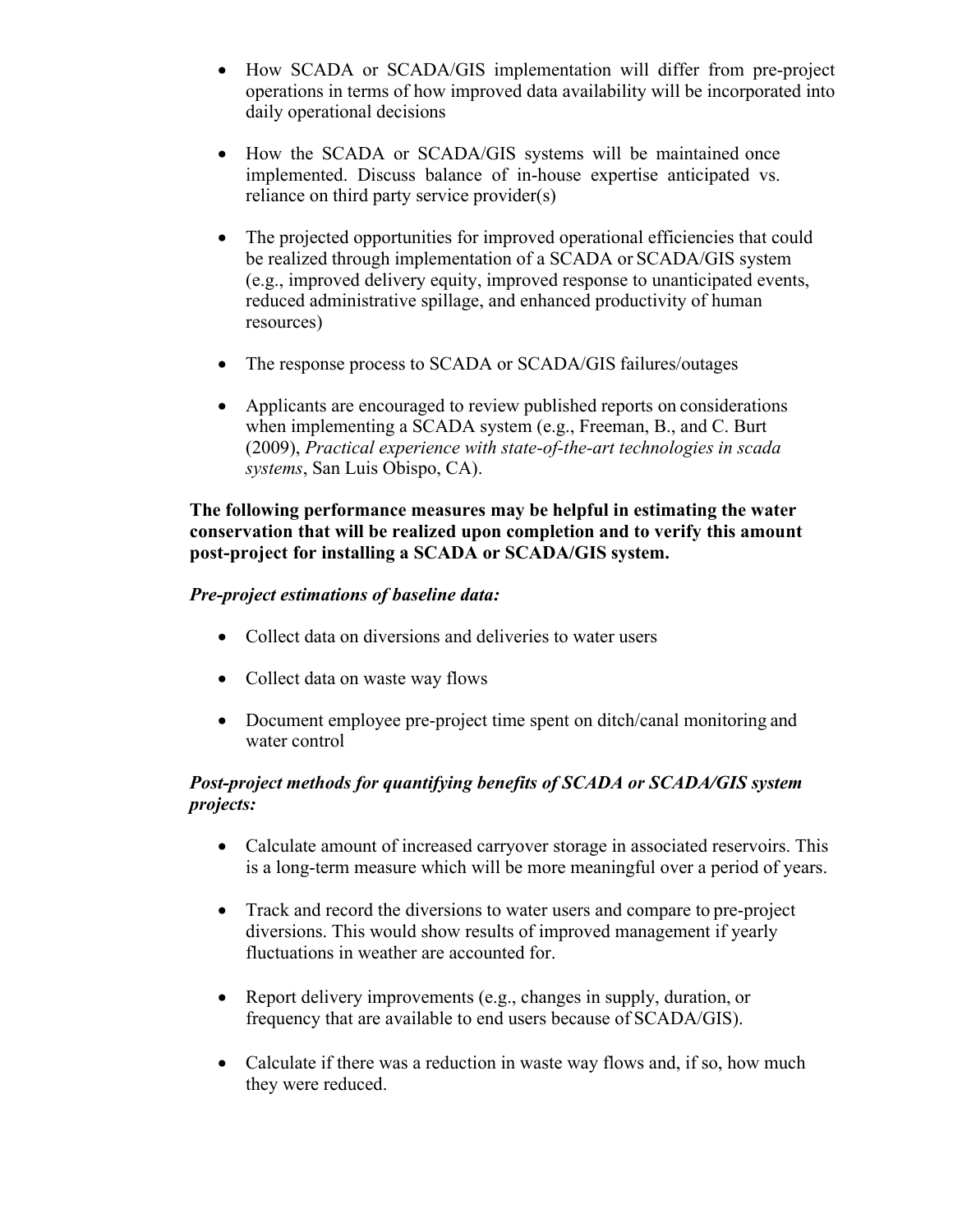• Document other benefits such as less mileage by operators on dusty roads (which saves time and influences air quality) and less damage to canal banks.

### *Performance Measure A.4: Automation*

Proposals may include system automaton projects aimed at *preventing or reducing* spillage from canals, or drainage capture/reuse projects focused on *intercepting* spills and redirecting them to drains, canals, or reregulation reservoirs for reuse.

#### **For projects that automate a system, the applicant should consider the following:**

- The rationale of long-term automation plans (e.g., system-wide project vs. incremental implementation).
- Whether automation at given sites will result in heightened operational issues in other parts of the system (e.g., passing of supply/demand mismatches downstream).
- How automation technologies will be maintained (e.g., discuss balance of inhouse expertise anticipated vs. reliance on third party service provider[s]).
- The anticipated net benefits of implementing an automation project.
- Applicants are encouraged to review published reports on considerations when implementing an automation system (e.g., Freeman, B., and C. Burt (2009), *Practical experience with state-of-the-art technologies in scada systems*, Irrigation Training and Research Center (ITRC), California Polytechnic State University (Cal Poly), San Luis Obispo, California).

#### **The following performance measures may be helpful in estimating the water conservation that will be realized upon completion and to verify this amount post-project for automating delivery system components.**

#### *Pre-project estimations of baseline data:*

- Establish baseline data by measuring existing spillage or document historical spillage with existing data. A measuring device should be positioned to measure spillage losses. To account for temporal variations, a minimum of a one-year history of continuous pre-project measurements is desirable for future comparison to post-project water usage. Spillage volumes can vary substantially between wet and dry years, operational changes, etc.; therefore, some multi-year estimates of spillage are preferred.
- Track pre-project water diversions using district diversion records, supplier diversion records, and/or district-recorded delivery records. Spillage estimates may be based on these data in some cases.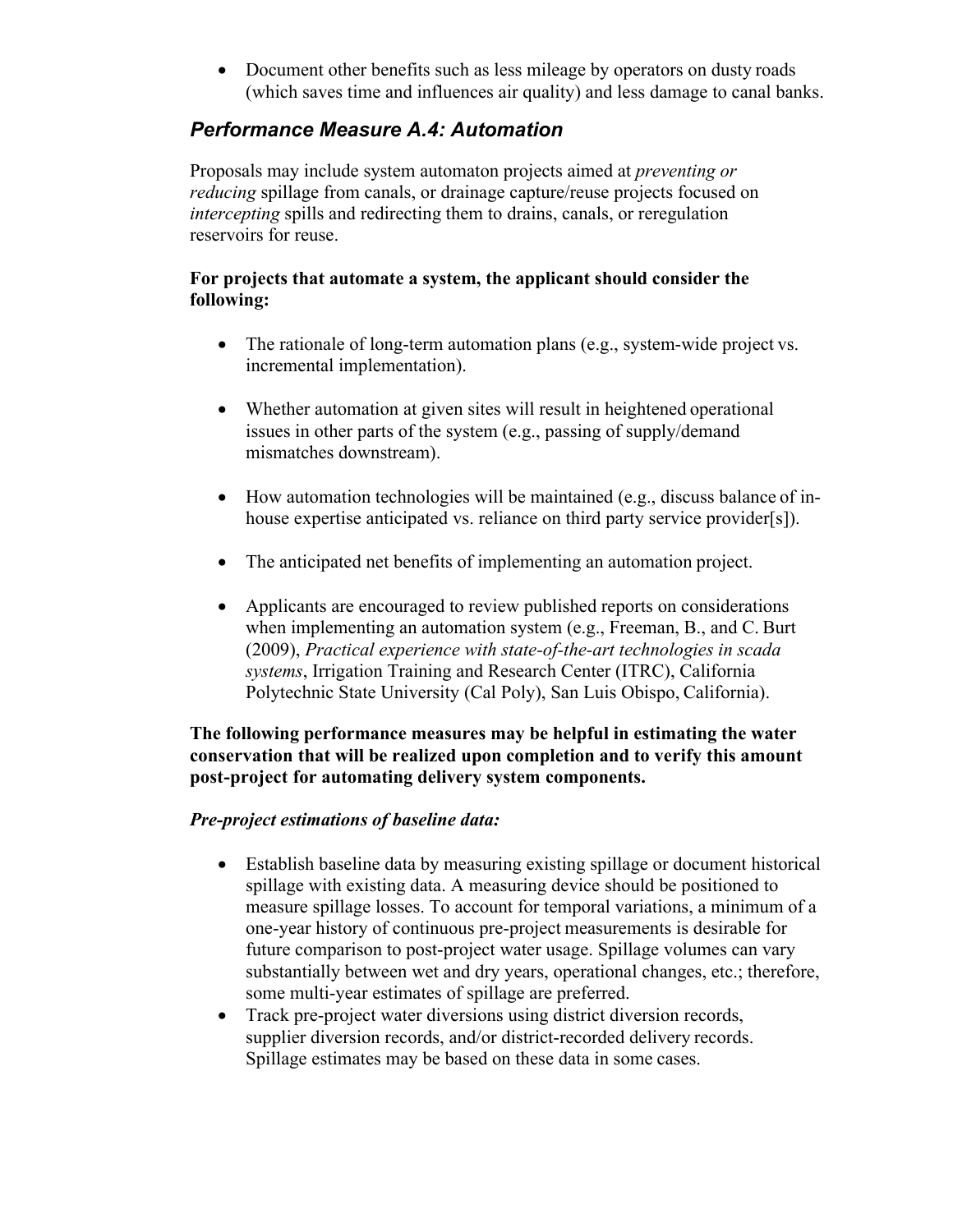#### *Post-project methods for quantifying benefits of spillage reduction projects:*

- Measure spillage losses post-project and compare to pre-project data. Gather enough data to account for seasonal and temporal variations.
- Track post-project changes in the amount of water diverted and compare to pre-project diversion data.
- Compare estimated historical spills from district/project boundaries to post-project spills.
- Report specific annual volume changes to spills, diversions, or deliveries due to system automation.

#### *Performance Measure No. A.5:Drain and Spill Water Reuse Projects*

Drain and spill water reuse can be a district-level or regional conservation effort that consists of recovering irrigation water from drains and returning it to the water supply system for delivery to users.

Several types of projects can focus on drainage and reuse. Examples include:

- Pump stations with constant flow rates.
- Variable speed pump stations with or without SCADA controls.
- Storage reservoirs with pump stations at constant flow rates.
- Storage reservoirs with variable speed pump stations and SCADA controls.

**The following performance measures may be helpful in estimating the water conservation that will be realized upon completion and to verify this amount post-project for drainage reuse projects:**

#### *Pre-project estimations of baseline data:*

- A measuring device should be positioned to measure drain water losses.
- To account for temporal variations, a minimum of a one-year history of pre-project measurements is desirable for future comparison to postproject water usage.
- Drainage volumes can vary substantially between wet and dry years, as a function of operations, etc. Therefore, some multi-year measurements of drain water losses may be necessary.